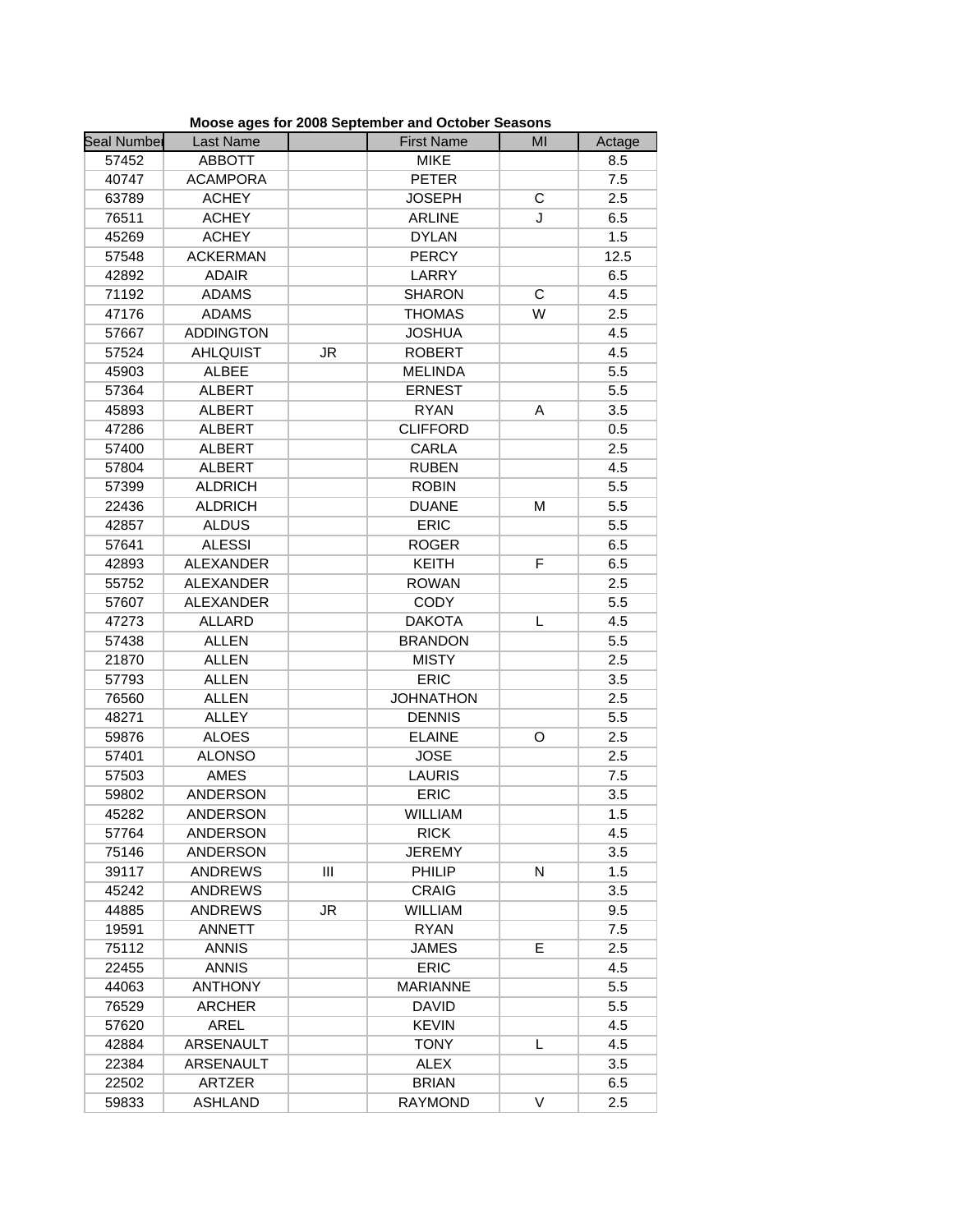| 57394 | <b>ASPLUNDH</b>   |           | <b>CHRISTOPHER</b> |    | 8.5  |
|-------|-------------------|-----------|--------------------|----|------|
| 47200 | <b>ATKINS</b>     |           | <b>GLEN</b>        | A  | 4.5  |
| 57484 | <b>AUKAMP</b>     |           | <b>RANDY</b>       |    | 2.5  |
| 21901 | <b>AVERILL</b>    | Ш         | <b>MICHAEL</b>     | S  | 5.5  |
| 43340 | <b>AVERY</b>      |           | <b>JUDY</b>        |    | 6.5  |
| 57773 | <b>AVERY</b>      |           | <b>ROBIN</b>       |    | 6.5  |
| 22584 | AYER              |           | <b>ROBERT</b>      | E  | 7.5  |
| 19564 | <b>AYERS</b>      |           | <b>EDWIN</b>       | R. | 8.5  |
| 40770 | <b>BABBIDGE</b>   |           | <b>RONALD</b>      |    | 3.5  |
| 45914 | <b>BABCOCK</b>    |           | <b>FRANK</b>       | J  | 9.5  |
| 22486 | <b>BAGLEY</b>     |           | <b>WINSTON</b>     | B  | 5.5  |
| 47339 | <b>BAILEY</b>     |           | <b>TAMMY</b>       | J  | 6.5  |
| 22378 | <b>BAILEY</b>     |           | <b>JEREMY</b>      |    | 10.5 |
| 75186 | <b>BAILEY</b>     | <b>JR</b> | <b>MITCHELL</b>    |    | 2.5  |
| 47154 | <b>BAKER</b>      |           | <b>PHYLLIS</b>     |    | 2.5  |
| 57781 | <b>BAKER</b>      |           | <b>JOSEPH</b>      |    | 2.5  |
| 47184 | <b>BAKER</b>      |           | <b>JEFFREY</b>     | A  | 1.5  |
| 44871 | <b>BARBER</b>     |           | <b>ROBERT</b>      | C  | 3.5  |
| 47387 | <b>BARD</b>       |           | <b>MATHEW</b>      | L  | 3.5  |
| 47263 | <b>BARD</b>       |           | <b>HAROLD</b>      |    | 3.5  |
| 50126 | <b>BARDEN</b>     |           | <b>LEONARD</b>     |    | 2.5  |
| 76656 | <b>BARIL</b>      |           | <b>PETER</b>       |    | 4.5  |
| 22385 | <b>BARKER</b>     |           | <b>TYSON</b>       | R  | 6.5  |
| 22451 | <b>BARNES</b>     | <b>JR</b> | <b>JAMES</b>       |    | 3.5  |
| 47153 | <b>BARNES</b>     |           | <b>DANA</b>        | W  | 10.5 |
| 45952 | <b>BARNES</b>     |           | <b>RIDGE</b>       | W  | 4.5  |
| 59816 | <b>BARNEY</b>     |           | <b>JODY</b>        | J  | 3.5  |
| 57610 | <b>BARNHART</b>   |           | <b>LAWRENCE</b>    |    | 3.5  |
| 57353 | <b>BARON</b>      |           | <b>ALLEN</b>       |    | 3.5  |
| 57533 | <b>BARRESI</b>    |           | <b>DOUGLAS</b>     |    | 4.5  |
| 45880 | <b>BARTLETT</b>   |           | <b>CHRISTINE</b>   | A  | 3.5  |
| 19590 | <b>BARTO</b>      | Ш         | <b>JOHN</b>        |    | 3.5  |
| 22444 | <b>BARTON</b>     |           | <b>ANTHONY</b>     |    | 7.5  |
| 59820 | <b>BARTOS</b>     |           | <b>JOSEPH</b>      |    | 2.5  |
| 57449 | <b>BASLEY</b>     |           | <b>DAVID</b>       |    | 1.5  |
| 48273 | <b>BATCHELDER</b> |           | <b>BREANNA</b>     | L  | 2.5  |
| 76535 | <b>BATEMAN</b>    |           | WILLIAM            |    | 8.5  |
| 59821 | <b>BATES</b>      |           | <b>MICHAEL</b>     | J  | 3.5  |
| 59843 | <b>BAUMSTARK</b>  |           | <b>JOHN</b>        | H  | 9.5  |
| 19593 | <b>BAVELAAR</b>   |           | DAN                |    | 6.5  |
| 44064 | <b>BAZINET</b>    |           | <b>PETER</b>       |    | 5.5  |
| 45118 | <b>BEAL</b>       |           | <b>JOSEPH</b>      |    | 0.5  |
| 59830 | <b>BEANE</b>      |           | <b>DARON</b>       | K  | 5.5  |
| 57697 | <b>BEASLEY</b>    |           | <b>SCOTT</b>       |    | 8.5  |
| 45884 | <b>BEASLEY</b>    |           | ANDREW             |    | 4.5  |
| 63770 | <b>BEAUDET</b>    |           | <b>KYLE</b>        | T. | 5.5  |
| 21899 | <b>BEAUDET</b>    |           | <b>NICHOLAS</b>    |    | 1.5  |
| 57627 | <b>BEAULIEU</b>   |           | <b>ROGER</b>       |    | 8.5  |
| 57626 | <b>BEAULIEU</b>   |           | <b>ROBERT</b>      |    | 1.5  |
| 47190 | <b>BEAUPRE</b>    |           | <b>LESTER</b>      | H  | 4.5  |
| 22526 | <b>BECKMAN</b>    |           | <b>BRIAN</b>       | A  | 3.5  |
| 59839 | <b>BEDFORD</b>    |           | <b>RAYMOND</b>     |    | 3.5  |
|       |                   |           |                    |    |      |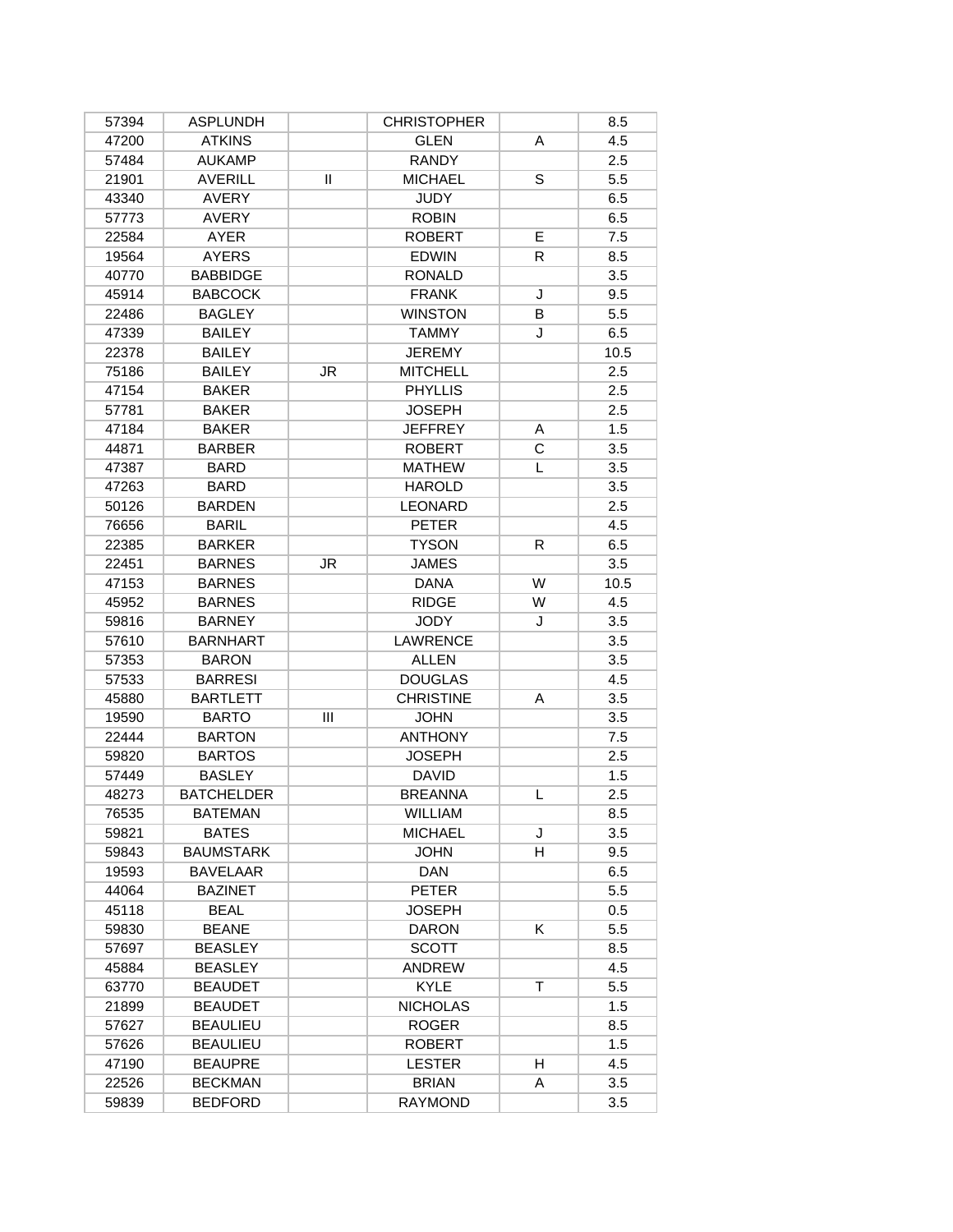| 50112          | <b>BEEDY</b>      |     | <b>KENNETH</b>  | С              | 4.5  |
|----------------|-------------------|-----|-----------------|----------------|------|
| 47380          | <b>BEEM</b>       |     | <b>COREY</b>    | D              | 4.5  |
| 76533          | <b>BELIVEAU</b>   |     | <b>RENE</b>     |                | 2.5  |
| 47209          | <b>BELL</b>       |     | <b>ROBERT</b>   |                | 6.5  |
| 57663          | <b>BELL</b>       |     | <b>ALLAN</b>    |                | 4.5  |
| 19514          | <b>BELL</b>       |     | <b>EUGENE</b>   | K              | 8.5  |
| 22414          | <b>BELYEA</b>     |     | <b>BARRY</b>    | S              | 4.5  |
| 22450          | <b>BENNER</b>     |     | <b>ANDREW</b>   |                | 4.5  |
| 55774          | <b>BENNETT</b>    |     | <b>JAMES</b>    |                | 2.5  |
| 47342          | <b>BENNETT</b>    |     | <b>JAMES</b>    | E              | 2.5  |
| 38105          | <b>BENNETT</b>    |     | <b>MARK</b>     | E              | 3.5  |
| 57669          | <b>BENNETT</b>    |     | LEE             |                | 1.5  |
| 19542          | <b>BENNETT</b>    |     | <b>JUDY</b>     |                | 4.5  |
| 47315          | <b>BERNIER</b>    |     | <b>CHANEL</b>   | E              | 1.5  |
| 76654          | <b>BERNIER</b>    |     | <b>ANDREW</b>   |                | 5.5  |
| 57459          | <b>BERRY</b>      | III | <b>CHARLES</b>  |                | 1.5  |
| 22625          | <b>BERRY</b>      |     | <b>SCOTT</b>    | Е              | 2.5  |
| 45891          | <b>BERRY</b>      |     | <b>GORDON</b>   | P              | 2.5  |
| 22576          | <b>BERRY</b>      |     | <b>DEXTER</b>   |                | 4.5  |
| 47340          | <b>BERTO</b>      |     | <b>JONATHAN</b> |                | 5.5  |
| 57361          | <b>BERUBE</b>     |     | <b>BEVERLY</b>  |                | 3.5  |
| 47295          | <b>BERUBE</b>     |     | <b>GLENN</b>    |                | 8.5  |
| 55782          | <b>BEST</b>       |     | <b>ALEX</b>     |                | 2.5  |
| 57671          | <b>BETTE</b>      |     | <b>DONALD</b>   |                | 7.5  |
| 22682          | <b>BICKFORD</b>   |     | <b>KEITH</b>    | G              | 13.5 |
| 75164          | <b>BICKFORD</b>   |     | <b>JOHN</b>     |                | 3.5  |
| 50114          | <b>BIDWELL</b>    | III | <b>ROBINSON</b> | L              | 3.5  |
| 39127          | <b>BILLINGS</b>   |     | <b>MILLARD</b>  | Α              | 8.5  |
| 45115          | <b>BILLINGS</b>   |     | <b>SARA</b>     | E              | 4.5  |
| 22489          | <b>BINETTE</b>    |     | <b>JEFFREY</b>  |                | 3.5  |
| 57397          | <b>BINETTE</b>    |     | <b>ROGER</b>    |                | 1.5  |
| 45274          | <b>BISHOP</b>     |     | <b>RICHARD</b>  |                | 2.5  |
| 73444          | <b>BITGOOD</b>    |     | <b>WILL</b>     |                | 1.5  |
| 19681          | <b>BLACK</b>      |     | <b>DANA</b>     |                | 3.5  |
| 43350          | <b>BLACKWELL</b>  |     | <b>JEFFREY</b>  | T              | 3.5  |
| 75153          | <b>BLAIS</b>      |     | <b>ALAIN</b>    |                | 5.5  |
|                |                   |     | <b>MARIO</b>    |                |      |
| 50110<br>45921 | <b>BLAIS</b>      |     |                 |                | 10.5 |
|                | <b>BLAKE</b>      |     | <b>SCOTT</b>    |                | 7.5  |
| 44062          | <b>BLANCHETTE</b> |     | <b>JAMES</b>    | P              | 5.5  |
| 47228          | <b>BLODGETT</b>   |     | <b>AUSTIN</b>   | S              | 2.5  |
| 55778          | <b>BLOOD</b>      |     | <b>HEATH</b>    |                | 4.5  |
| 40746          | <b>BLOOD</b>      |     | <b>JAMES</b>    |                | 3.5  |
| 22443          | <b>BOIVIN</b>     |     | <b>BONNIE</b>   | $\overline{C}$ | 3.5  |
| 45926          | <b>BOLDUC</b>     |     | <b>RONALD</b>   |                | 7.5  |
| 47359          | <b>BOLK</b>       |     | <b>MIKE</b>     | C              | 3.5  |
| 57521          | <b>BOLTON</b>     |     | <b>DONALD</b>   |                | 3.5  |
| 44072          | <b>BONHAM</b>     |     | <b>LYNN</b>     | D              | 7.5  |
| 45121          | <b>BOOMER</b>     |     | <b>SCOTT</b>    |                | 6.5  |
| 59841          | <b>BOSSE</b>      |     | <b>MARC</b>     |                | 1.5  |
| 57498          | <b>BOSSE</b>      |     | <b>BRIAN</b>    |                | 2.5  |
| 76586          | <b>BOSTON</b>     |     | <b>DUSTIN</b>   |                | 3.5  |
| 73417          | <b>BOUCHARD</b>   |     | <b>BRIAN</b>    | Κ              | 4.5  |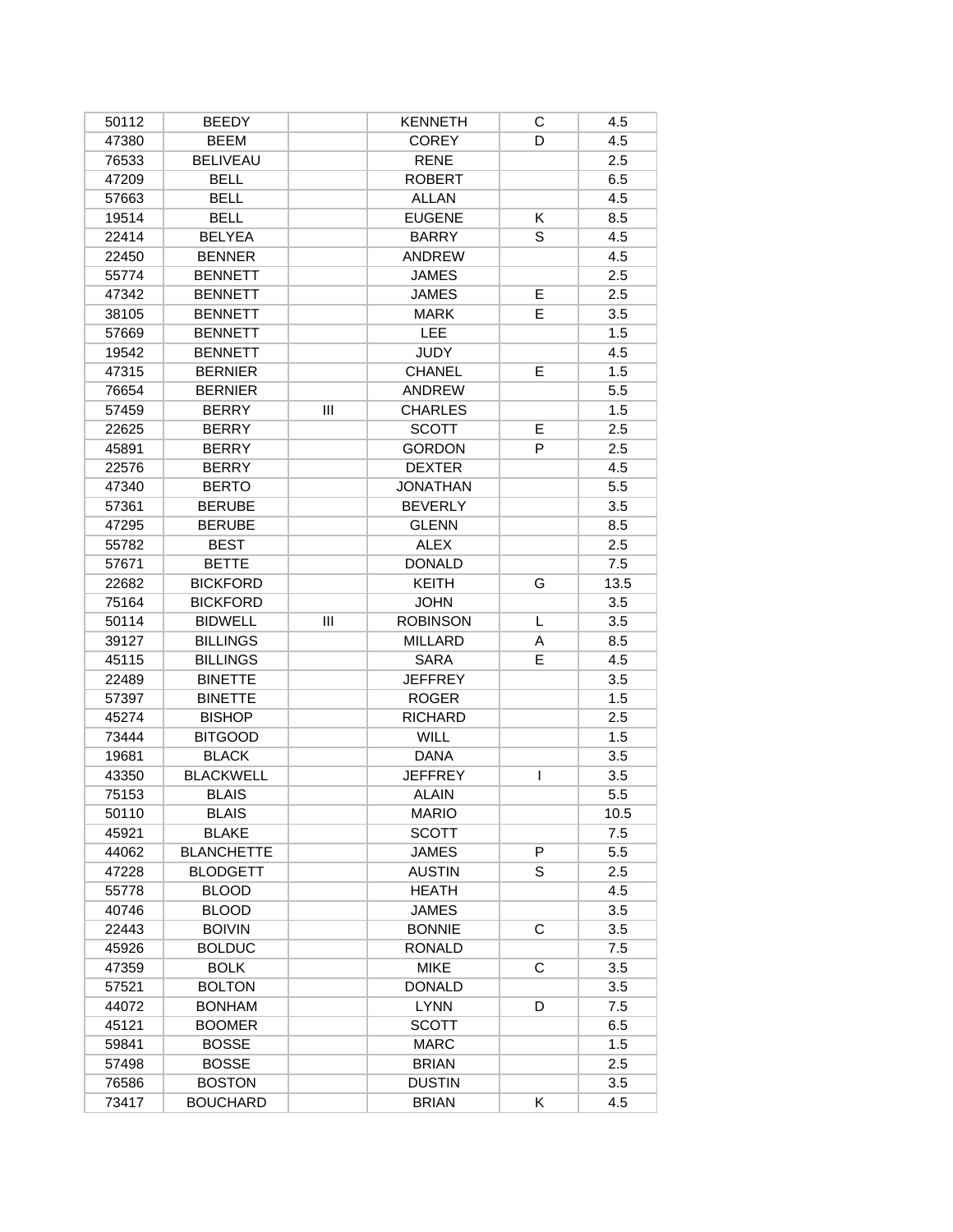| 47232 | <b>BOUCHARD</b>     |           | JEFFERY         |   | 5.5  |
|-------|---------------------|-----------|-----------------|---|------|
| 57474 | <b>BOUCHARD</b>     |           | <b>DIANE</b>    |   | 2.5  |
| 47347 | <b>BOUCHER</b>      |           | <b>MICHAEL</b>  |   | 1.5  |
| 57629 | <b>BOUCHER</b>      |           | <b>ANTHONY</b>  |   | 1.5  |
| 42881 | <b>BOUCHER</b>      |           | <b>DAVID</b>    |   | 3.5  |
| 47219 | <b>BOUCHER</b>      |           | <b>TIMOTHY</b>  |   | 11.5 |
| 47348 | <b>BOUCHEY</b>      |           | <b>GARREL</b>   |   | 2.5  |
| 44057 | <b>BOUDER</b>       |           | <b>MARIA</b>    | P | 9.5  |
| 57488 | <b>BOULEY</b>       |           | CARL            |   | 1.5  |
| 57455 | <b>BOURGOIN</b>     |           | <b>ERIC</b>     |   | 1.5  |
| 57796 | <b>BOUTHILLETTE</b> |           | <b>MICHAEL</b>  |   | 1.5  |
| 45962 | <b>BOUTIN</b>       |           | <b>ADAM</b>     | т | 1.5  |
| 38991 | <b>BOWKER</b>       |           | <b>DANIEL</b>   |   | 3.5  |
| 45902 | <b>BOYD</b>         | JR.       | <b>LLOYD</b>    |   | 4.5  |
| 57814 | <b>BOYER</b>        |           | <b>WAYLON</b>   |   | 4.5  |
| 76530 | <b>BOYNTON</b>      |           | <b>MATTHEW</b>  |   | 4.5  |
| 22380 | <b>BOYNTON</b>      | <b>SR</b> | <b>RUSSELL</b>  | G | 3.5  |
| 63780 | <b>BRACKET</b>      |           | <b>TYLER</b>    | J | 4.5  |
| 55789 | <b>BRACKETT</b>     |           | <b>KEVIN</b>    |   | 3.5  |
| 57685 | <b>BRADBURY</b>     |           | <b>THOMAS</b>   |   | 5.5  |
| 57420 | <b>BRADEEN</b>      |           | <b>RODNEY</b>   |   | 5.5  |
| 57788 | <b>BRADEEN</b>      |           | <b>BRUCE</b>    |   | 3.5  |
| 22650 | <b>BRAGG</b>        |           | <b>IVAN</b>     |   | 7.5  |
| 57761 | <b>BRAGG</b>        |           | <b>NICHOLAS</b> | T | 7.5  |
| 47272 | <b>BRAGG</b>        |           | <b>JOSEPH</b>   |   | 1.5  |
| 47354 | <b>BRANDIS</b>      |           | E               | P | 0.5  |
| 76550 | <b>BRANS</b>        |           | <b>MARTIN</b>   |   | 2.5  |
| 22370 | <b>BREAULT</b>      |           | <b>STEVE</b>    | D | 2.5  |
| 22663 | <b>BRENNAN</b>      |           | <b>PETER</b>    |   | 4.5  |
| 73428 | <b>BRENS</b>        |           | <b>WILLIAM</b>  | D | 3.5  |
| 21881 | <b>BRESSETTE</b>    |           | <b>WALTER</b>   |   | 2.5  |
| 22572 | <b>BRETON</b>       |           | <b>DAVID</b>    |   | 6.5  |
| 57606 | <b>BREWER</b>       |           | <b>STEVEN</b>   |   | 9.5  |
| 75103 | <b>BREWER</b>       |           | KARI            |   | 2.5  |
| 55761 | <b>BRIGGS</b>       |           | <b>BRIAN</b>    |   | 7.5  |
| 42864 | <b>BRITTEN</b>      |           | <b>MARTIN</b>   |   | 3.5  |
|       |                     |           |                 |   |      |
| 22476 | <b>BROCHU</b>       |           | <b>MARK</b>     | P | 2.5  |
| 22388 | <b>BROCHU</b>       |           | <b>NICHOLAS</b> |   | 9.5  |
| 45897 | <b>BROOKS</b>       |           | <b>ROBERT</b>   | A | 8.5  |
| 44878 | <b>BROOKS</b>       |           | <b>PETER</b>    |   | 5.5  |
| 57797 | <b>BROOKS</b>       |           | <b>STEVEN</b>   |   | 4.5  |
| 76514 | <b>BROOKS</b>       |           | GARY            | F | 8.5  |
| 45107 | <b>BROOKS</b>       |           | <b>BARRY</b>    | D | 3.5  |
| 63777 | <b>BROOKS</b>       | JR.       | <b>THOMAS</b>   | H | 8.5  |
| 55765 | <b>BROUILLET</b>    |           | <b>WILLIAM</b>  |   | 3.5  |
| 57351 | <b>BROWN</b>        |           | <b>WAYNE</b>    |   | 1.5  |
| 19512 | <b>BROWN</b>        |           | <b>THOMAS</b>   |   | 3.5  |
| 45225 | <b>BROWN</b>        |           | <b>EVAN</b>     |   | 5.5  |
| 57526 | <b>BROWN</b>        |           | <b>PETER</b>    |   | 6.5  |
| 57647 | <b>BROWN</b>        |           | <b>KEVIN</b>    |   | 0.5  |
| 19586 | <b>BROWN</b>        |           | <b>BRUCE</b>    |   | 10.5 |
| 42870 | <b>BROWN</b>        |           | GARRETT         | L | 5.5  |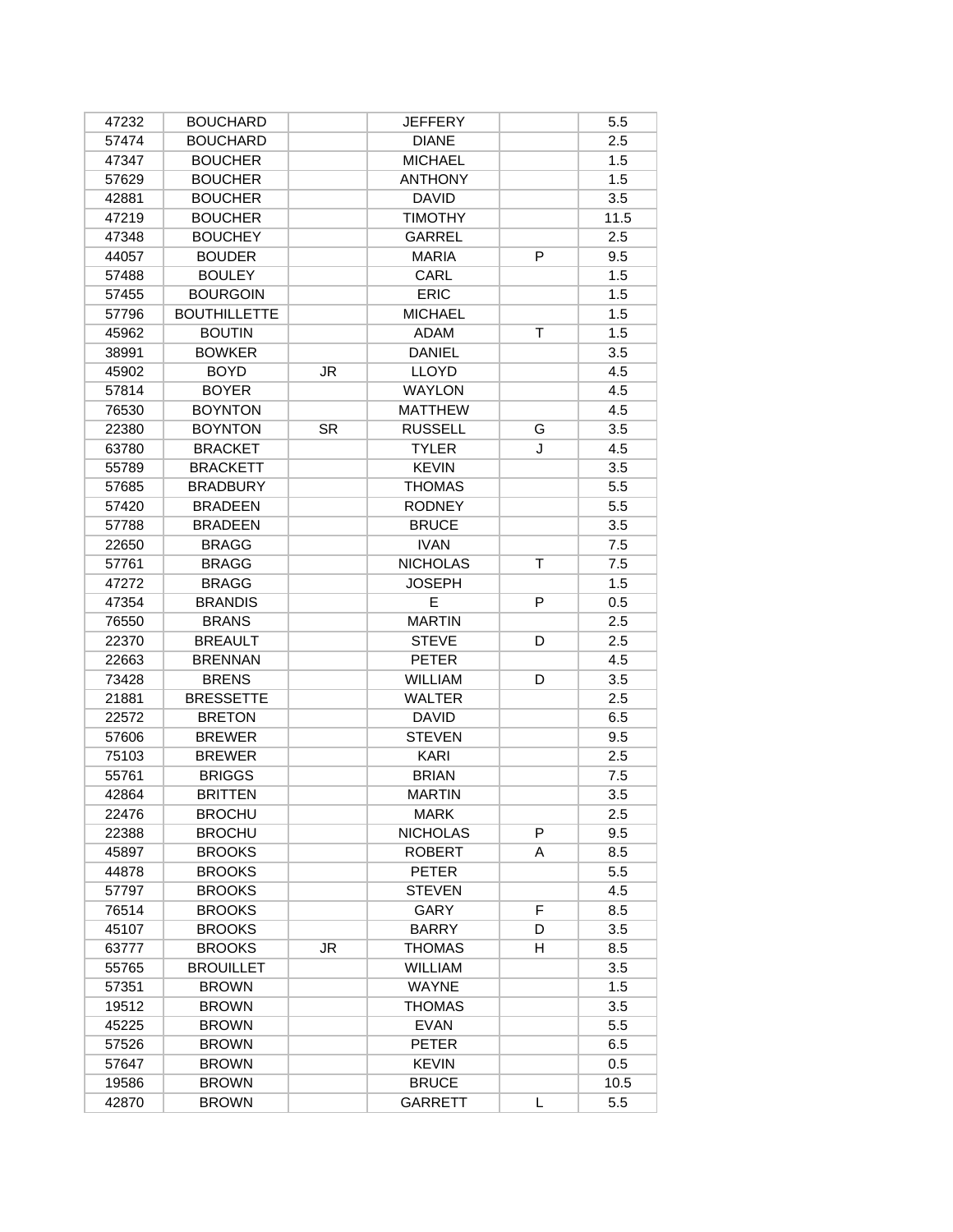| 45272          | <b>BROWN</b>       |              | ZACHERY         |    | 1.5        |
|----------------|--------------------|--------------|-----------------|----|------------|
| 47402          | <b>BRYANT</b>      |              | <b>FREDRICK</b> | J  | 3.5        |
| 57799          | <b>BRYANT</b>      |              | <b>DAVID</b>    | F  | 3.5        |
| 44068          | <b>BRYER</b>       |              | <b>RODNEY</b>   | J  | 2.5        |
| 57682          | <b>BUBAR</b>       |              | <b>CLIFFORD</b> |    | 10.5       |
| 59837          | <b>BUBAR</b>       |              | <b>MARC</b>     |    | 2.5        |
| 50107          | <b>BUBIER</b>      |              | PAUL            | L  | 6.5        |
| 22528          | <b>BUCKNELL</b>    |              | <b>BRAD</b>     |    | 5.5        |
| 57482          | <b>BUNCE</b>       |              | <b>JAMES</b>    |    | 8.5        |
| 21886          | <b>BUOTTE</b>      | JR           | <b>ROBERT</b>   |    | 1.5        |
| 57463          | <b>BURGESS</b>     |              | <b>EUGENE</b>   | G  | 3.5        |
| 47174          | <b>BURKE</b>       |              | <b>TRISHA</b>   |    | 3.5        |
| 57423          | <b>BURMAN</b>      |              | <b>WILLIAM</b>  |    | 2.5        |
| 22358          | <b>BURNHAM</b>     |              | <b>CLARENCE</b> | W  | 5.5        |
| 47149          | <b>BURNS</b>       |              | CHAD            | R  | 5.5        |
| 22401          | <b>BURNS</b>       | JR           | <b>ROBERT</b>   |    | 4.5        |
| 40726          | <b>BURRELL</b>     |              | <b>RICHARD</b>  | R  | 5.5        |
| 45933          | <b>BURTON</b>      |              | <b>MARK</b>     |    | 6.5        |
| 57810          | <b>BUTTERFIELD</b> |              | <b>PAUL</b>     |    | 2.5        |
| 55767          | <b>BUXTON</b>      |              | <b>DWIGHT</b>   |    | 5.5        |
| 75161          | <b>BYERS</b>       |              | <b>ARNOLD</b>   |    | 3.5        |
| 76544          | <b>CADIGAN</b>     | JR           | <b>GEORGE</b>   |    | 1.5        |
| 57385          | <b>CAGNON</b>      |              | <b>JOHN</b>     |    | 4.5        |
| 22639          | <b>CAHILL</b>      |              | <b>JEFFREY</b>  |    | 4.5        |
| 47197          | CAIN               |              | <b>MARK</b>     | Α  | 4.5        |
| 22383          | CALDWELL           |              | <b>COURTNEY</b> |    | 3.5        |
| 63787          | <b>CALL</b>        |              | <b>JOANNA</b>   |    | 4.5        |
| 57429          | CALLAWAY           |              | <b>WILLIAM</b>  |    | 1.5        |
| 22498          | <b>CAMARA</b>      |              | <b>BRIAN</b>    |    | 6.5        |
| 22527          | <b>CAMBRIDGE</b>   |              | <b>CARLA</b>    |    | 4.5        |
| 57655          | <b>CAMBRIDGE</b>   |              | <b>DAVID</b>    |    | 3.5        |
| 43327          | <b>CAMPBELL</b>    |              | <b>DONALD</b>   |    | 1.5        |
| 73446          | <b>CAMPBELL</b>    |              | <b>MARK</b>     |    | 3.5        |
| 76531          | <b>CANPHER</b>     | Ш            | <b>RUSSELL</b>  |    | 2.5        |
| 45931          | <b>CANTRELL</b>    |              | <b>TYLER</b>    |    | 4.5        |
| 57491          | <b>CAOUETTE</b>    |              | <b>CAMERON</b>  |    | 3.5        |
| 76556          | CARD               |              | <b>KEVIN</b>    |    | 1.5        |
| 38112          | CARDARELLI         |              | <b>ANTHONY</b>  | J  | 2.5        |
| 44887          | <b>CAREY</b>       |              | <b>HARRY</b>    | E  | 2.5        |
| 57406          | CARL               |              | <b>LEON</b>     |    | 4.5        |
|                | <b>CARLTON</b>     |              | <b>JAMES</b>    |    | 3.5        |
| 21871<br>22564 | CARMICHAEL         |              | <b>MATTHEW</b>  | G  | 7.5        |
| 47300          | CARON              |              | <b>COLBY</b>    | L  | 0.5        |
| 57426          | CARON              |              | <b>DANIEL</b>   |    | 2.5        |
| 44882          | CARON              |              | <b>LEON</b>     |    | 4.5        |
| 47179          | <b>CARTER</b>      |              | <b>AMANDA</b>   | M  | 1.5        |
|                | <b>CARTER</b>      | $\mathbf{H}$ | VASCO           | E. | 9.5        |
| 38106          |                    |              |                 |    |            |
| 22589          | <b>CARTER</b>      |              | <b>CLAIR</b>    |    | 5.5        |
| 47177          | <b>CARVER</b>      |              | <b>BENJAMIN</b> | D  | 2.5        |
| 59859          | <b>CASEY</b>       |              | <b>THOMAS</b>   |    | 2.5<br>1.5 |
| 47378          | <b>CASEY</b>       |              | <b>MARY</b>     | L  |            |
| 59834          | <b>CATES</b>       |              | <b>GLEN</b>     | S  | 3.5        |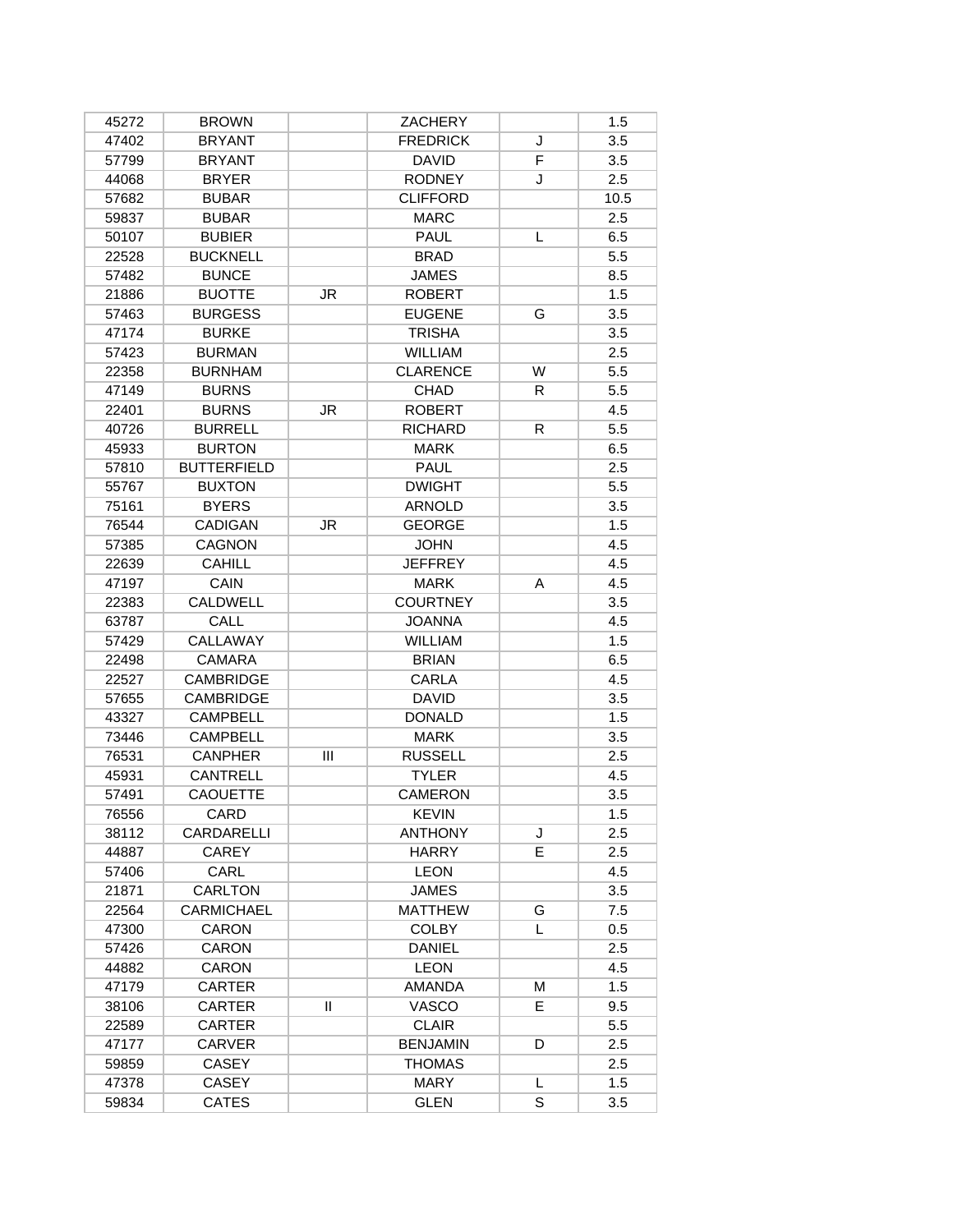| 57370          | <b>CATRUCH</b>     |           | <b>NICHOLAS</b>  |    | 1.5  |
|----------------|--------------------|-----------|------------------|----|------|
| 22387          | <b>CAYOUETTE</b>   |           | <b>BRENDA</b>    | J  | 5.5  |
| 40725          | <b>CAYOUETTE</b>   |           | <b>PETER</b>     |    | 9.5  |
| 44087          | <b>CESARE</b>      |           | <b>ANTHONY</b>   | D  | 2.5  |
| 22545          | <b>CHABOT</b>      |           | <b>LUCIEN</b>    | F. | 2.5  |
| 76501          | <b>CHADBOURNE</b>  |           | <b>BRIAN</b>     |    | 8.5  |
| 57445          | <b>CHAMBERLAND</b> |           | <b>PIERRE</b>    |    | 4.5  |
| 47398          | <b>CHAMBERLAND</b> |           | <b>DANNY</b>     |    | 3.5  |
| 44082          | <b>CHAPMAN</b>     |           | <b>SAMUEL</b>    | R  | 3.5  |
| 44071          | <b>CHARLAND</b>    |           | <b>RONALD</b>    |    | 2.5  |
| 45907          | <b>CHARLES</b>     |           | <b>WILLIAM</b>   | P  | 5.5  |
| 63799          | <b>CHARNEY</b>     |           | <b>FELIX</b>     |    | 4.5  |
| 57522          | <b>CHASE</b>       |           | <b>CHRIS</b>     |    | 5.5  |
| 45948          | <b>CHASE</b>       |           | <b>MATTHEW</b>   |    | 5.5  |
| 21898          | <b>CHASE</b>       |           | <b>CORY</b>      |    | 12.5 |
| 57360          | <b>CHASSE</b>      |           | PHILIP           |    | 1.5  |
| 57506          | <b>CHASSE</b>      |           | LEO              |    | 0.5  |
| 47369          | <b>CHASSE</b>      | <b>SR</b> | <b>GERARD</b>    |    | 4.5  |
| 47335          | <b>CHATFIELD</b>   |           | <b>JASON</b>     | N  | 1.5  |
| 45883          | <b>CHESSMAN</b>    |           | <b>RYAN</b>      | C  | 8.5  |
| 16655          | <b>CHIAPPONE</b>   |           | <b>DOMINIC</b>   | A  | 2.5  |
| 71209          | <b>CHRISTENSEN</b> |           | <b>LINDA</b>     |    | 3.5  |
| 47293          | <b>CHURCHILL</b>   |           | <b>BARRY</b>     | R  | 5.5  |
| 39110          | <b>CILLEY</b>      |           | <b>MARY</b>      |    | 3.5  |
| 57493          | <b>CINQUEGRANO</b> | JR        | <b>RONALD</b>    |    | 10.5 |
| 59826          | <b>CLAIRMONT</b>   |           | <b>JOHN</b>      | A  | 4.5  |
| 44076          | <b>CLAPP</b>       |           | <b>GERALD</b>    |    | 2.5  |
| 75160          | <b>CLARK</b>       |           | <b>NATHAN</b>    | B  | 5.5  |
| 22390          | <b>CLARK</b>       |           | <b>LAWRENCE</b>  |    | 3.5  |
| 47159          | <b>CLARK</b>       |           | <b>WILLIAM</b>   |    | 2.5  |
| 57683          | <b>CLARK</b>       |           | GARY             |    | 6.5  |
| 57358          | <b>CLARK</b>       |           | <b>WALTER</b>    |    | 4.5  |
| 75105          | <b>CLARK</b>       |           | <b>JEFFERSON</b> |    | 3.5  |
| 47345          | <b>CLAYTON</b>     |           | <b>CHERYL</b>    |    | 1.5  |
| 76552          | <b>CLEMENS</b>     |           | <b>HARLAND</b>   |    | 6.5  |
| 44060          | <b>CLEMENT</b>     |           | <b>MARK</b>      | L  | 5.5  |
| 42889          | <b>CLEMENTE</b>    | JR        | alvardo          |    | 5.5  |
| 71213          | <b>CLEVELAND</b>   | JR        | <b>JEROME</b>    | С  | 3.5  |
| 47366          | <b>CLEVELAND</b>   |           | <b>DEAN</b>      |    | 4.5  |
| 42873          | <b>CLOUTIER</b>    |           | <b>DANIEL</b>    |    | 4.5  |
| 73463          | <b>CLOUTIER</b>    |           | <b>ERIC</b>      |    | 4.5  |
| 59829          | <b>CLOUTIER</b>    |           | <b>PATRICK</b>   | P  | 2.5  |
| 71189          | <b>CLOUTIER</b>    | JR.       | <b>MYLES</b>     |    | 3.5  |
|                | <b>CLUNIE</b>      |           | <b>WILLIAM</b>   |    | 4.5  |
| 21903<br>73436 | <b>COBURN</b>      |           | <b>ROBERT</b>    | S  | 3.5  |
| 47303          | <b>COCHRAN</b>     |           | <b>FRANK</b>     | L  | 4.5  |
| 45222          | <b>COFFIN</b>      |           | <b>IAN</b>       | J  | 2.5  |
| 71205          | <b>COFFIN</b>      |           | <b>VICTOR</b>    | A  | 3.5  |
| 47148          | <b>COILEY</b>      |           | <b>JORDANN</b>   |    | 2.5  |
|                | COLANGELO          |           | <b>KEVIN</b>     |    | 7.5  |
| 45881          |                    |           |                  |    |      |
| 19532          | <b>COLBY</b>       |           | <b>TERRANCE</b>  |    | 2.5  |
| 57818          | <b>COLE</b>        |           | <b>HUGH</b>      | C  | 7.5  |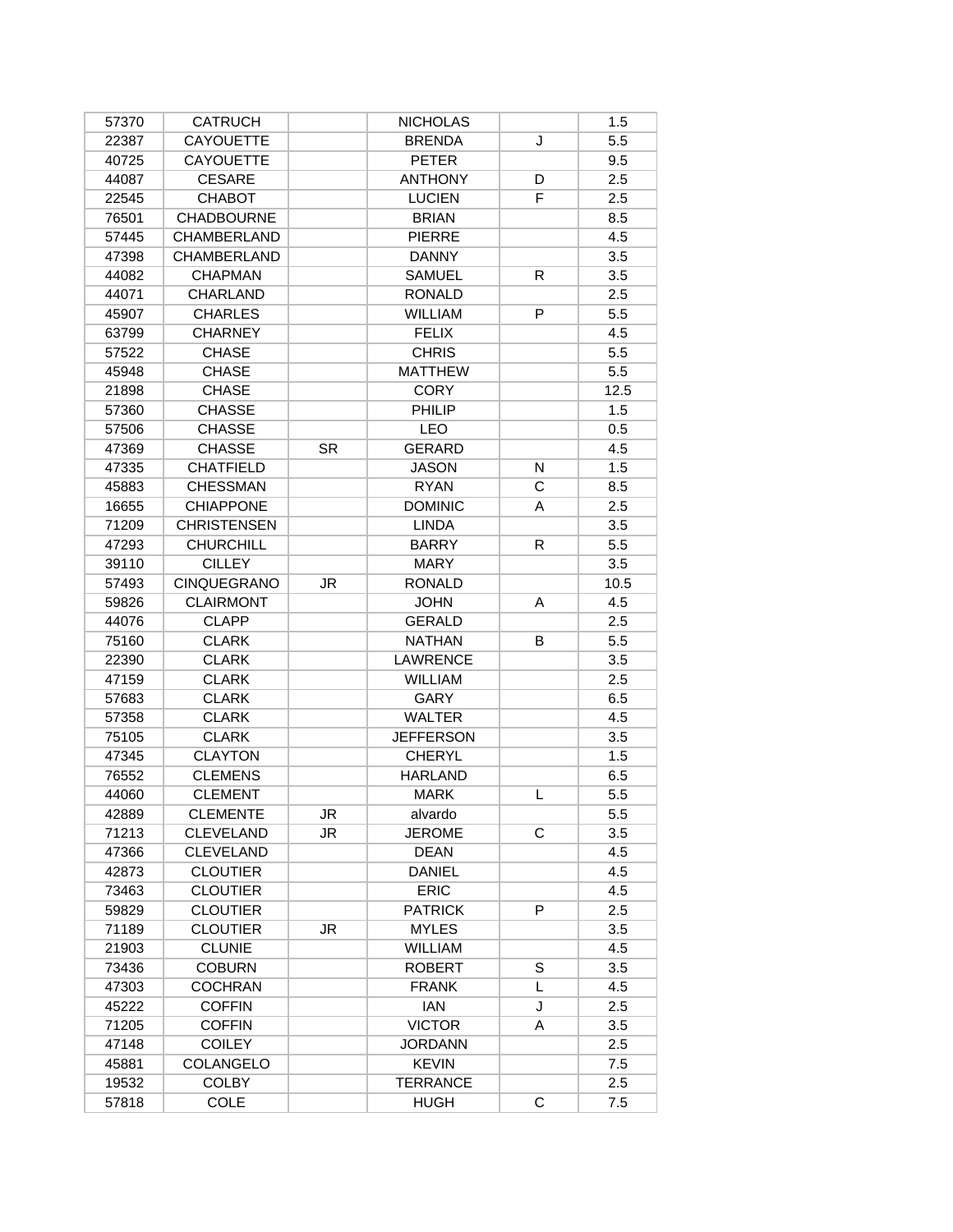| 75150 | COLLAMORE         |     | <b>JEFFREY</b>   |    | 2.5  |
|-------|-------------------|-----|------------------|----|------|
| 47223 | <b>COLLINS</b>    |     | <b>CHARLES</b>   |    | 4.5  |
| 71186 | <b>COLPITT</b>    |     | <b>KEVIN</b>     | L  | 5.5  |
| 42872 | <b>CONDON</b>     |     | <b>WAYNE</b>     |    | 2.5  |
| 75180 | <b>COOK</b>       |     | MARGARET         |    | 2.5  |
| 45127 | <b>COOKSON</b>    |     | <b>GERALD</b>    |    | 3.5  |
| 22472 | <b>COOLEN</b>     |     | <b>TRACY</b>     |    | 12.5 |
| 73470 | <b>COOLEY</b>     |     | <b>RAY</b>       | N  | 1.5  |
| 57644 | <b>COOLEY</b>     |     | <b>REGINALD</b>  |    | 2.5  |
| 22495 | <b>COOMBS</b>     |     | <b>ANDREW</b>    |    | 4.5  |
| 73423 | <b>COON</b>       |     | <b>THOMAS</b>    |    | 2.5  |
| 45235 | <b>COPP</b>       |     | <b>HOWELL</b>    |    | 6.5  |
| 47150 | <b>CORBIN</b>     |     | <b>TROY</b>      | D  | 8.5  |
| 47160 | <b>CORBIN</b>     |     | <b>NORMAN</b>    | R  | 2.5  |
| 57687 | <b>COREY</b>      |     | AMY              |    | 1.5  |
| 59875 | <b>CORMIER</b>    |     | <b>CORY</b>      | A  | 2.5  |
| 57434 | <b>CORRIVEAU</b>  |     | <b>WALTER</b>    |    | 4.5  |
| 57752 | <b>COSGROVE</b>   |     | <b>DEAN</b>      | S  | 3.5  |
| 45206 | <b>COSTAIN</b>    |     | <b>RYAN</b>      | M  | 1.5  |
| 47226 | <b>COTE</b>       |     | <b>JOLINE</b>    | R  | 2.5  |
| 76557 | <b>COTTA</b>      |     | <b>FREDERICK</b> |    | 3.5  |
| 45226 | <b>COURT</b>      |     | <b>JOEY</b>      | R. | 3.5  |
| 45123 | <b>COUSINS</b>    |     | <b>KENNISON</b>  |    | 2.5  |
| 45280 | <b>COUSINS</b>    |     | <b>DEAN</b>      |    | 1.5  |
| 76521 | COVEL             |     | GARY             | E  | 4.5  |
| 47175 | COX               |     | <b>GERALD</b>    |    | 11.5 |
| 45207 | COY               |     | <b>BRYAN</b>     |    | 5.5  |
| 22356 | <b>CRAIG</b>      |     | <b>ELSMORE</b>   |    | 12.5 |
| 73420 | <b>CRAM</b>       |     | <b>CHAD</b>      |    | 3.5  |
| 47357 | <b>CRAM</b>       |     | <b>MATTHEW</b>   | Α  | 5.5  |
| 22518 | <b>CRANE</b>      |     | <b>PATSY</b>     | L  | 8.5  |
| 38976 | <b>CRAVEN</b>     |     | <b>DAVID</b>     |    | 13.5 |
| 44863 | <b>CRAWFORD</b>   |     | <b>JEFFREY</b>   |    | 2.5  |
| 59838 | <b>CRAWFORD</b>   | JR  | <b>ALAN</b>      | D  | 3.5  |
| 44085 | <b>CREAMER</b>    |     | <b>ERIC</b>      | S  | 3.5  |
| 19507 | <b>CREAMER</b>    |     | <b>RONALD</b>    |    | 2.5  |
| 44069 | CRECIUN           | JR  | <b>JOHN</b>      | J  | 2.5  |
| 45896 | <b>CRONKHITE</b>  | SR. | <b>ADRIAN</b>    | B  | 7.5  |
| 55770 | <b>CROOKER</b>    |     | <b>FRANKLIN</b>  |    | 7.5  |
| 47156 | <b>CROSS</b>      |     | <b>SUZANAH</b>   |    | 2.5  |
| 15946 | <b>CROSS</b>      |     | <b>ROBERT</b>    | N  | 3.5  |
| 76554 | CROTEAU           |     | <b>FLORENCE</b>  | A  | 2.5  |
| 22662 | <b>CROUANAS</b>   |     | <b>GRACE</b>     |    | 2.5  |
| 47202 | <b>CROWE</b>      |     | <b>MARSHALL</b>  |    | 2.5  |
| 42908 | <b>CROWLEY</b>    | JR. | <b>ANTHONY</b>   |    | 1.5  |
| 57791 | <b>CRUMMETT</b>   |     | <b>DALTON</b>    |    | 3.5  |
| 47304 | <b>CUDMORE</b>    |     | <b>DAVID</b>     | S  | 3.5  |
| 57802 | <b>CUNNINGHAM</b> |     | <b>JAMES</b>     | M  | 3.5  |
| 45221 | <b>CUNNINGHAM</b> |     | <b>CODY</b>      |    | 2.5  |
| 75156 | <b>CURRIE</b>     |     | <b>BRETT</b>     |    | 3.5  |
| 57634 | <b>CURRIER</b>    | Ш   | <b>CHARLES</b>   |    | 6.5  |
| 73442 | <b>CURRIER</b>    |     | <b>CHARLES</b>   |    | 6.5  |
|       |                   |     |                  |    |      |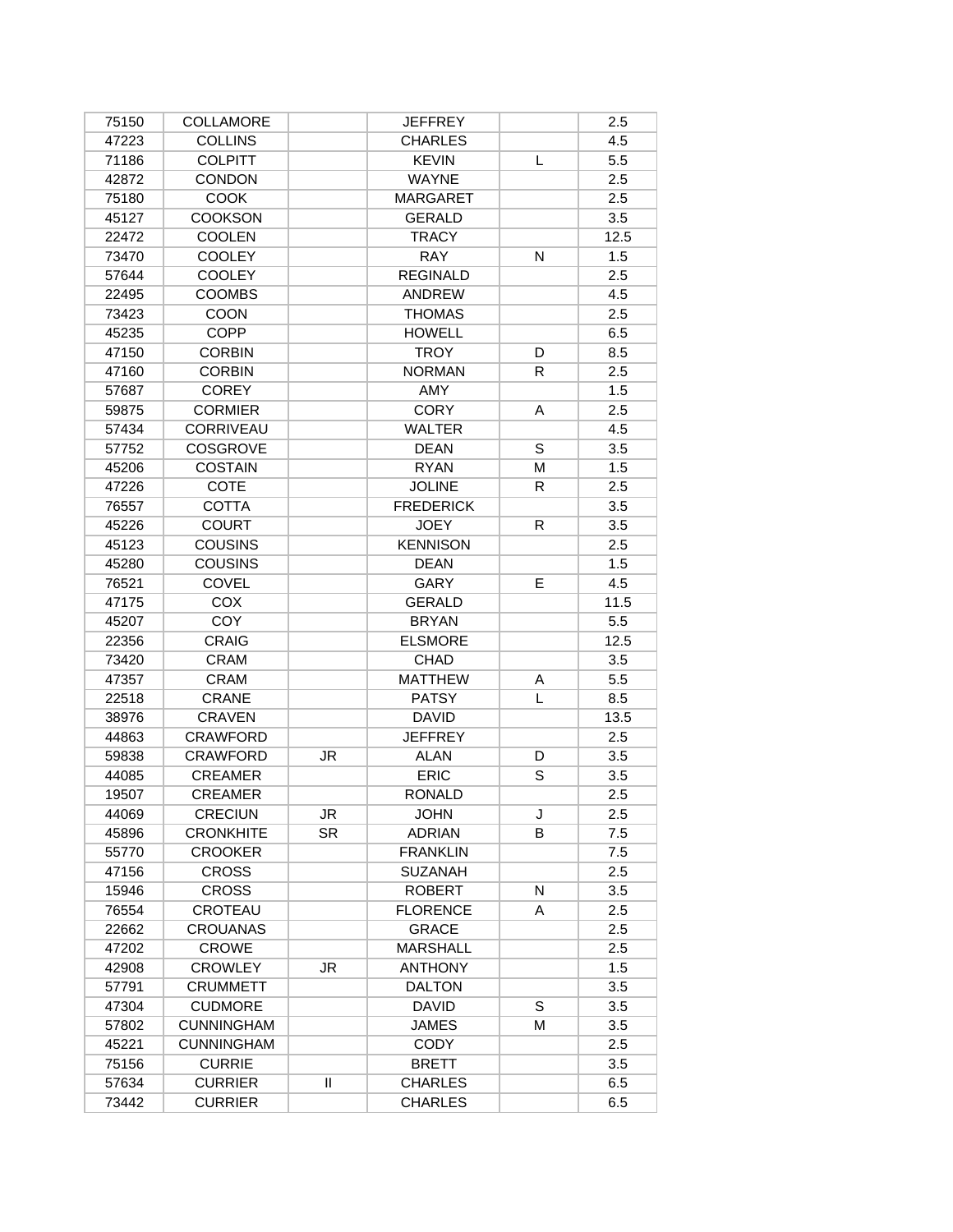| 44912 | <b>CURRIER</b>     |    | <b>STEPHEN</b>  |    | 1.5  |
|-------|--------------------|----|-----------------|----|------|
| 45901 | <b>CURTIS</b>      |    | <b>GERALD</b>   | L  | 4.5  |
| 59822 | <b>CURTIS</b>      |    | <b>THOMAS</b>   |    | 5.5  |
| 22362 | <b>CUSACK</b>      |    | <b>JUSTIN</b>   | L  | 7.5  |
| 47198 | <b>CYR</b>         |    | <b>GERALD</b>   |    | 1.5  |
| 22412 | <b>CYR</b>         |    | <b>DOMINIC</b>  | J  | 3.5  |
| 47338 | <b>CYR</b>         |    | <b>RICHARD</b>  | J  | 6.5  |
| 22400 | <b>CYR</b>         |    | <b>DAVID</b>    | т  | 3.5  |
| 57366 | <b>CYRUS</b>       |    | <b>GARY</b>     |    | 3.5  |
| 19599 | <b>DAGELE</b>      |    | <b>ROBERT</b>   |    | 5.5  |
| 59814 | <b>DAGGETT</b>     |    | <b>TREVOR</b>   |    | 4.5  |
| 40723 | <b>DAGGETT</b>     |    | <b>MARK</b>     |    | 2.5  |
| 22405 | <b>DAGOSTINO</b>   |    | <b>CHESTER</b>  | V  | 4.5  |
| 57547 | <b>DAIGLE</b>      |    | <b>DAWSON</b>   |    | 1.5  |
| 16657 | <b>DAIGLE</b>      |    | <b>DONALD</b>   | J  | 1.5  |
| 47145 | <b>DAIGLE</b>      |    | <b>MARIE</b>    | U  | 3.5  |
| 57478 | <b>DAIGLE</b>      |    | <b>TOM</b>      |    | 2.5  |
| 57502 | <b>DAIGLE</b>      |    | <b>NORMAN</b>   |    | 5.5  |
| 45964 | <b>DAIGLE</b>      | JR | <b>TERRENCE</b> |    | 2.5  |
| 76582 | <b>DAKIN</b>       |    | <b>ROY</b>      |    | 4.5  |
| 21869 | <b>DALEY</b>       |    | <b>HUGH</b>     |    | 5.5  |
| 75145 | <b>DAMERY</b>      |    | <b>DAVID</b>    | T  | 3.5  |
| 57422 | <b>DANFORTH</b>    |    | <b>PATRICK</b>  |    | 3.5  |
| 57471 | <b>DANIEL</b>      |    | <b>JONATHON</b> |    | 8.5  |
| 44869 | <b>DARNELL</b>     |    | <b>EDWARD</b>   |    | 3.5  |
| 21902 | <b>DAVID</b>       |    | <b>NORMAND</b>  | R. | 3.5  |
| 21897 | <b>DAVIS</b>       |    | <b>JEREMIE</b>  | M  | 5.5  |
| 63803 | <b>DAVIS</b>       |    | <b>RYAN</b>     | G  | 5.5  |
| 57407 | <b>DAVIS</b>       |    | <b>LEIGH</b>    |    | 2.5  |
| 44080 | <b>DAVIS</b>       |    | <b>KIRK</b>     | W  | 2.5  |
| 57676 | <b>DAVIS</b>       |    | <b>WALTER</b>   |    | 0.5  |
| 22691 | <b>DAVIS</b>       |    | <b>TRAVIS</b>   | J  | 12.5 |
| 42877 | <b>DAVIS</b>       |    | <b>ERIC</b>     |    | 2.5  |
| 47301 | <b>DAWSON</b>      |    | <b>STACY</b>    | L  | 5.5  |
| 42861 | <b>DAY</b>         |    | <b>LUCAS</b>    |    | 8.5  |
| 40768 | <b>DAY</b>         |    | <b>RICHARD</b>  | E  | 3.5  |
| 75176 | DAY                |    | TOBY            |    | 3.5  |
| 43330 | DAY.               |    | <b>COREY</b>    |    | 5.5  |
| 44909 | <b>DAY</b>         |    | <b>GOLDIE</b>   |    | 5.5  |
| 19566 | <b>DEGRINNEY</b>   |    | <b>JOHN</b>     |    | 1.5  |
| 57436 | <b>DEGROFT</b>     |    | <b>STEVEN</b>   |    | 2.5  |
| 39119 | <b>DEIGHAN</b>     |    | <b>WILLIAM</b>  |    | 8.5  |
| 22478 | <b>DELANO</b>      |    | <b>OSBORN</b>   | S  | 3.5  |
| 59832 | <b>DELLARMA</b>    |    | <b>TOM</b>      |    | 6.5  |
| 57640 | <b>DEMERCHANT</b>  |    | <b>DAVID</b>    |    | 6.5  |
| 76545 | <b>DEMMONS</b>     |    | <b>KYLE</b>     |    | 3.5  |
| 57518 | <b>DEMONTIGNY</b>  |    | <b>ZACHARY</b>  |    | 1.5  |
| 75179 | DENNISON           |    | <b>RACHEL</b>   |    | 6.5  |
| 57661 | <b>DENNISON</b>    |    | <b>MELANIE</b>  |    | 2.5  |
| 22434 | DERAGINE           |    | <b>NEAL</b>     | J  | 9.5  |
|       |                    |    |                 |    |      |
| 22629 | <b>DERENBURGER</b> |    | <b>PATRICK</b>  |    | 5.5  |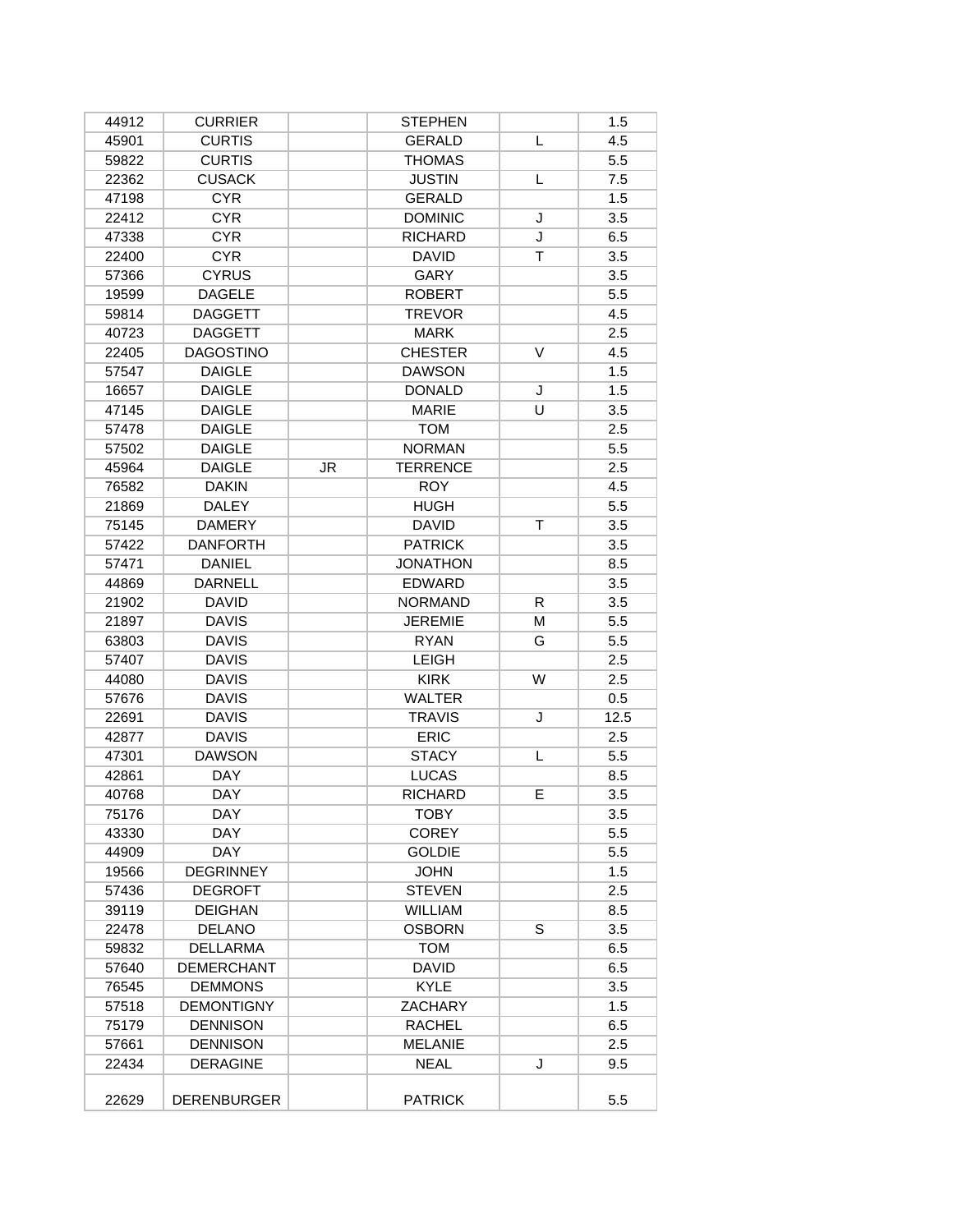| 47142 | <b>DESCHAINE</b>    |           | <b>RODNEY</b>    | L  | 8.5  |
|-------|---------------------|-----------|------------------|----|------|
|       | <b>DESCHAMBEAUL</b> |           |                  |    |      |
| 47217 | т                   |           | <b>MICHAEL</b>   |    | 3.5  |
| 44910 | <b>DESCHAMPS</b>    |           | <b>GERALD</b>    | G  | 1.5  |
| 45938 | <b>DESHAENE</b>     |           | <b>GINA</b>      |    | 4.5  |
| 57379 | <b>DESJARDINS</b>   |           | <b>JONNIE</b>    |    | 3.5  |
| 45939 | <b>DESROCHERS</b>   |           | <b>NORMAN</b>    |    | 2.5  |
| 42891 | <b>DETIBERIS</b>    |           | <b>STEVEN</b>    |    | 8.5  |
| 22511 | <b>DEVEAU</b>       |           | <b>KEVIN</b>     | G  | 12.5 |
| 22561 | <b>DEWITT</b>       |           | <b>GARY</b>      |    | 4.5  |
| 40772 | <b>DEWITT</b>       |           | <b>DOUGLAS</b>   | A  | 2.5  |
| 45929 | <b>DICKSON</b>      |           | <b>ALAN</b>      | R. | 7.5  |
| 76502 | <b>DIDONATO</b>     |           | <b>RICHARD</b>   |    | 10.5 |
| 22541 | <b>DIGREGORIO</b>   |           | <b>JOHN</b>      | F  | 4.5  |
| 47216 | <b>DILAURA</b>      |           | <b>RICHARD</b>   |    | 2.5  |
| 22424 | <b>DILLON</b>       |           | <b>PATRICIA</b>  | A  | 9.5  |
| 22684 | <b>DIMEO</b>        | <b>JR</b> | RALPH            |    | 9.5  |
| 47350 | <b>DOAK</b>         |           | <b>MICHAEL</b>   | J  | 5.5  |
| 57381 | <b>DODGE</b>        |           | <b>PETER</b>     |    | 3.5  |
| 76559 | <b>DOHERTY</b>      |           | <b>LIONEL</b>    | D  | 3.5  |
| 38979 | <b>DONAGHY</b>      |           | <b>DAVID</b>     |    | 4.5  |
| 45905 | <b>DONALDSON</b>    |           | <b>ABBIGAIL</b>  |    | 3.5  |
| 19517 | <b>DONNELL</b>      |           | <b>DANA</b>      | м  | 6.5  |
| 45101 | <b>DORE</b>         |           | <b>BRYAN</b>     |    | 2.5  |
| 47321 | <b>DORR</b>         | IV        | <b>WARREN</b>    |    | 10.5 |
| 57376 | <b>DORR</b>         |           | <b>ERWIN</b>     |    | 7.5  |
| 22402 | <b>DORSEY</b>       |           | <b>EDWARD</b>    | J  | 9.5  |
| 22578 | <b>DORSEY</b>       |           | <b>DAVID</b>     | L  | 3.5  |
| 76590 | <b>DOUCAS</b>       |           | <b>CHRISTAIN</b> |    | 3.5  |
| 47381 | <b>DOUCETTE</b>     |           | WILLY            |    | 1.5  |
| 47201 | <b>DOUCETTE</b>     |           | <b>JAMES</b>     | H  | 1.5  |
| 57769 | <b>DOUCETTE</b>     |           | <b>MICHAEL</b>   |    | 2.5  |
| 44859 | <b>DOUGHTY</b>      |           | <b>LYNDA</b>     | A  | 14.5 |
| 57656 | <b>DOUGHTY</b>      |           | <b>KIRBY</b>     |    | 9.5  |
| 47264 | <b>DOUGLAS</b>      |           | <b>LUCAS</b>     |    | 4.5  |
| 43320 | <b>DOW</b>          |           | <b>DANNY</b>     |    | 5.5  |
| 43329 | <b>DOWD</b>         |           | <b>SHAWN</b>     |    | 2.5  |
| 48279 | <b>DOWLING</b>      |           | <b>SHAWN</b>     | M  | 8.5  |
| 45266 | <b>DOWLING</b>      |           | <b>KENNETH</b>   | W  | 1.5  |
| 22505 | <b>DOWNS</b>        |           | DANA             |    | 4.5  |
| 50109 | <b>DRAGOON</b>      |           | <b>TRAVIS</b>    | J  | 1.5  |
| 76536 | <b>DRAKE</b>        |           | <b>DEBORAH</b>   | A  | 11.5 |
| 47320 | <b>DRAKE</b>        |           | DANA             | J  | 2.5  |
| 50116 | <b>DRAPER</b>       |           | <b>THOMAS</b>    | R  | 7.5  |
| 57638 | <b>DREVER</b>       |           | <b>DAVID</b>     |    | 0.5  |
| 42900 | <b>DREW</b>         |           | <b>JUNE</b>      |    | 3.5  |
| 57782 | <b>DRINKWATER</b>   |           | GARY             |    | 7.5  |
| 57603 | <b>DRISCOLL</b>     |           | TIMOTHY          |    | 1.5  |
| 57693 | <b>DRODY</b>        |           | <b>ADAM</b>      |    | 6.5  |
| 57611 | <b>DROUIN</b>       |           | <b>BYRON</b>     |    | 1.5  |
| 57485 | <b>DUBE</b>         |           | <b>YVAN</b>      |    | 2.5  |
| 57811 | <b>DUBE</b>         |           | <b>VIATEUR</b>   |    | 1.5  |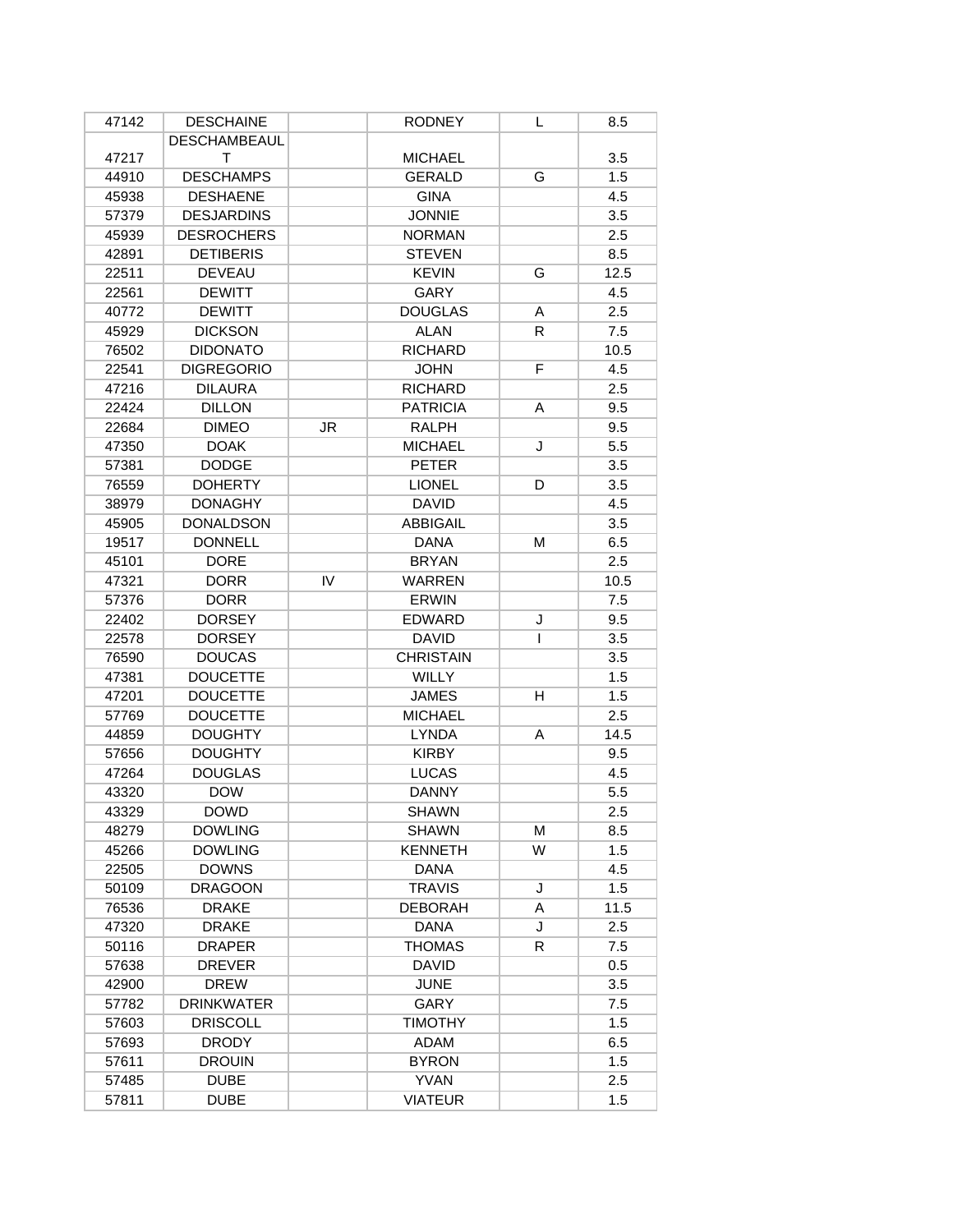| 76519 | <b>DUBE</b>      |           | <b>NORMAN</b>      |    | 12.5 |
|-------|------------------|-----------|--------------------|----|------|
| 57419 | <b>DUBE</b>      |           | <b>MICHAEL</b>     |    | 2.5  |
| 22438 | <b>DUBOIS</b>    | JR        | <b>RICHARD</b>     | R  | 5.5  |
| 57532 | <b>DUBOIS</b>    |           | PHILIP             |    | 7.5  |
| 40757 | <b>DUFAULT</b>   |           | <b>STEVEN</b>      |    | 2.5  |
| 63774 | <b>DUFAULT</b>   |           | <b>PATRICIA</b>    |    | 3.5  |
| 45251 | <b>DUFF</b>      |           | <b>CLIFFORD</b>    | E  | 1.5  |
| 47344 | <b>DUFOUR</b>    |           | <b>JOEY</b>        | C  | 6.5  |
| 57511 | <b>DUFOUR</b>    |           | <b>JAMIE</b>       |    | 2.5  |
| 42895 | <b>DUGAS</b>     | <b>JR</b> | <b>JAKE</b>        |    | 7.5  |
| 22497 | <b>DUMBROCYO</b> |           | <b>GUY</b>         |    | 7.5  |
| 22409 | <b>DUMONT</b>    |           | <b>TYLER</b>       |    | 4.5  |
| 76516 | <b>DUMONT</b>    |           | <b>ROBERT</b>      |    | 2.5  |
| 42866 | <b>DUNCAN</b>    |           | <b>JOSEPH</b>      |    | 8.5  |
| 50120 | <b>DUNHAM</b>    |           | <b>CHRISTOPHER</b> |    | 5.5  |
| 45126 | <b>DUNHAM</b>    |           | <b>KYLE</b>        |    | 7.5  |
| 73457 | <b>DUNHAM</b>    |           | PAUL               |    | 2.5  |
| 42909 | <b>DUNLAP</b>    |           | <b>MATTHEW</b>     |    | 3.5  |
| 21887 | <b>DUNN</b>      |           | <b>MICHAEL</b>     |    | 4.5  |
| 57492 | <b>DUNNELLS</b>  |           | <b>DALTON</b>      |    | 4.5  |
| 57458 | <b>DUNNELLS</b>  |           | <b>DORIS</b>       |    | 2.5  |
| 47151 | <b>DUPAL</b>     |           | <b>JOHN</b>        | J  | 1.5  |
| 57768 | <b>DUPLISEA</b>  |           | <b>DAVID</b>       | R  | 6.5  |
| 47276 | <b>DUQUETTE</b>  |           | <b>DEAN</b>        | R  | 4.5  |
| 22479 | <b>DURKEE</b>    |           | <b>MURTON</b>      | E  | 2.5  |
| 55705 | <b>DUSTIN</b>    |           | <b>MICHAEL</b>     |    | 10.5 |
| 45122 | <b>DYER</b>      |           | <b>JOEL</b>        |    | 9.5  |
| 47227 | <b>DYMOND</b>    |           | <b>JAMES</b>       |    | 2.5  |
| 63802 | <b>EASTMAN</b>   |           | <b>ADAM</b>        | J  | 3.5  |
| 42856 | <b>EATON</b>     |           | <b>TORRIE</b>      |    | 3.5  |
| 57807 | <b>EATON</b>     |           | <b>LINDSEY</b>     |    | 6.5  |
| 42896 | <b>EDES</b>      |           | <b>MICHAEL</b>     |    | 1.5  |
| 76518 | <b>EDWARDS</b>   |           | GARY               | L  | 2.5  |
| 22674 | <b>EDWARDS</b>   |           | <b>TONY</b>        |    | 3.5  |
| 45220 | <b>ELKINS</b>    |           | <b>SCOTT</b>       |    | 3.5  |
| 63768 | <b>ELLIS</b>     |           | <b>SANDRA</b>      | Α  | 4.5  |
| 63808 | <b>ELLIS</b>     |           | BRADFORD           |    | 12.5 |
| 19501 | <b>ELLIS</b>     |           | <b>GENE</b>        | R. | 2.5  |
| 59860 | <b>ELWELL</b>    |           | <b>BRENT</b>       | W  | 7.5  |
| 44875 | <b>ENEMARK</b>   |           | <b>CHRIS</b>       | A  | 5.5  |
| 45255 | <b>ERDMANN</b>   |           | <b>JARROD</b>      | M  | 3.5  |
| 57757 | <b>ERETZIAN</b>  |           | <b>DAVID</b>       | т  | 3.5  |
| 22591 | <b>ERICKSON</b>  |           | <b>AARON</b>       | J  | 2.5  |
| 47341 | <b>ERWIN</b>     |           | <b>TIMOTHY</b>     |    | 7.5  |
| 47367 | <b>ESPLING</b>   |           | <b>SCOTT</b>       | B  | 1.5  |
| 15947 | <b>ESTABROOK</b> |           | <b>CHRISTY</b>     |    | 2.5  |
| 59803 | <b>ESTABROOK</b> |           | <b>BRUCE</b>       |    | 6.5  |
| 63781 | <b>ESTES</b>     |           | <b>MARK</b>        |    | 8.5  |
| 11856 | <b>ESTES</b>     |           | <b>RICHARD</b>     | W  | 2.5  |
| 22659 | <b>ESTRELLA</b>  |           | CAMERON            |    | 2.5  |
|       |                  |           |                    | P  |      |
| 55709 | FAIRBANKS        |           | <b>CHRIS</b>       |    | 4.5  |
| 47352 | <b>FARMER</b>    |           | <b>WILFRED</b>     | K  | 1.5  |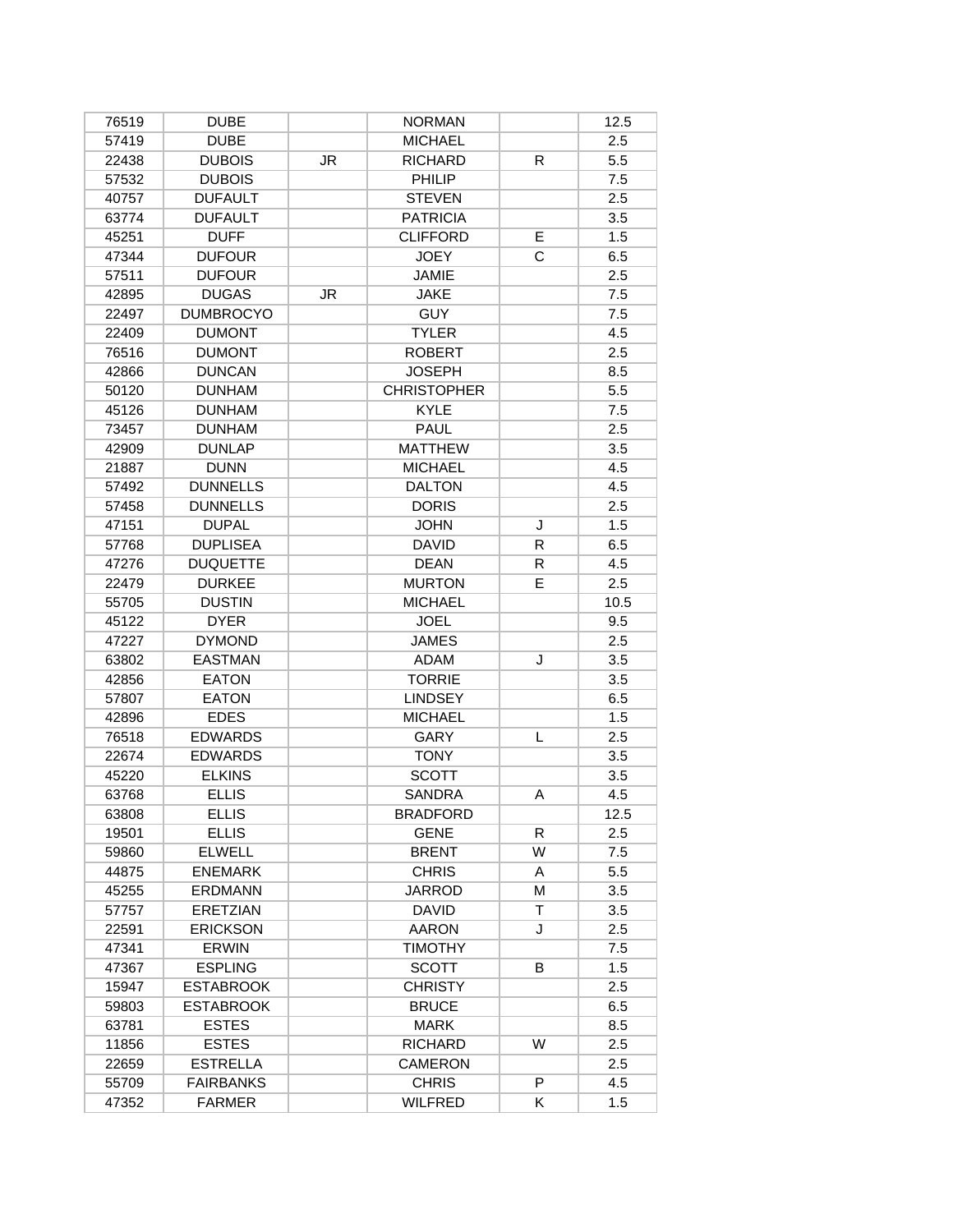| 57470 | <b>FARR</b>      |           | <b>EDWARD</b>    |    | 11.5 |
|-------|------------------|-----------|------------------|----|------|
| 44881 | <b>FARRIN</b>    | JR        | <b>BRUCE</b>     | A  | 0.5  |
| 44059 | <b>FARVER</b>    |           | <b>BRECK</b>     |    | 5.5  |
| 47158 | <b>FAUPEL</b>    |           | ADAM             |    | 4.5  |
| 22487 | <b>FAVALORO</b>  |           | <b>DAMON</b>     |    | 8.5  |
| 19520 | <b>FAVREAU</b>   |           | LARRY            |    | 3.5  |
| 50119 | <b>FECTEAU</b>   |           | <b>DAVID</b>     | J  | 3.5  |
| 57825 | <b>FEENEY</b>    |           | <b>CHAD</b>      | М  | 5.5  |
| 55773 | <b>FENDERSON</b> |           | <b>BRANDON</b>   |    | 8.5  |
| 71188 | <b>FERGUSON</b>  | <b>SR</b> | LARRY            |    | 3.5  |
| 57464 | <b>FERGUSON</b>  |           | <b>CHRISTIAN</b> |    | 0.5  |
| 45889 | <b>FERNALD</b>   |           | <b>DAVID</b>     | B  | 2.5  |
| 57631 | <b>FERRIS</b>    |           | <b>RANDY</b>     |    | 5.5  |
| 40758 | <b>FIELD</b>     |           | <b>DOUGLAS</b>   | H  | 3.5  |
| 47346 | <b>FIELD</b>     |           | <b>LYNDALL</b>   | M  | 3.5  |
| 40759 | <b>FIELD</b>     |           | <b>ROBERT</b>    | E. | 1.5  |
| 40741 | <b>FIFIELD</b>   |           | DALE             |    | 3.5  |
| 16659 | <b>FINSON</b>    |           | <b>CARRIE</b>    |    | 3.5  |
| 44073 | <b>FISHER</b>    |           | <b>HARRY</b>     | E  | 3.5  |
| 57490 | <b>FISKE</b>     |           | <b>DEREK</b>     |    | 9.5  |
| 73439 | <b>FITTS</b>     | IV        | <b>ERNEST</b>    | M  | 3.5  |
| 47290 | <b>FLAHERTY</b>  |           | <b>ERIC</b>      | Τ  | 1.5  |
| 50104 | <b>FLECK</b>     |           | <b>DOUGLAS</b>   | W  | 1.5  |
| 57425 | <b>FLEISHER</b>  |           | <b>MATTHEW</b>   |    | 4.5  |
| 75113 | <b>FLETCHER</b>  | <b>JR</b> | <b>EDWIN</b>     |    | 2.5  |
| 57698 | <b>FLETCHER</b>  |           | <b>BARBARA</b>   |    | 6.5  |
| 59852 | <b>FLETCHER</b>  |           | <b>DENNIS</b>    |    | 2.5  |
| 76572 | <b>FLUET</b>     |           | <b>RENALD</b>    |    | 2.5  |
| 44070 | <b>FOLGER</b>    |           | <b>KEVIN</b>     |    | 2.5  |
| 39116 | <b>FOLSOM</b>    |           | <b>NICHOLAS</b>  |    | 2.5  |
| 63771 | <b>FOLSOM</b>    |           | <b>JANINE</b>    | L  | 3.5  |
| 75166 | <b>FORGUES</b>   |           | <b>MICHAEL</b>   |    | 2.5  |
| 22586 | <b>FORTE</b>     |           | <b>STEVEN</b>    |    | 5.5  |
| 42922 | <b>FORTIN</b>    |           | <b>JONATHAN</b>  | R  | 2.5  |
| 44852 | <b>FORTUNATO</b> |           | <b>JOHN</b>      | P  | 2.5  |
| 57363 | <b>FOSSETT</b>   |           | <b>MICHAEL</b>   |    | 8.5  |
| 55798 | <b>FOSTER</b>    |           | <b>HARTFORD</b>  |    | 5.5  |
| 59877 | <b>FOSTER</b>    |           | <b>PAUL</b>      |    | 10.5 |
| 63797 | <b>FOSTER</b>    |           | <b>MATHEW</b>    |    | 2.5  |
| 11860 | <b>FOSTER</b>    |           | <b>MILDRED</b>   |    | 10.5 |
| 75200 | <b>FOSTER</b>    |           | <b>TIFFANY</b>   |    | 4.5  |
| 45899 | <b>FOURNIER</b>  |           | MARK             | S  | 6.5  |
| 76539 | <b>FOURNIER</b>  |           | DARREL           |    | 7.5  |
| 22420 | <b>FOURNIER</b>  |           | <b>DEIRDRE</b>   |    | 4.5  |
| 57439 | <b>FOURNIER</b>  |           | <b>ROLAND</b>    |    | 6.5  |
| 15933 | <b>FOWLER</b>    |           | LOGAN            |    | 3.5  |
| 75167 | <b>FOWLER</b>    |           | <b>TIMOTHY</b>   |    | 9.5  |
| 63804 | <b>FOX</b>       |           | <b>NATHAN</b>    | R. | 2.5  |
| 59851 | <b>FOX</b>       |           | <b>RICHARD</b>   |    | 6.5  |
| 38992 | <b>FRANKLIN</b>  |           | <b>KEVIN</b>     |    | 10.5 |
| 45236 | <b>FROST</b>     |           | <b>JENNIFER</b>  |    | 3.5  |
| 57479 | <b>FRYMYER</b>   |           | <b>TERRY</b>     |    | 2.5  |
|       |                  |           |                  |    |      |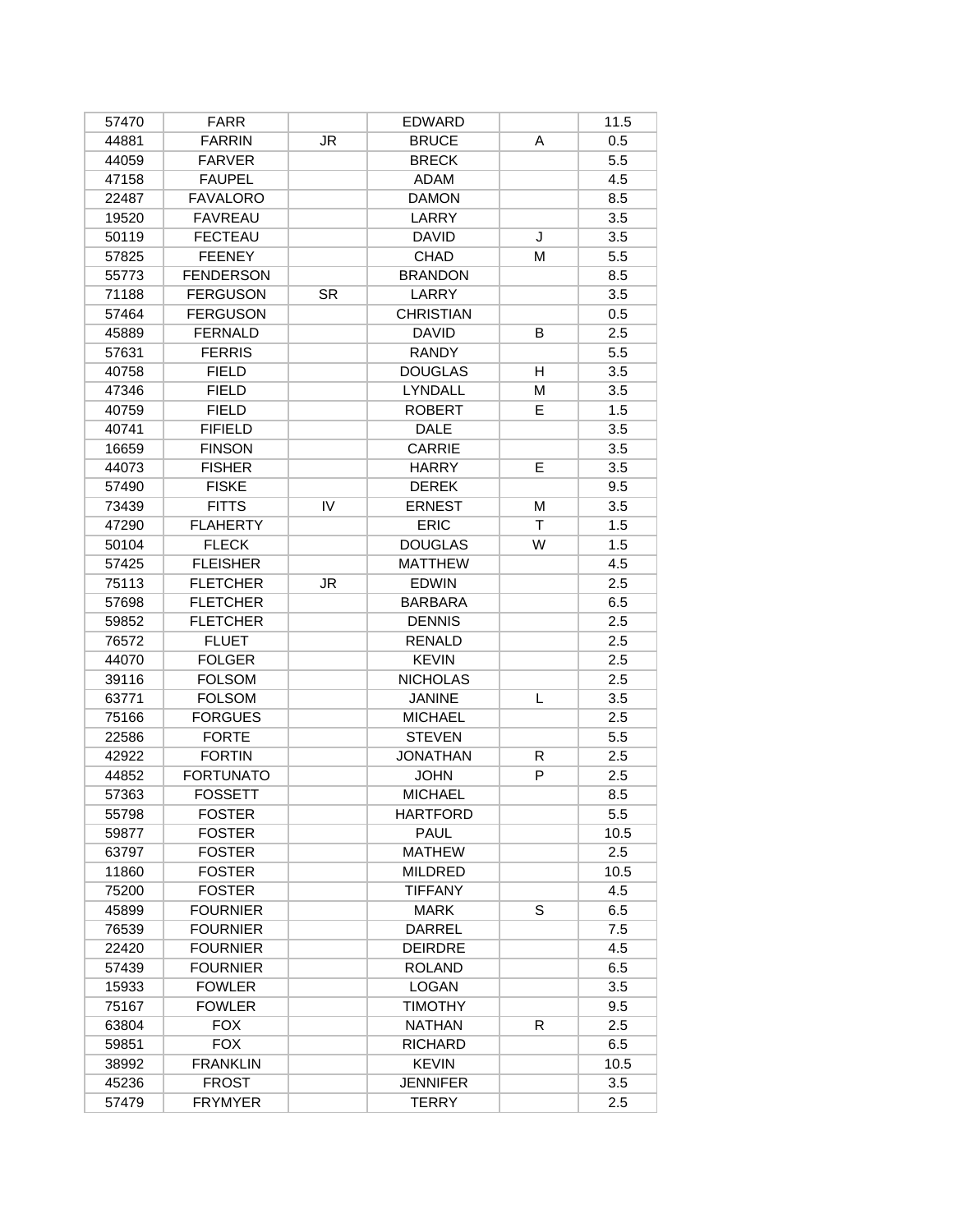| 75151 | <b>FULLER</b>        |     | <b>DAVID</b>     |   | 3.5  |
|-------|----------------------|-----|------------------|---|------|
| 45275 | <b>FULLER</b>        |     | <b>JERRY</b>     | C | 1.5  |
| 47389 | <b>GABOURY</b>       |     | <b>STEVE</b>     | M | 12.5 |
| 22677 | <b>GAGNE</b>         |     | <b>MARK</b>      | J | 6.5  |
| 57824 | <b>GAGNE</b>         |     | <b>ANTHONY</b>   |   | 5.5  |
| 22391 | <b>GAGNON</b>        |     | <b>VICTOR</b>    | A | 3.5  |
| 45267 | <b>GAGNON</b>        |     | <b>WILLIAM</b>   |   | 1.5  |
| 57450 | <b>GAGNON</b>        |     | <b>ERIK</b>      |   | 4.5  |
| 73464 | <b>GAGNON</b>        |     | <b>RONALD</b>    | G | 2.5  |
| 57645 | <b>GAGNON</b>        |     | <b>JEFFERY</b>   |   | 1.5  |
| 57500 | <b>GAGNON</b>        |     | <b>KAREN</b>     |   | 2.5  |
|       | <b>GAGNONPILLSBU</b> |     |                  |   |      |
| 55776 | <b>RY</b>            |     | <b>REBECCA</b>   |   | 5.5  |
| 22556 | <b>GALLAGHER</b>     |     | <b>DEAN</b>      |   | 8.5  |
| 45218 | <b>GALLAGHER</b>     |     | <b>RALPH</b>     |   | 1.5  |
| 22427 | <b>GALLANT</b>       |     | JARROD           | T | 2.5  |
| 45106 | <b>GALLANT</b>       |     | <b>GORDON</b>    |   | 2.5  |
| 39121 | <b>GALLANT</b>       | III | <b>JOHN</b>      |   | 7.5  |
| 44904 | <b>GALLWAY</b>       |     | <b>JOHN</b>      | L | 2.5  |
| 57390 | <b>GAMAGE</b>        |     | WENDY            |   | 5.5  |
| 47207 | <b>GANSKE</b>        |     | <b>WILLIAM</b>   | J | 7.5  |
| 57798 | <b>GANTNIER</b>      |     | <b>ROGER</b>     | A | 7.5  |
| 22569 | <b>GARDELL</b>       |     | <b>STEVEN</b>    |   | 7.5  |
| 47141 | <b>GARERI</b>        |     | <b>JOYCE</b>     | Α | 1.5  |
| 59810 | <b>GARLICK</b>       |     | <b>RAYMOND</b>   |   | 2.5  |
| 76537 | <b>GARNER</b>        |     | <b>MARIE</b>     | C | 4.5  |
| 55758 | <b>GARSIDE</b>       |     | <b>LORI</b>      | A | 2.5  |
| 57675 | <b>GAUTHIER</b>      |     | <b>JOSEPH</b>    |   | 1.5  |
| 47205 | <b>GAVELEK</b>       |     | <b>JOHN</b>      |   | 7.5  |
| 22661 | <b>GEELE</b>         |     | <b>BRYCE</b>     |   | 7.5  |
| 59804 | <b>GEIB</b>          |     | <b>JAMES</b>     |   | 2.5  |
| 44058 | <b>GENTHNER</b>      |     | <b>SCOTT</b>     |   | 7.5  |
| 19534 | <b>GERARD</b>        |     | <b>DARREN</b>    |   | 6.5  |
| 76543 | <b>GEROUX</b>        |     | <b>ROMEO</b>     |   | 4.5  |
| 57801 | <b>GEROW</b>         | JR  | <b>THEODORE</b>  | K | 4.5  |
| 57689 | <b>GEYER</b>         |     | <b>GERALD</b>    |   | 3.5  |
| 42899 | GIASSON              |     | <b>THOMAS</b>    |   | 3.5  |
| 57354 | <b>GIBBINGS</b>      |     | <b>FREDERICK</b> |   | 2.5  |
| 22634 | <b>GIBBS</b>         |     | <b>ROGER</b>     | P | 13.5 |
| 55800 | <b>GIBBS</b>         |     | <b>LISA</b>      | R | 3.5  |
| 22693 | <b>GIBSON</b>        |     | <b>DONALD</b>    | P | 7.5  |
| 47292 | <b>GIERINGER</b>     |     | <b>ROBERT</b>    |   | 4.5  |
| 22700 | <b>GIGGEY</b>        |     | <b>ROGER</b>     |   | 4.5  |
| 47337 | <b>GILBERT</b>       |     | <b>MICHAEL</b>   | J | 6.5  |
| 45259 | <b>GILBERT</b>       |     | <b>JOEL</b>      | K | 6.5  |
| 22667 | <b>GILLESPIE</b>     |     | <b>ARTHUR</b>    | L | 2.5  |
| 47212 | <b>GILLEY</b>        |     | CHAD             |   | 2.5  |
| 63813 | <b>GILLEY</b>        |     | <b>JAMES</b>     |   | 3.5  |
| 47146 | <b>GILLIS</b>        |     | <b>SHAWN</b>     |   | 5.5  |
| 39001 | <b>GILLIS</b>        |     | <b>JOSHUA</b>    |   | 2.5  |
| 44864 | <b>GILMAN</b>        |     | <b>ERIC</b>      | L | 5.5  |
| 45918 | <b>GILMORE</b>       |     | <b>EMILY</b>     |   | 2.5  |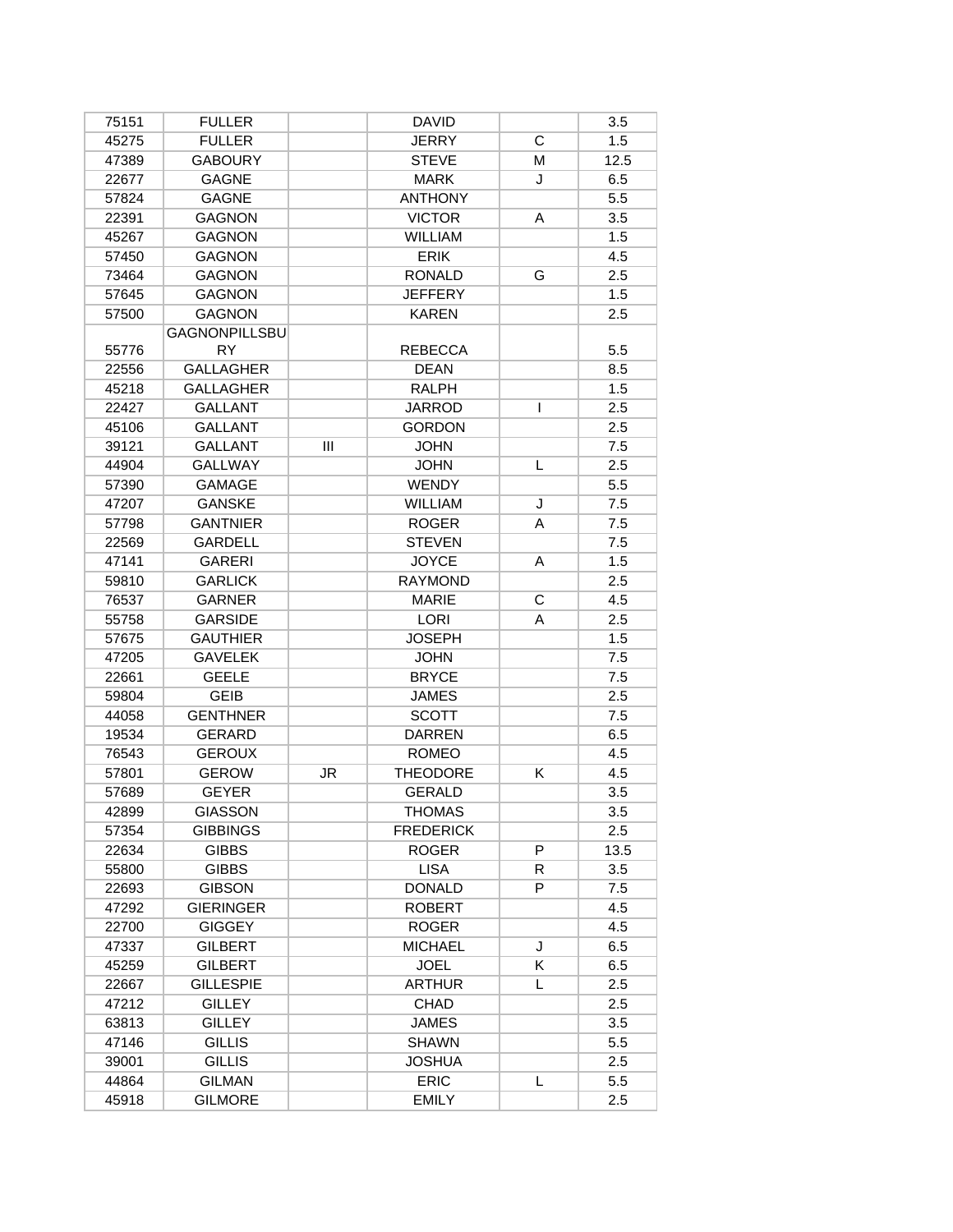| 57608 | <b>GILSON</b>       |           | <b>DOUGLAS</b>     |   | 1.5  |
|-------|---------------------|-----------|--------------------|---|------|
| 63810 | <b>GIROUX</b>       | <b>SR</b> | <b>DARREN</b>      | J | 1.5  |
| 19597 | <b>GIVEN</b>        |           | <b>DOUGLAS</b>     |   | 2.5  |
| 47152 | <b>GLENN</b>        |           | <b>MARTIN</b>      | R | 6.5  |
| 76574 | <b>GLIDDEN</b>      |           | <b>MARK</b>        |   | 6.5  |
| 45203 | <b>GLIDDEN</b>      |           | <b>JUSTIN</b>      | E | 2.5  |
| 47285 | <b>GODBOUT</b>      |           | <b>ROBERT</b>      | J | 1.5  |
| 44880 | <b>GOLDEN</b>       |           | <b>JAMES</b>       |   | 3.5  |
| 44065 | <b>GOMM</b>         |           | <b>STANLEY</b>     | J | 13.5 |
| 57614 | <b>GOODBLOOD</b>    |           | <b>LUKE</b>        |   | 8.5  |
| 57771 | <b>GOODELL</b>      | Ш         | <b>TRENOR</b>      |   | 1.5  |
| 38988 | <b>GOODINE</b>      |           | <b>DAVID</b>       |   | 3.5  |
| 22406 | <b>GOODMAN</b>      |           | <b>JAMES</b>       | J | 4.5  |
| 21877 | <b>GOODWIN</b>      |           | <b>JESSE</b>       |   | 4.5  |
| 22484 | <b>GOODWIN</b>      |           | <b>HOWARD</b>      |   | 3.5  |
| 22636 | <b>GOODWIN</b>      |           | <b>RICHARD</b>     |   | 4.5  |
| 45935 | <b>GORDON</b>       |           | <b>FRANCIS</b>     | W | 12.5 |
| 73427 | <b>GORDON</b>       |           | <b>ZACHARY</b>     |   | 1.5  |
| 57680 | <b>GORNEAU</b>      |           | <b>WALTER</b>      |   | 1.5  |
| 57433 | <b>GOSSELIN</b>     |           | <b>MARC</b>        |   | 3.5  |
| 57444 | <b>GOUDEY</b>       |           | <b>DONALD</b>      |   | 1.5  |
| 44083 | <b>GOULET</b>       |           | <b>JOHN</b>        |   | 3.5  |
| 39122 | <b>GRACEFFA</b>     |           | <b>WILLIAM</b>     |   | 2.5  |
| 76562 | <b>GRADY</b>        |           | DARRYL             |   | 2.5  |
| 44865 | <b>GRAF</b>         |           | <b>PATRICIA</b>    |   | 3.5  |
| 47171 | <b>GRANGER</b>      |           | <b>ROBERT</b>      | C | 1.5  |
| 73461 | <b>GRANT</b>        |           | <b>PAMELA</b>      |   | 3.5  |
| 47168 | <b>GRANT</b>        |           | <b>TYLER</b>       | G | 9.5  |
| 73480 | <b>GRANT</b>        |           | <b>DAVID</b>       | H | 5.5  |
| 47404 | <b>GRANT</b>        |           | CARL               | A | 7.5  |
| 22604 | <b>GRANT</b>        |           | <b>MELVIN</b>      | M | 11.5 |
| 59846 | GRARD               |           | GARY               | L | 2.5  |
| 44876 | <b>GRASS</b>        |           | <b>DWAYNE</b>      |   | 3.5  |
| 76549 | <b>GRASS</b>        |           | <b>KEITH</b>       |   | 5.5  |
| 19540 | <b>GRAVES</b>       |           | <b>ADAM</b>        |   | 5.5  |
| 19504 | <b>GRAVES</b>       |           | <b>RHONDA</b>      | L | 2.5  |
| 57643 | <b>GRAY</b>         |           | <b>DAVID</b>       |   | 2.5  |
| 19509 | GRAY                | JR        | DANA               |   | 5.5  |
| 22475 | <b>GREEN</b>        |           | GARY               | B | 2.5  |
| 59870 | <b>GREEN</b>        |           | <b>DAVID</b>       |   | 3.5  |
| 57468 | <b>GREENE</b>       |           | <b>ROGER</b>       |   | 0.5  |
| 47238 | <b>GREW</b>         |           | <b>DYANA</b>       | L | 2.5  |
| 45944 | <b>GRIFFIN</b>      | SR.       | RAND               | G | 5.5  |
| 22375 | <b>GRINDLE</b>      |           | <b>VIVIAN</b>      |   | 6.5  |
| 45208 | <b>GRIZKEWITSCH</b> |           | <b>MICHAEL</b>     |   | 10.5 |
| 47361 | <b>GRONDIN</b>      |           | LARRY              | R | 2.5  |
| 22672 | <b>GROVER</b>       | SR.       | <b>DANA</b>        | W | 1.5  |
| 45913 | <b>GROVES</b>       |           | <b>STEPHEN</b>     |   | 4.5  |
| 42902 | <b>GRUBB</b>        |           | <b>CHRISTOPHER</b> |   | 1.5  |
| 59819 | <b>GRUENWALD</b>    |           | <b>DALE</b>        | W | 3.5  |
| 76589 | <b>GUERETTE</b>     |           | <b>BENNETT</b>     |   | 2.5  |
| 57421 | <b>GUERRETTE</b>    |           | <b>MICHAEL</b>     |   | 5.5  |
|       |                     |           |                    |   |      |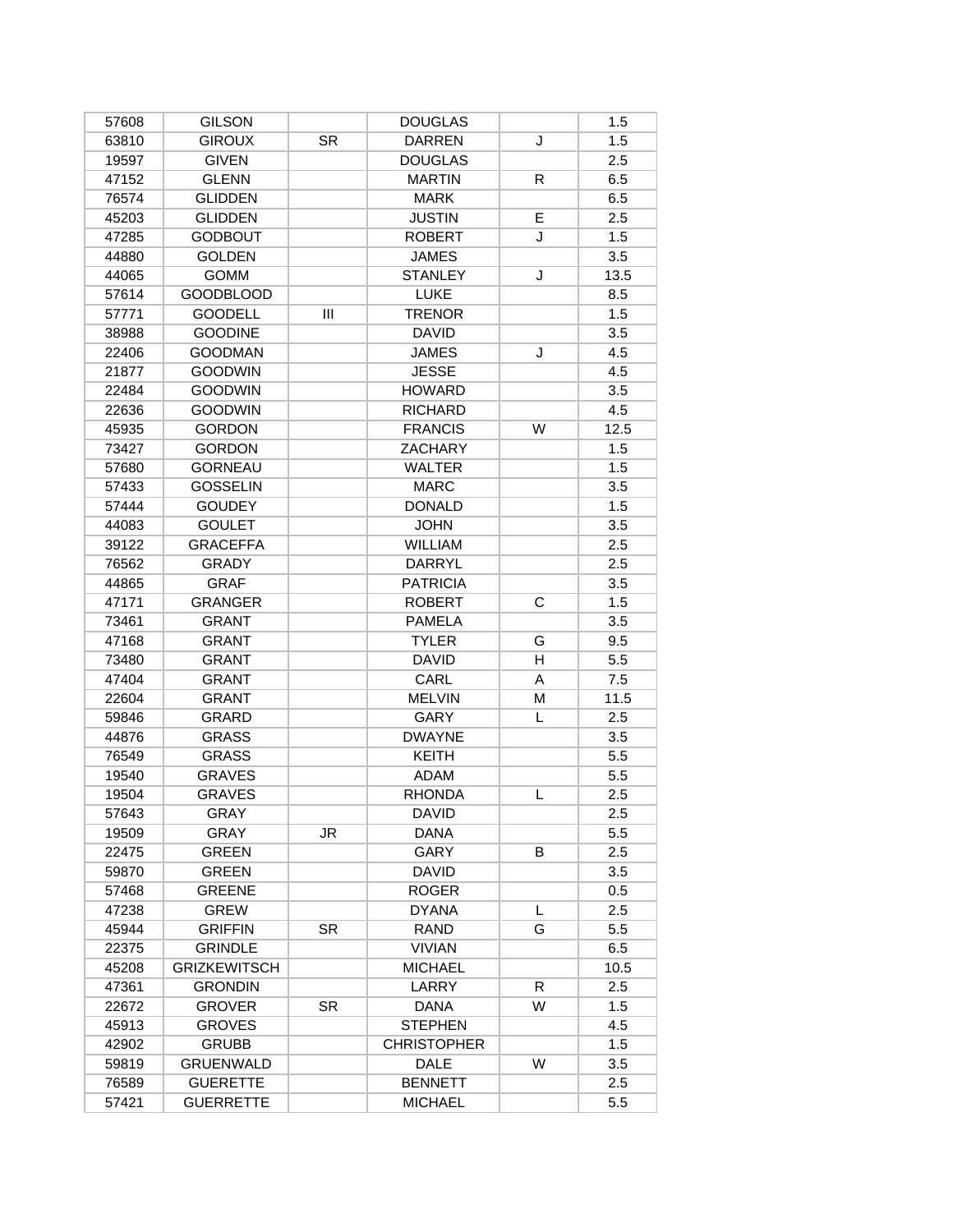| 57389 | <b>GUERRETTE</b>  |           | <b>DIANE</b>    |    | 1.5  |
|-------|-------------------|-----------|-----------------|----|------|
| 47165 | <b>GUERRETTE</b>  |           | GARY            | L  | 2.5  |
| 57388 | <b>GUERRETTE</b>  |           | <b>JAMES</b>    |    | 2.5  |
| 45278 | <b>GUIGGEY</b>    |           | <b>TIMOTHY</b>  | J  | 5.5  |
| 43331 | <b>GUILBAULT</b>  | <b>SR</b> | <b>RAYMOND</b>  | R  | 2.5  |
| 63108 | <b>GUILD</b>      | <b>JR</b> | <b>JAMES</b>    |    | 3.5  |
| 22596 | <b>GUIOU</b>      |           | <b>NARDA</b>    | М  | 4.5  |
| 76580 | <b>GUMLAW</b>     |           | <b>JOSEPH</b>   |    | 6.5  |
| 45283 | <b>GUPTILL</b>    |           | <b>JOHN</b>     |    | 3.5  |
| 47231 | <b>GUPTILL</b>    |           | <b>TAYLOR</b>   | N  | 6.5  |
| 59840 | <b>GUY</b>        |           | <b>NICHOLAS</b> | A  | 3.5  |
| 47243 | <b>HAFFORD</b>    |           | <b>FRANK</b>    |    | 2.5  |
| 57504 | <b>HAFFORD</b>    |           | <b>LINDA</b>    |    | 0.5  |
| 50105 | <b>HAGAR</b>      | <b>SR</b> | <b>MARK</b>     |    | 3.5  |
| 57402 | <b>HAGGERTY</b>   |           | <b>PATRICK</b>  |    | 5.5  |
| 47280 | <b>HAINES</b>     |           | <b>PAUL</b>     | H  | 1.5  |
| 22355 | <b>HAINES</b>     |           | <b>GABRIEL</b>  | J  | 4.5  |
| 76504 | <b>HAKALA</b>     |           | PHILIP          |    | 5.5  |
| 47195 | <b>HALE</b>       |           | <b>ERIC</b>     | A  | 1.5  |
| 47343 | <b>HALEY</b>      |           | <b>ROBERTA</b>  |    | 3.5  |
| 59817 | <b>HALL</b>       |           | <b>IRVIN</b>    | W  | 3.5  |
| 22399 | <b>HALL</b>       |           | <b>RODNEY</b>   |    | 3.5  |
| 76525 | <b>HALL</b>       |           | <b>BARRY</b>    |    | 2.5  |
| 45119 | <b>HALL</b>       |           | <b>JORDAN</b>   |    | 3.5  |
| 73455 | <b>HALLETT</b>    |           | <b>PAUL</b>     | E  | 9.5  |
| 11857 | <b>HAM</b>        |           | <b>RICHARD</b>  |    | 5.5  |
| 21896 | <b>HAMEL</b>      |           | <b>ROSS</b>     |    | 4.5  |
| 55786 | <b>HAMEL</b>      |           | <b>ROSS</b>     |    | 3.5  |
| 19565 | <b>HAMILTON</b>   |           | <b>ASHLEY</b>   | A  | 8.5  |
| 76548 | <b>HAMILTON</b>   |           | <b>ROGER</b>    |    | 5.5  |
| 57686 | <b>HAMILTON</b>   |           | <b>CHAD</b>     |    | 4.5  |
| 57756 | <b>HAMILTON</b>   |           | <b>ARTHUR</b>   | H  | 3.5  |
| 19505 | <b>HAMILTON</b>   |           | <b>HOLLY</b>    |    | 4.5  |
| 47386 | <b>HAMMOND</b>    |           | <b>LORI</b>     | Α  | 3.5  |
| 45241 | <b>HAMMOND</b>    |           | <b>DARRIC</b>   | R  | 3.5  |
| 47192 | <b>HANDS</b>      |           | <b>MICHAEL</b>  |    | 2.5  |
| 47266 | HANEY             |           | JAMES           | R  | 5.5  |
| 22410 | <b>HANNON</b>     |           | EDWARD          | E. | 5.5  |
| 57487 | <b>HANSON</b>     |           | <b>RACHEL</b>   |    | 3.5  |
| 57679 | <b>HANSON</b>     |           | <b>RAY</b>      |    | 1.5  |
| 38111 | <b>HARDISON</b>   |           | <b>THOMAS</b>   | A  | 7.5  |
| 47322 | <b>HARKINS</b>    |           | <b>SPRING</b>   | H. | 1.5  |
| 73445 | <b>HARKINS</b>    |           | <b>GALEN</b>    |    | 2.5  |
| 47298 | <b>HARMAN</b>     |           | <b>MICHAEL</b>  | P  | 0.5  |
| 50123 | <b>HARNDEN</b>    |           | <b>DANNY</b>    |    | 1.5  |
| 73474 | <b>HARRINGTON</b> |           | <b>NICHOLAS</b> | R. | 3.5  |
| 71211 | <b>HARRIS</b>     |           | <b>ALEX</b>     |    | 4.5  |
| 45959 | <b>HARRISON</b>   | JR        | <b>DAVID</b>    |    | 1.5  |
| 42916 | HART              | JR        | <b>JAMES</b>    | E. | 4.5  |
| 57378 | HART              |           | <b>ROGER</b>    |    | 1.5  |
| 45937 | <b>HARTER</b>     |           | <b>MICHAEL</b>  |    | 11.5 |
| 22627 | <b>HARTFORD</b>   |           | <b>DEANE</b>    | E  | 4.5  |
|       |                   |           |                 |    |      |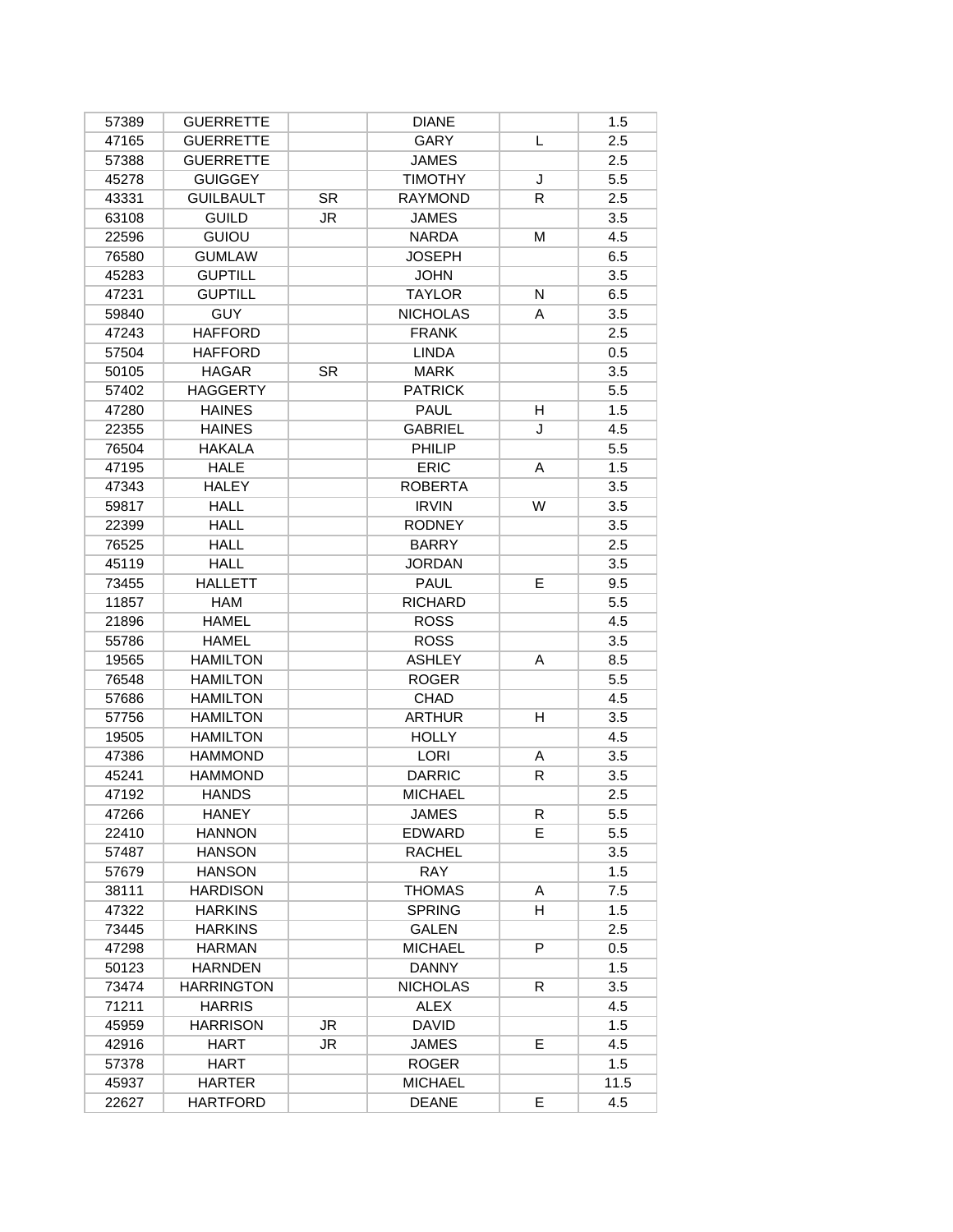| 63798 | <b>HARTIGAN</b>  |    | <b>GREG</b>        |   | 4.5  |
|-------|------------------|----|--------------------|---|------|
| 75152 | <b>HARTLEY</b>   |    | <b>BEVERLY</b>     | A | 2.5  |
| 57658 | <b>HARTLEY</b>   |    | <b>TAMMY</b>       |   | 7.5  |
| 71191 | <b>HARVEY</b>    |    | <b>SHAUNA</b>      |   | 4.5  |
| 42882 | <b>HARVEY</b>    |    | <b>JAMES</b>       | P | 2.5  |
| 75195 | <b>HARVEY</b>    |    | <b>JONATHAN</b>    | B | 4.5  |
| 59842 | <b>HARVEY</b>    |    | <b>ZACHARIAH</b>   | Y | 2.5  |
| 57817 | <b>HARVEY</b>    |    | <b>RAYMOND</b>     | J | 1.5  |
| 47224 | <b>HASENFUS</b>  |    | <b>ROBERT</b>      | J | 5.5  |
| 73471 | <b>HASTINGS</b>  |    | <b>AUSTIN</b>      |   | 3.5  |
| 45958 | <b>HATCH</b>     |    | <b>PENNY</b>       |   | 1.5  |
| 57442 | <b>HATCH</b>     |    | <b>KODY</b>        |   | 8.5  |
| 57424 | <b>HATCH</b>     |    | <b>KENNETH</b>     |   | 5.5  |
| 22471 | <b>HATCH</b>     |    | <b>ADAM</b>        | J | 4.5  |
| 22665 | <b>HATCH</b>     |    | <b>JAMES</b>       |   | 5.5  |
| 76517 | <b>HAWES</b>     |    | <b>KYLIE</b>       | A | 6.5  |
| 45915 | <b>HAWKES</b>    |    | <b>JACOB</b>       |   | 7.5  |
| 44906 | <b>HAYNES</b>    |    | <b>BRADY</b>       | H | 2.5  |
| 42859 | <b>HAYWARD</b>   |    | <b>CHRISTOPHER</b> |   | 3.5  |
| 75190 | <b>HEALD</b>     |    | <b>PETER</b>       | Α | 2.5  |
| 22407 | <b>HEALD</b>     |    | <b>KRIS</b>        | P | 4.5  |
| 57816 | <b>HEATH</b>     |    | CARROLL            |   | 1.5  |
| 47246 | <b>HEBERT</b>    |    | <b>BERTRAND</b>    | J | 1.5  |
| 47330 | <b>HECHLER</b>   |    | <b>JAMES</b>       |   | 12.5 |
| 22648 | <b>HEIMERL</b>   |    | <b>JAMES</b>       |   | 8.5  |
| 57601 | <b>HENDERSON</b> |    | <b>DANIEL</b>      |   | 5.5  |
| 44890 | <b>HENERY</b>    |    | <b>ADAM</b>        |   | 1.5  |
| 57415 | <b>HENRICK</b>   |    | <b>MATTHEW</b>     |   | 2.5  |
| 42894 | <b>HENRY</b>     |    | <b>STEVEN</b>      | J | 2.5  |
| 47235 | <b>HENRY</b>     |    | <b>FRANCES</b>     | A | 3.5  |
| 42913 | <b>HERBERT</b>   |    | <b>DAVID</b>       |   | 3.5  |
| 63796 | <b>HERRICK</b>   |    | <b>FREDERICK</b>   | C | 10.5 |
| 22419 | <b>HERRICK</b>   |    | <b>JOHN</b>        |   | 4.5  |
| 42927 | <b>HESELTON</b>  |    | <b>KATHERINE</b>   |   | 2.5  |
| 57770 | <b>HIBBARD</b>   |    | <b>CHARLES</b>     | L | 4.5  |
| 42868 | <b>HIBBARD</b>   |    | <b>JODY</b>        |   | 8.5  |
| 45264 | <b>HIBBS</b>     |    | DONALD             |   | 1.5  |
| 22563 | <b>HIGGINS</b>   |    | <b>JAMES</b>       | L | 2.5  |
| 57672 | <b>HILL</b>      |    | <b>GREG</b>        |   | 1.5  |
| 45922 | <b>HILL</b>      |    | <b>NATHAN</b>      | O | 8.5  |
| 57650 | <b>HILL</b>      |    | <b>KENNETH</b>     |   | 2.5  |
| 47351 | <b>HIRST</b>     |    | <b>BARBARA</b>     | М | 8.5  |
| 47326 | <b>HJORT</b>     |    | <b>JAROD</b>       | B | 3.5  |
| 45932 | <b>HLISTER</b>   |    | <b>MEGAN</b>       |   | 4.5  |
| 50129 | <b>HODGKINS</b>  |    | <b>ROBERT</b>      |   | 7.5  |
| 57615 | <b>HODSDON</b>   |    | <b>CORI</b>        |   | 7.5  |
| 63794 | <b>HOERL</b>     |    | <b>MICHAEL</b>     |   | 4.5  |
| 59812 | <b>HOFFMAN</b>   |    | <b>DONALD</b>      |   | 4.5  |
| 57766 | <b>HOLT</b>      |    | MARK               |   | 4.5  |
| 47199 | <b>HOOD</b>      |    | <b>KATELYN</b>     |   | 5.5  |
| 47281 | <b>HOOVER</b>    | JR | <b>CALVIN</b>      | C | 1.5  |
| 22493 | <b>HOPKINS</b>   |    | <b>DONALD</b>      | N | 2.5  |
|       |                  |    |                    |   |      |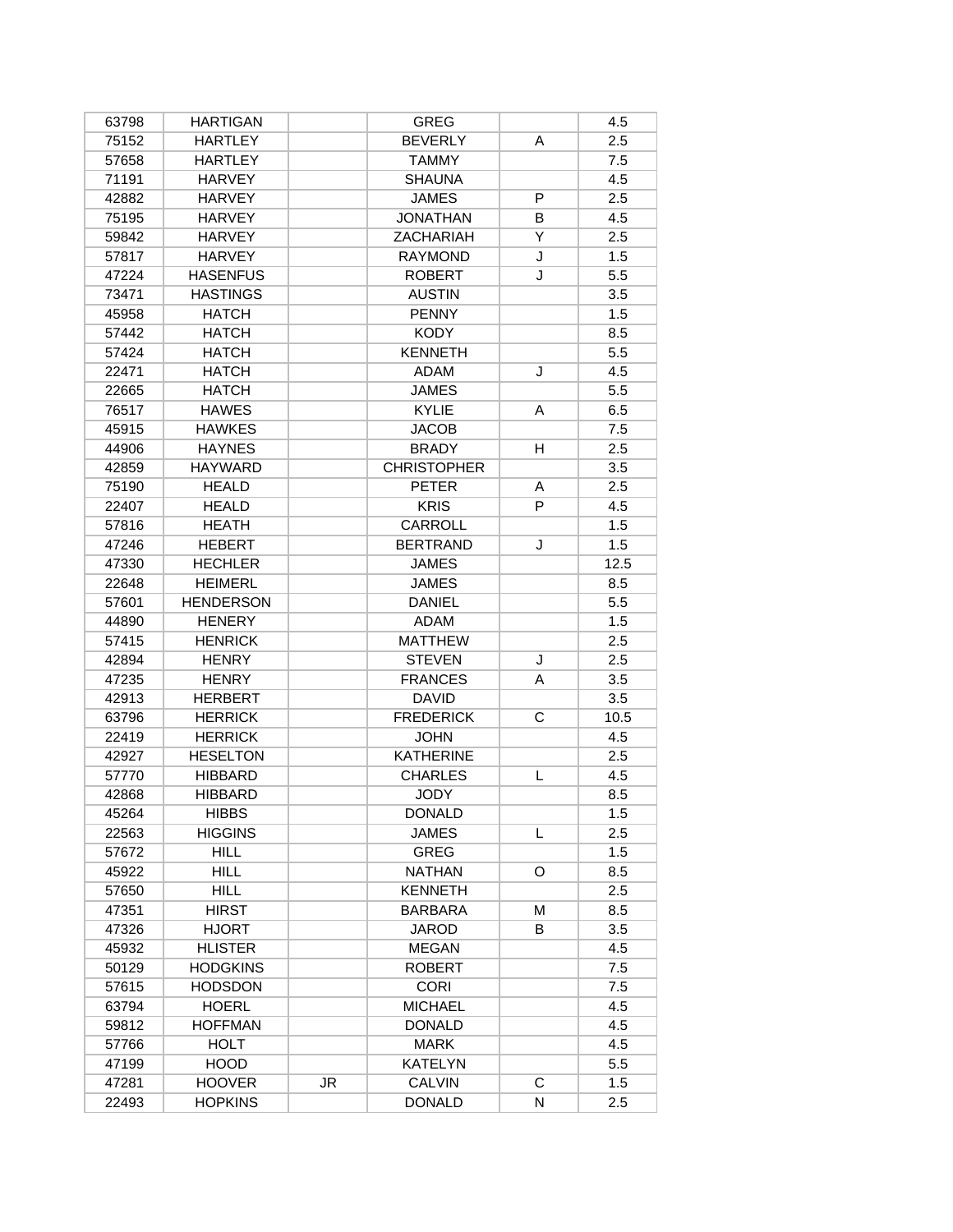| 57695 | <b>HOWE</b>       |    | <b>PHYLLIS</b>  |    | 2.5  |
|-------|-------------------|----|-----------------|----|------|
| 75162 | <b>HOWES</b>      |    | <b>MICHAEL</b>  |    | 2.5  |
| 57374 | <b>HOWISON</b>    |    | LEE             |    | 2.5  |
| 57382 | <b>HOYT</b>       |    | GAIL            |    | 2.5  |
| 57365 | <b>HRICHAK</b>    |    | <b>GEORGE</b>   |    | 2.5  |
| 44884 | <b>HUBBARD</b>    |    | <b>STANLEY</b>  | L  | 2.5  |
| 75141 | <b>HUDSON</b>     |    | <b>JAHN</b>     |    | 10.5 |
| 57609 | <b>HUFFMAN</b>    |    | <b>KIP</b>      |    | 8.5  |
| 57815 | <b>HUGHES</b>     |    | <b>KEVIN</b>    |    | 2.5  |
| 45947 | <b>HUGHES</b>     |    | <b>RICHARD</b>  |    | 9.5  |
| 55793 | <b>HUNDLEY</b>    |    | <b>ROBERT</b>   | S  | 3.5  |
| 57520 | <b>HUNT</b>       |    | <b>ERIC</b>     |    | 2.5  |
| 22413 | <b>HUNTER</b>     |    | <b>DARREN</b>   | S  | 5.5  |
| 45209 | <b>HUTCHINS</b>   |    | <b>RALPH</b>    | W  | 3.5  |
| 21905 | <b>HUTCHINSON</b> |    | <b>LEONARD</b>  |    | 2.5  |
| 44903 | <b>HUTCHINSON</b> |    | <b>JONATHAN</b> |    | 0.5  |
| 22602 | <b>IAMS</b>       |    | <b>DONALD</b>   |    | 4.5  |
| 40745 | <b>IMBEMBA</b>    |    | <b>BOB</b>      |    | 2.5  |
| 55783 | <b>IMBODY</b>     |    | <b>ERNEST</b>   |    | 4.5  |
| 47189 | <b>INGALLS</b>    |    | <b>MIKE</b>     |    | 4.5  |
| 57469 | <b>INGRAHAM</b>   |    | <b>EDWIN</b>    | C  | 13.5 |
| 57447 | <b>INGRAM</b>     |    | <b>CAMERON</b>  |    | 8.5  |
| 47206 | <b>IRISH</b>      |    | <b>DANIEL</b>   | R  | 1.5  |
| 50127 | <b>IRISH</b>      |    | <b>LAWRENCE</b> |    | 3.5  |
| 73437 | <b>IRISH</b>      |    | <b>RACHEL</b>   | E  | 4.5  |
| 47305 | <b>IRVING</b>     |    | <b>STEVE</b>    |    | 4.5  |
| 22480 | <b>IRVING</b>     |    | <b>MARK</b>     | R. | 10.5 |
| 75165 | <b>JACKSON</b>    |    | <b>WESLEY</b>   |    | 11.5 |
| 57792 | <b>JAMES</b>      |    | <b>ROBERT</b>   | G  | 2.5  |
| 47307 | <b>JAMES</b>      |    | <b>FRANCIS</b>  | A  | 3.5  |
| 19508 | <b>JAMES</b>      |    | <b>RYAN</b>     | С  | 3.5  |
| 57508 | <b>JANDREAU</b>   |    | <b>JAMES</b>    |    | 5.5  |
| 57486 | <b>JANDREAU</b>   |    | <b>EDDIE</b>    |    | 6.5  |
| 47333 | JANDREAU          |    | <b>RODRICK</b>  | J  | 0.5  |
| 57391 | JANDREAU          |    | <b>RICKY</b>    |    | 3.5  |
| 47163 | <b>JAROSSI</b>    |    | <b>ARTHUR</b>   |    | 2.5  |
| 57819 | JARRETT           |    | MELANIE         |    | 12.5 |
| 63815 | <b>JENNY</b>      |    | <b>STEPHEN</b>  | D  | 2.5  |
| 73431 | <b>JILLSON</b>    |    | <b>RICHARD</b>  |    | 11.5 |
| 40767 | <b>JIMCOSKY</b>   | JR | <b>ANDREW</b>   |    | 9.5  |
| 57515 | <b>JIPSON</b>     |    | <b>ELLIS</b>    |    | 14.5 |
| 57783 | <b>JOHNS</b>      |    | <b>ANDREW</b>   | R  | 0.5  |
| 42867 | <b>JOHNSON</b>    |    | <b>PARKER</b>   | B  | 4.5  |
| 45216 | <b>JOHNSON</b>    |    | <b>WYATT</b>    | B  | 1.5  |
| 57692 | <b>JOHNSON</b>    |    | <b>DANIEL</b>   |    | 3.5  |
| 42924 | <b>JOHNSON</b>    |    | <b>MARK</b>     |    | 3.5  |
| 47248 | <b>JOHNSON</b>    |    | <b>COLBY</b>    |    | 0.5  |
| 21893 | <b>JOHNSON</b>    |    | <b>JEREMY</b>   |    | 2.5  |
| 55706 | <b>JOHNSON</b>    |    | <b>DAVID</b>    | Α  | 3.5  |
| 45205 | JOHNSTON          |    | <b>DYER</b>     | B  | 2.5  |
| 57809 | <b>JOHNSTON</b>   |    | <b>BRIAN</b>    |    | 4.5  |
| 38113 | <b>JOHNSTON</b>   |    | <b>PETER</b>    | A  | 3.5  |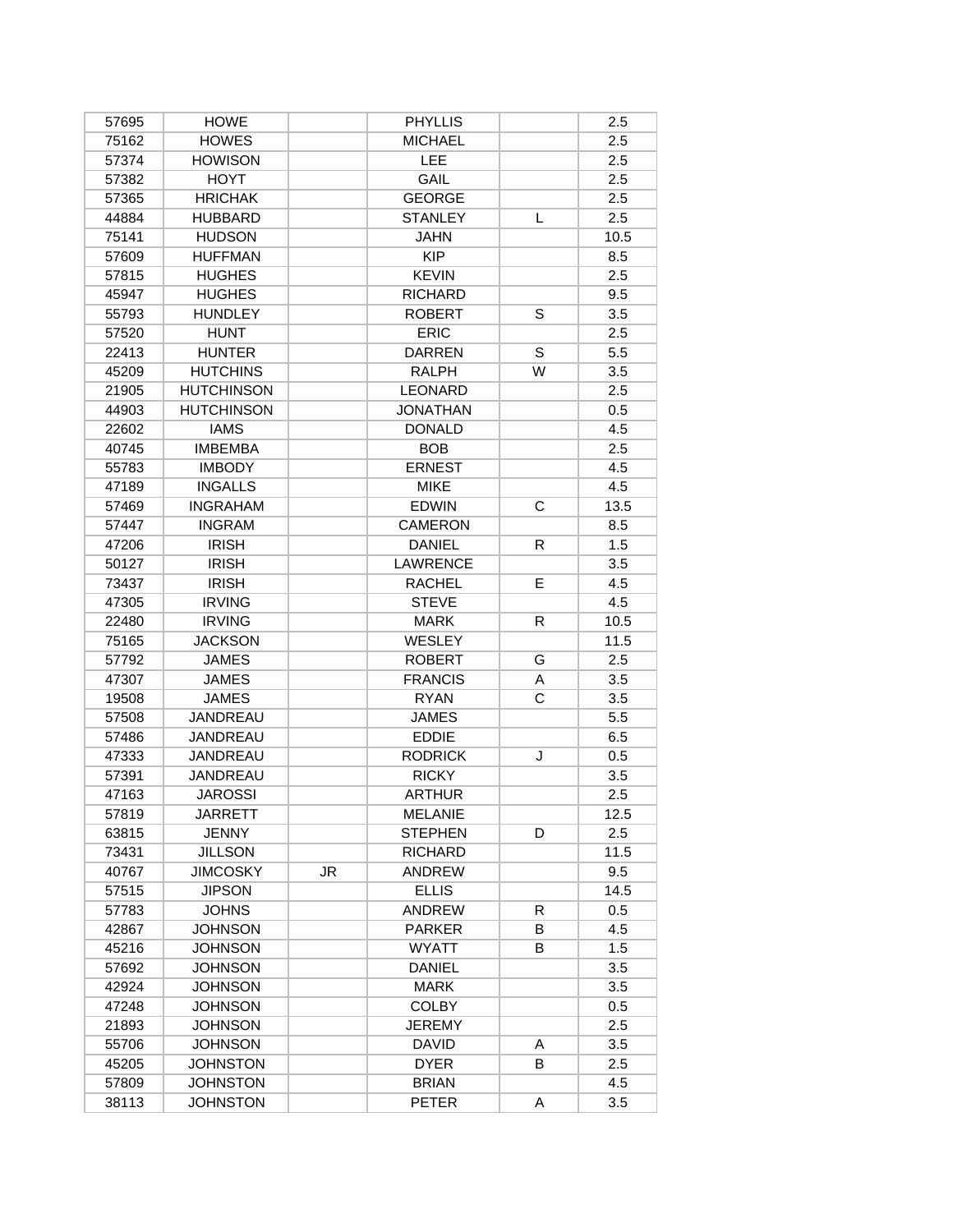| 57774 | <b>JONASSON</b>   |     | <b>STEPHEN</b>   |    | 7.5  |
|-------|-------------------|-----|------------------|----|------|
| 76558 | <b>JONES</b>      |     | <b>DAVID</b>     |    | 2.5  |
| 57637 | <b>JONES</b>      |     | <b>ROBERT</b>    |    | 9.5  |
| 22649 | <b>JORDAN</b>     |     | <b>BARRY</b>     |    | 7.5  |
| 22640 | JOSEPH            |     | <b>JOHN</b>      |    | 6.5  |
| 47376 | <b>JOY</b>        |     | <b>ETHAN</b>     |    | 1.5  |
| 22612 | <b>KALEEL</b>     | JR  | <b>ALBERT</b>    | A  | 9.5  |
| 63784 | KALIL             |     | <b>NICOLE</b>    |    | 2.5  |
| 45886 | <b>KALLIS</b>     |     | <b>HARRY</b>     | S  | 4.5  |
| 42898 | <b>KANACH</b>     |     | <b>GEORGETTE</b> |    | 3.5  |
| 42871 | <b>KANE</b>       |     | <b>MICHAEL</b>   |    | 3.5  |
| 45950 | <b>KANE</b>       |     | <b>SETH</b>      | R  | 7.5  |
| 22520 | <b>KANE</b>       |     | <b>ROBERT</b>    |    | 3.5  |
| 45928 | <b>KAPLAN</b>     |     | <b>DANIEL</b>    |    | 3.5  |
| 52254 | <b>KARAJIN</b>    | III | <b>PETER</b>     |    | 8.5  |
| 76657 | KARMILOVICZ       |     | <b>JON</b>       |    | 2.5  |
| 45213 | <b>KEHR</b>       |     | <b>GLENN</b>     |    | 2.5  |
| 22517 | KELLER            |     | <b>JONATHAN</b>  | L  | 6.5  |
| 43333 | <b>KELLER</b>     |     | <b>PAMELA</b>    |    | 5.5  |
| 47353 | <b>KELLEY</b>     |     | <b>MARK</b>      | D  | 3.5  |
| 22647 | <b>KELLEY</b>     |     | <b>EUGENE</b>    |    | 6.5  |
| 57454 | <b>KELLY</b>      |     | <b>LEITHA</b>    |    | 6.5  |
| 57538 | <b>KELLY</b>      |     | <b>CLAUDE</b>    |    | 4.5  |
| 44854 | <b>KEMP</b>       |     | <b>JEREMY</b>    |    | 5.5  |
| 50111 | <b>KENDALL</b>    |     | <b>REBECCA</b>   |    | 5.5  |
| 59831 | <b>KENDRICK</b>   |     | <b>KEVIN</b>     |    | 2.5  |
| 47211 | <b>KENNEDY</b>    |     | <b>JESSICA</b>   |    | 1.5  |
| 57604 | <b>KENNEDY</b>    |     | <b>JOSEPH</b>    |    | 5.5  |
| 19513 | <b>KENNEY</b>     |     | <b>SHAWN</b>     |    | 5.5  |
| 22490 | <b>KENNEY</b>     |     | <b>JENNIFER</b>  |    | 4.5  |
| 45945 | <b>KENYON</b>     |     | <b>CHRIS</b>     |    | 4.5  |
| 22675 | <b>KERSTEN</b>    |     | <b>JOHN</b>      |    | 4.5  |
| 75143 | <b>KEYES</b>      |     | <b>JONATHAN</b>  |    | 3.5  |
| 57800 | <b>KEZAR</b>      |     | <b>THOMAS</b>    |    | 2.5  |
| 22697 | KIBE              |     | <b>JANE</b>      |    | 4.5  |
| 45260 | <b>KILBY</b>      |     | <b>RUSSELL</b>   |    | 3.5  |
| 44066 | <b>KING</b>       |     | <b>PATRICIA</b>  |    | 1.5  |
| 47181 | <b>KING</b>       |     | <b>JEFFREY</b>   | М  | 4.5  |
| 57410 | <b>KING</b>       |     | <b>KRISTINA</b>  |    | 4.5  |
| 59869 | <b>KINNEY</b>     |     | <b>DAVID</b>     |    | 2.5  |
| 21907 | <b>KITTEREDGE</b> |     | <b>RAYMOND</b>   |    | 11.5 |
| 57813 | <b>KLUJ</b>       |     | <b>RANDY</b>     | S  | 2.5  |
| 73415 | <b>KNIGHTS</b>    |     | <b>MICHAEL</b>   |    | 3.5  |
| 22524 | <b>KNOWLEN</b>    |     | <b>DIANE</b>     |    | 13.5 |
| 45240 | <b>KNOWLTON</b>   |     | <b>STANLEY</b>   |    | 1.5  |
| 45273 | <b>KOLIS</b>      |     | <b>TOM</b>       |    | 8.5  |
| 57780 | <b>KONDRUP</b>    |     | <b>SAMUEL</b>    | A  | 9.5  |
| 47383 | <b>KORHONEN</b>   |     | <b>DALE</b>      | T. | 0.5  |
| 21872 | <b>KORIS</b>      |     | <b>JOHN</b>      |    | 9.5  |
| 57501 | <b>KORN</b>       |     | <b>JOHN</b>      |    | 4.5  |
| 47384 | <b>KOVACH</b>     |     | <b>JOSHUA</b>    |    | 1.5  |
| 47297 | <b>KRASUCKI</b>   |     | <b>JOSEPH</b>    | F  | 2.5  |
|       |                   |     |                  |    |      |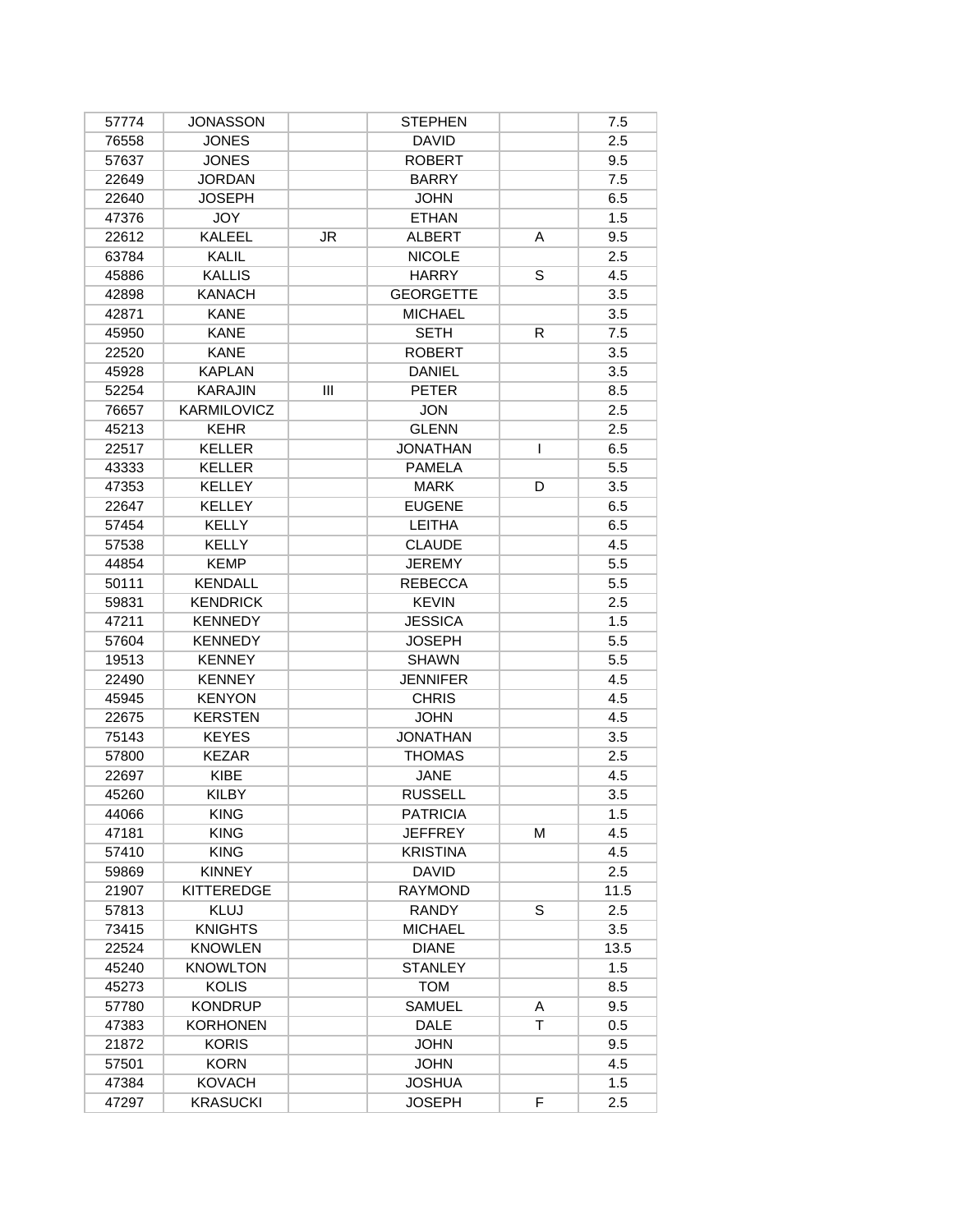| 55780          | <b>KRATZENBERG</b> |           | <b>DEBRA</b>       |    | 3.5  |
|----------------|--------------------|-----------|--------------------|----|------|
| 44074          | <b>KRUKOWSKI</b>   |           | <b>KIRSTIE</b>     |    | 5.5  |
| 22428          | <b>KYRICOS</b>     |           | <b>ARTHUR</b>      |    | 2.5  |
| 47143          | <b>LABRECK</b>     |           | <b>JESSIE</b>      |    | 3.5  |
| 47261          | <b>LABRECK</b>     |           | <b>BRIAN</b>       | J  | 3.5  |
| 47317          | <b>LABRECK</b>     |           | <b>JUSTIN</b>      | Е  | 2.5  |
| 22588          | <b>LACHANCE</b>    |           | PAUL               | J  | 7.5  |
| 47218          | <b>LACOURSE</b>    |           | <b>JEFFREY</b>     |    | 8.5  |
| 50103          | <b>LADD</b>        |           | <b>HARLAND</b>     | A  | 2.5  |
| 22546          | LADD               |           | <b>JERED</b>       |    | 4.5  |
| 71202          | LADD               |           | LEVI               | K  | 1.5  |
| 55772          | <b>LAFLAMME</b>    |           | <b>DONALD</b>      |    | 2.5  |
| 15932          | <b>LAFOGG</b>      | <b>JR</b> | <b>RICHARD</b>     |    | 5.5  |
| 22416          | LAGASSE            |           | <b>RANDY</b>       |    | 6.5  |
| 76505          | <b>LAGUEUX</b>     |           | <b>RANDAL</b>      |    | 7.5  |
| 57409          | LAGUEX             |           | <b>RONALD</b>      |    | 4.5  |
| 71195          | <b>LAJOIE</b>      |           | <b>JOSEPH</b>      | L  | 2.5  |
| 47291          | <b>LAJOIE</b>      |           | <b>BRIAN</b>       | P  | 1.5  |
| 57659          | LAKE               |           | <b>EDWARD</b>      |    | 6.5  |
| 57535          | <b>LAMBORN</b>     |           | <b>STEPHEN</b>     |    | 0.5  |
| 57617          | LAMONTAGNE         |           | <b>SHARON</b>      |    | 4.5  |
| 43338          | <b>LAMONTAGNE</b>  |           | <b>GAETAN</b>      | М  | 2.5  |
| 42858          | LAMOREAU           |           | <b>SAMANTHA</b>    |    | 4.5  |
| 47241          | LAMOREAU           |           | <b>JASON</b>       |    | 1.5  |
| 38999          | LANCASTER          |           | <b>BRANDON</b>     |    | 3.5  |
| 19588          | <b>LANCOVELLI</b>  |           | <b>ANTHONY</b>     |    | 6.5  |
| 45925          | <b>LANDER</b>      |           | <b>ROBERT</b>      | E. | 3.5  |
| 19515          | <b>LANDER</b>      |           | <b>CHRISTOPHER</b> |    | 2.5  |
| 57372          | <b>LANDRY</b>      |           | <b>RUBEN</b>       |    | 7.5  |
| 47391          | <b>LANDRY</b>      |           | <b>BRENDEN</b>     | R. | 1.5  |
| 73451          | LANDY              |           | <b>JESSE</b>       | M  | 4.5  |
| 40753          | LANE               | <b>SR</b> | <b>RALPH</b>       | С  | 2.5  |
| 45204          | LANE               |           | <b>KENNETH</b>     | J  | 2.5  |
| 22595          | LANE               |           | <b>BRANDON</b>     | A  | 3.5  |
| 76651          | LANE               | SR.       | <b>CHARLES</b>     | S  | 5.5  |
| 45270          | LANE               |           | <b>KENNETH</b>     | J  | 4.5  |
| 44857          | <b>LANG</b>        | Ш         | <b>HENRY</b>       |    | 2.5  |
| 73472          | LAPAGE             | JR        | <b>ROBERT</b>      |    | 3.5  |
| 76520          | <b>LAPIERRE</b>    | <b>SR</b> | <b>JOHN</b>        |    | 5.5  |
| 76540          | <b>LAPIERRE</b>    |           | GARY               |    | 2.5  |
| 47331          | <b>LAPOINTE</b>    |           | <b>PAUL</b>        | F  | 0.5  |
| 45234          | <b>LAPOINTE</b>    |           | <b>MICHAEL</b>     |    | 5.5  |
| 55796          | <b>LAROCHELLE</b>  |           | <b>MARC</b>        | J  | 1.5  |
| 47247          | <b>LAROCHELLE</b>  | JR.       | <b>NEIL</b>        | E. | 3.5  |
| 22664          | LAROCHELLE         |           | <b>RICHARD</b>     |    | 2.5  |
| 47155          | LARSON             |           | <b>SCOTT</b>       | A  | 6.5  |
| 57772          | LARY               |           | <b>SCOTT</b>       |    | 3.5  |
|                | LAURIN             |           | <b>MICHAEL</b>     |    | 16.5 |
| 47283<br>22621 | LAVALLEY           |           | <b>PATRICK</b>     | G  | 2.5  |
| 47308          | LAVIGNE            |           | <b>PATRICK</b>     | L  | 1.5  |
|                |                    |           |                    | E  |      |
| 42911          | LAVIGNE            | Ш         | <b>PAUL</b>        |    | 6.5  |
| 57646          | LAWRENCE           |           | <b>TIM</b>         |    | 4.5  |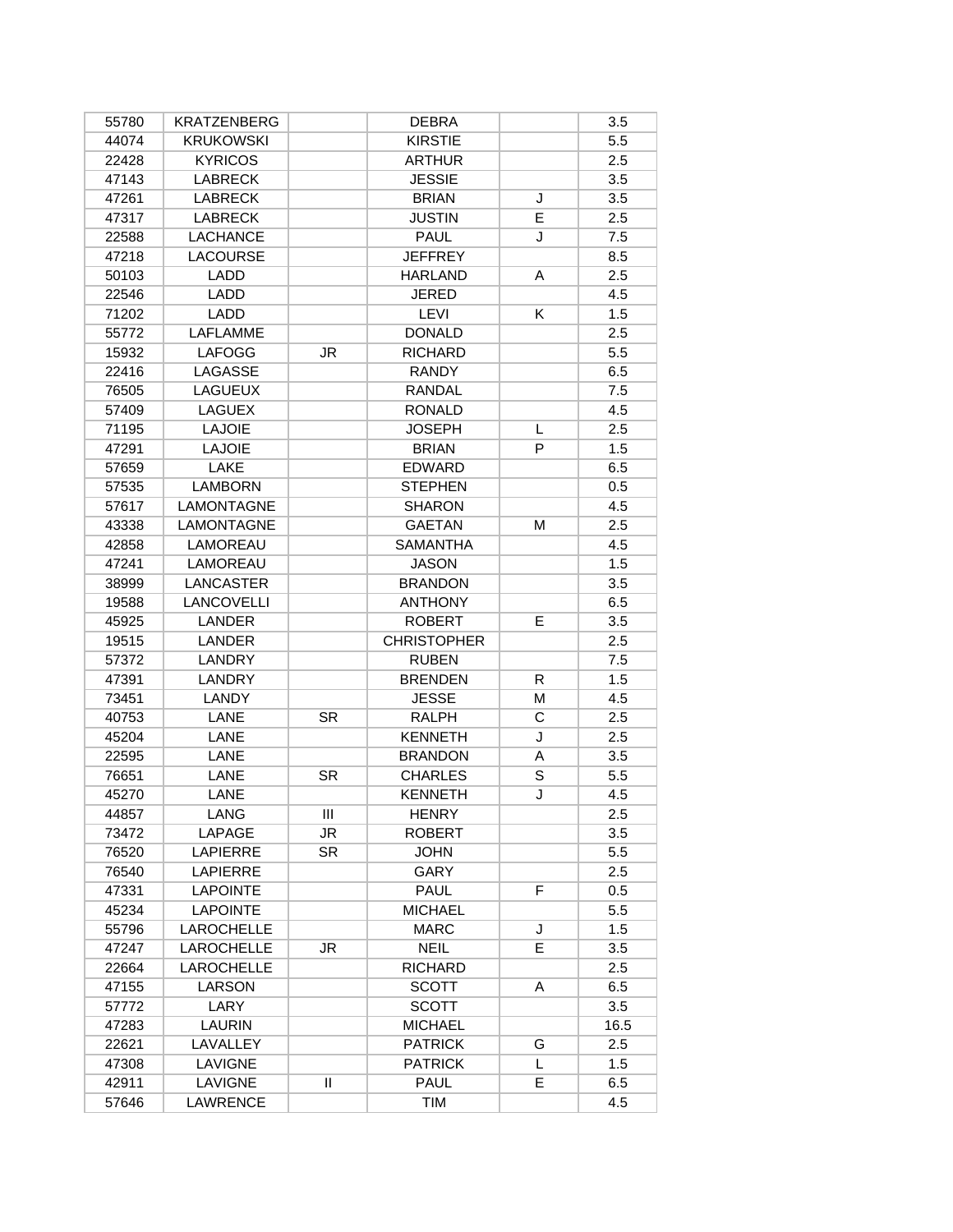| 22680 | LAWSON             | SR        | <b>SHAWN</b>    |   | 2.5  |
|-------|--------------------|-----------|-----------------|---|------|
| 22615 | <b>LAWSON</b>      | JR        | <b>SHAWN</b>    |   | 9.5  |
| 57657 | LEARY              |           | <b>TRACY</b>    | O | 6.5  |
| 57352 | <b>LEASK</b>       |           | <b>RICHARD</b>  |   | 1.5  |
| 57457 | <b>LEAVITT</b>     |           | <b>WILLIAM</b>  |   | 2.5  |
| 50113 | <b>LEAVITT</b>     |           | <b>SILAS</b>    |   | 5.5  |
| 47213 | <b>LEAVITT</b>     | <b>SR</b> | <b>DAVID</b>    | Α | 9.5  |
| 47267 | <b>LEAVITT</b>     |           | <b>SCOTT</b>    |   | 3.5  |
| 76541 | <b>LEBLANC</b>     | <b>JR</b> | <b>MARK</b>     | A | 3.5  |
| 47405 | <b>LEBLANC</b>     |           | PAUL            | J | 1.5  |
| 47183 | <b>LEBLANC</b>     | Ш         | <b>ROBERT</b>   |   | 1.5  |
| 44077 | <b>LEBREUX</b>     |           | <b>ALAIN</b>    | E | 2.5  |
| 19596 | <b>LEDOUX</b>      |           | <b>JOSEPH</b>   |   | 6.5  |
| 57753 | LEE                |           | <b>ERIC</b>     |   | 2.5  |
| 42874 | LEHAN              |           | <b>PATRICK</b>  |   | 2.5  |
| 63769 | <b>LEHOUILLIER</b> |           | <b>ROGER</b>    | J | 6.5  |
| 45120 | <b>LEIGHTON</b>    | <b>SR</b> | <b>JOHN</b>     |   | 1.5  |
| 45949 | <b>LEIGHTON</b>    |           | <b>TODD</b>     |   | 5.5  |
| 42925 | <b>LEIGHTON</b>    |           | <b>ANN</b>      |   | 1.5  |
| 43317 | LELAND             |           | <b>MARK</b>     | J | 14.5 |
| 71203 | LELAND             |           | CALEB           | P | 1.5  |
| 47230 | LENZ               |           | AMBER           |   | 3.5  |
| 76584 | <b>LEONARD</b>     |           | <b>CLIFFORD</b> |   | 2.5  |
| 22411 | LETOURNEAU         |           | <b>STEVEN</b>   | G | 2.5  |
| 22453 | <b>LETTS</b>       |           | <b>JOSEPH</b>   |   | 3.5  |
| 57776 | <b>LEVEILLE</b>    |           | <b>BOBBIE</b>   | J | 5.5  |
| 57451 | <b>LEVESQUE</b>    |           | <b>JESSE</b>    |   | 5.5  |
| 22448 | LEVESQUE           |           | <b>SYLVIO</b>   |   | 7.5  |
| 42888 | LEVESQUE           |           | <b>NICHOLAS</b> |   | 2.5  |
| 57531 | LEVESQUE           |           | <b>ANTHONY</b>  |   | 3.5  |
| 22701 | <b>LEVESQUE</b>    |           | <b>CODY</b>     | Α | 4.5  |
| 57545 | <b>LEVESQUE</b>    |           | <b>JEAN</b>     | G | 1.5  |
| 22354 | <b>LEVESQUE</b>    |           | <b>MELVIN</b>   | J | 2.5  |
| 44888 | <b>LEVESQUE</b>    |           | <b>RYAN</b>     |   | 1.5  |
| 47166 | <b>LEWIS</b>       |           | <b>DAVID</b>    |   | 3.5  |
| 73456 | <b>LEWIS</b>       |           | <b>TAYLOR</b>   | J | 8.5  |
| 19595 | <b>LIBBY</b>       |           | <b>DAVID</b>    |   | 3.5  |
| 45249 | LIBBY              |           | <b>DONALD</b>   | E | 2.5  |
| 44866 | <b>LIBBY</b>       |           | <b>MICHAEL</b>  | H | 2.5  |
| 45919 | LIBBY              |           | <b>LINWOOD</b>  | М | 5.5  |
| 22357 | LILLEY             |           | <b>RUTHINE</b>  | A | 4.5  |
| 39128 | <b>LILLY</b>       |           | <b>JONATHAN</b> |   | 2.5  |
| 55795 | <b>LINDFELDT</b>   |           | <b>ERIC</b>     |   | 2.5  |
| 75174 | <b>LINDQUIST</b>   |           | <b>DARRIN</b>   | K | 3.5  |
| 63785 | <b>LIRETTE</b>     |           | <b>MERLIN</b>   |   | 8.5  |
| 57430 | <b>LIST</b>        |           | <b>KEVIN</b>    |   | 6.5  |
| 57480 | <b>LITALIAN</b>    |           | <b>RODNEY</b>   |   | 2.5  |
| 57691 | <b>LITROCAPES</b>  |           | <b>MARGARET</b> |   | 1.5  |
| 59805 | <b>LIZOTTE</b>     |           | <b>KENNETH</b>  |   | 3.5  |
| 40762 | <b>LIZOTTE</b>     | JR        | <b>ERNEST</b>   |   | 3.5  |
|       |                    |           |                 |   |      |
| 57540 | <b>LOCKE</b>       |           | <b>DAVID</b>    |   | 0.5  |
| 57417 | <b>LOGUERCIO</b>   |           | <b>WILLIAM</b>  |   | 4.5  |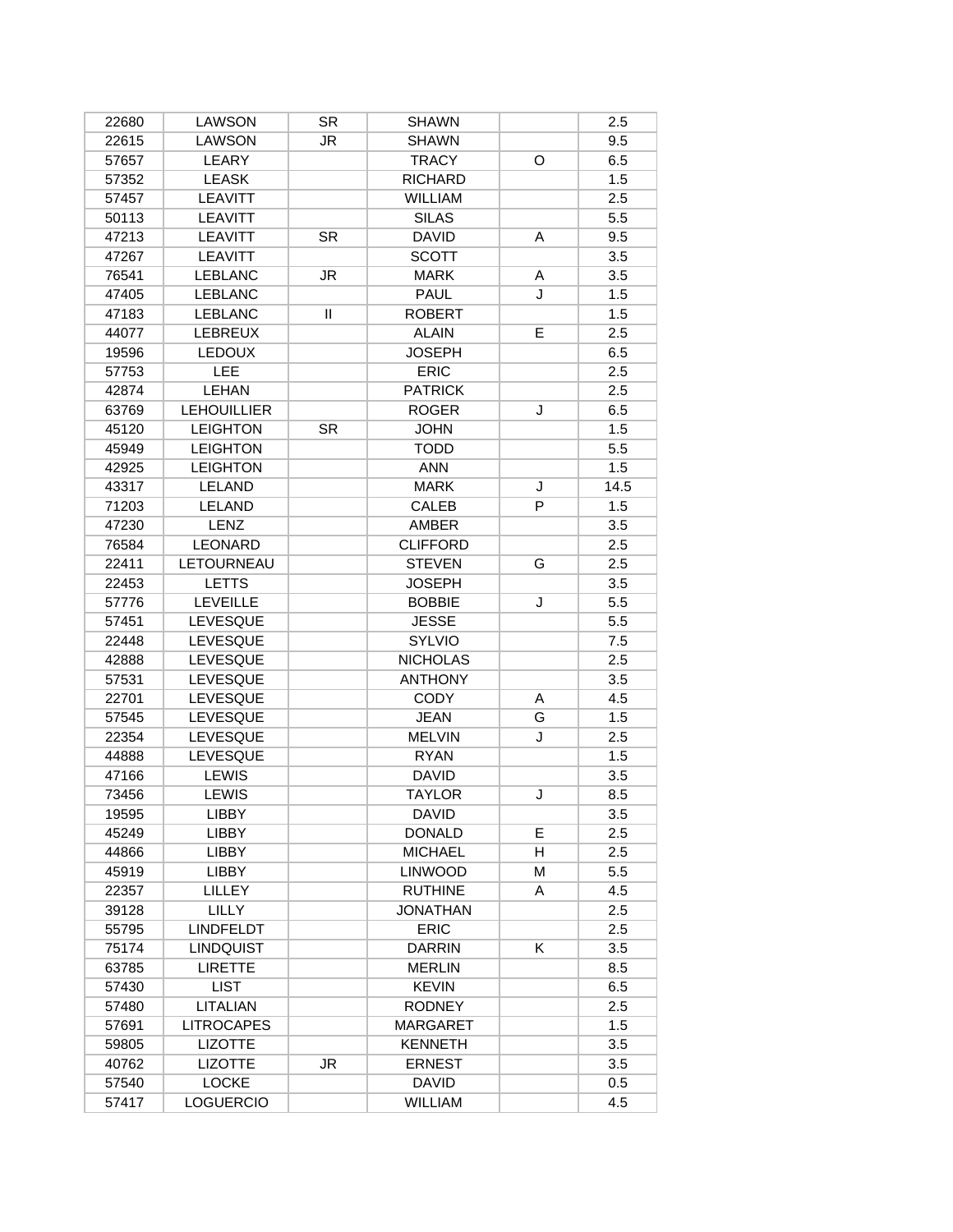| 42914 | <b>LONG</b>       | JR.       | <b>ELMER</b>       | F | 2.5  |
|-------|-------------------|-----------|--------------------|---|------|
| 44853 | <b>LONG</b>       |           | <b>MARK</b>        |   | 4.5  |
| 55777 | <b>LONG</b>       |           | <b>GERALD</b>      |   | 2.5  |
| 42875 | <b>LONGCHAMPS</b> |           | <b>EVAN</b>        |   | 5.5  |
| 38981 | <b>LONGFELLOW</b> |           | <b>JOSHUA</b>      |   | 2.5  |
| 45281 | <b>LONGFELLOW</b> |           | <b>ALDEN</b>       | A | 11.5 |
| 45116 | <b>LOOK</b>       | JR        | <b>ALAN</b>        | W | 6.5  |
| 47370 | LOVELL            |           | <b>PETER</b>       | A | 0.5  |
| 21900 | <b>LOWELL</b>     |           | <b>MICHAEL</b>     | J | 6.5  |
| 57453 | <b>LOZIER</b>     |           | PAUL               |   | 11.5 |
| 19587 | <b>LUCAS</b>      |           | <b>KYLE</b>        |   | 2.5  |
| 47178 | <b>LUGDON</b>     |           | <b>CHRISTOPHER</b> | A | 1.5  |
| 42860 | <b>LUMBERT</b>    |           | <b>MICHELLE</b>    | A | 2.5  |
| 45963 | <b>LUNT</b>       | <b>SR</b> | <b>DONALD</b>      | L | 2.5  |
| 71206 | <b>LYFORD</b>     |           | <b>PETER</b>       | A | 2.5  |
| 57820 | <b>LYNCH</b>      |           | <b>DALE</b>        | G | 4.5  |
| 57812 | <b>LYNDS</b>      |           | <b>KEVIN</b>       |   | 6.5  |
| 44889 | <b>LYON</b>       |           | <b>RUPERT</b>      | М | 5.5  |
| 57777 | <b>MACBRAYNE</b>  |           | <b>JOHN</b>        |   | 7.5  |
| 73441 | <b>MACDONALD</b>  |           | <b>DAVID</b>       |   | 1.5  |
| 76509 | <b>MACDONALD</b>  |           | <b>JOHN</b>        |   | 3.5  |
| 57443 | <b>MACHIA</b>     |           | IAN                |   | 3.5  |
| 21868 | <b>MACISAAC</b>   |           | <b>HAROLD</b>      | J | 4.5  |
| 42919 | <b>MACKENZIE</b>  |           | <b>RONALD</b>      | G | 2.5  |
| 22458 | <b>MACKEY</b>     | JR        | <b>JAMES</b>       |   | 4.5  |
| 22579 | <b>MACNAUGHT</b>  |           | <b>DONALD</b>      | K | 5.5  |
| 22422 | <b>MACRI</b>      | <b>SR</b> | <b>ROBERT</b>      | J | 3.5  |
| 47328 | <b>MADDOCKS</b>   |           | <b>LAWRENCE</b>    | E | 0.5  |
| 57690 | <b>MADORE</b>     |           | <b>DALE</b>        |   | 4.5  |
| 19510 | <b>MADORE</b>     |           | <b>GILMAN</b>      |   | 6.5  |
| 57639 | <b>MAGDUCE</b>    |           | <b>MARC</b>        |   | 6.5  |
| 76534 | <b>MAGOON</b>     |           | <b>SCOTT</b>       |   | 4.5  |
| 45114 | MAHAN             |           | <b>EUGENE</b>      |   | 1.5  |
| 22607 | MAHER             |           | <b>JOHN</b>        |   | 8.5  |
| 22449 | <b>MAINES</b>     |           | <b>WAYNE</b>       |   | 3.5  |
| 42887 | <b>MAINS</b>      |           | <b>JOHN</b>        |   | 4.5  |
| 40760 | <b>MAINS</b>      |           | <b>MICHAEL</b>     |   | 3.5  |
| 38996 | <b>MAKER</b>      |           | <b>DAVE</b>        |   | 1.5  |
| 47362 | <b>MALCOLM</b>    |           | <b>CHARLES</b>     |   | 1.5  |
| 47309 | MANLEY            |           | GAIL               | V | 9.5  |
| 57461 | MANLEY            |           | <b>GEORGE</b>      |   | 4.5  |
| 59827 | <b>MANSON</b>     |           | <b>BRIAN</b>       |   | 5.5  |
| 45124 | <b>MARBLE</b>     |           | <b>ASHLEY</b>      |   | 3.5  |
| 47329 | <b>MARCINUK</b>   |           | <b>PETER</b>       |   | 2.5  |
| 47374 | <b>MARCOUX</b>    |           | <b>CHRISTOPHER</b> |   | 6.5  |
| 22488 | <b>MARINO</b>     |           | <b>DAVID</b>       | A | 2.5  |
| 73469 | <b>MARQUIS</b>    |           | <b>GREGORY</b>     |   | 2.5  |
| 45904 | <b>MARRINER</b>   |           | <b>DARRIN</b>      |   | 2.5  |
| 40727 | MARTEL            |           | PAUL               | D | 2.5  |
| 45916 | <b>MARTIN</b>     |           | <b>JOHN</b>        |   | 4.5  |
| 57362 | <b>MARTIN</b>     |           | <b>ROGER</b>       |   | 4.5  |
| 45268 | <b>MARTIN</b>     |           | <b>TYLER</b>       |   | 2.5  |
|       |                   |           |                    |   |      |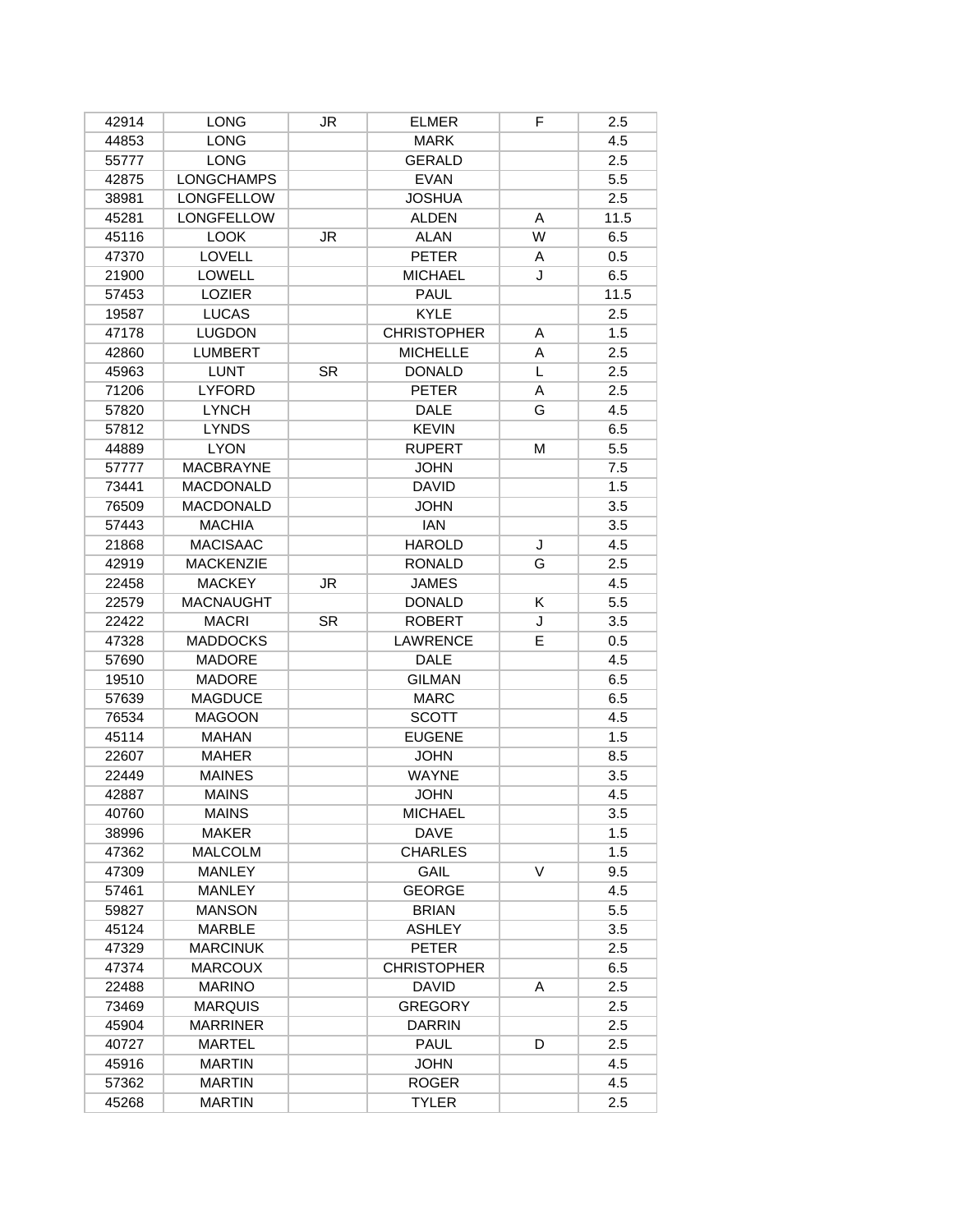| 22614 | <b>MARTIN</b>    |           | <b>THOMAS</b>      | E. | 6.5  |
|-------|------------------|-----------|--------------------|----|------|
| 43335 | <b>MARTIN</b>    |           | <b>HUBERT</b>      | J  | 4.5  |
| 57806 | <b>MARTIN</b>    |           | <b>JEFFREY</b>     |    | 7.5  |
| 55766 | <b>MARTIN</b>    |           | <b>MARC</b>        |    | 4.5  |
| 43348 | <b>MARTIN</b>    |           | <b>KEVIN</b>       |    | 1.5  |
| 57517 | <b>MARTIN</b>    |           | <b>NATHAN</b>      |    | 7.5  |
| 21873 | <b>MARTINEAU</b> |           | <b>FREDERICK</b>   |    | 8.5  |
| 22394 | <b>MARZOLL</b>   |           | <b>JONATHAN</b>    | W  | 7.5  |
| 57808 | <b>MASON</b>     |           | CARL               | H  | 1.5  |
| 76555 | <b>MASSE</b>     | <b>SR</b> | <b>DENNIS</b>      |    | 5.5  |
| 47390 | <b>MATHEWS</b>   |           | <b>DEAN</b>        |    | 2.5  |
| 22618 | <b>MATHIEU</b>   |           | <b>JONATHAN</b>    | P  | 3.5  |
| 19598 | <b>MATOTT</b>    |           | <b>MICHAEL</b>     |    | 5.5  |
| 57795 | <b>MATULONIS</b> |           | <b>DOUGLAS</b>     | K  | 2.5  |
| 40729 | <b>MAY</b>       |           | LANEY              | L  | 4.5  |
| 57670 | <b>MAZUR</b>     |           | <b>THOMAS</b>      |    | 4.5  |
| 75159 | <b>MCAULEY</b>   |           | <b>SEAN</b>        |    | 5.5  |
| 47249 | <b>MCCABE</b>    |           | <b>CHARLES</b>     | W  | 5.5  |
| 75155 | <b>MCCARTHY</b>  |           | <b>AMBROSE</b>     |    | 2.5  |
| 22408 | <b>MCCLARREN</b> |           | <b>ROBERT</b>      |    | 10.5 |
| 57356 | <b>MCCOY</b>     |           | <b>STEPHEN</b>     |    | 6.5  |
| 57666 | <b>MCCRUM</b>    |           | <b>BONNY</b>       |    | 3.5  |
| 57403 | <b>MCDERMOTT</b> |           | <b>TIMOTHY</b>     |    | 1.5  |
| 45217 | <b>MCDEVITT</b>  |           | <b>AUSTIN</b>      | J  | 2.5  |
| 57383 | <b>MCDONALD</b>  |           | <b>MICHAEL</b>     |    | 6.5  |
| 57633 | <b>MCGRATH</b>   |           | <b>DANIEL</b>      |    | 3.5  |
| 47318 | <b>MCGRAW</b>    | <b>SR</b> | <b>JOSEPH</b>      | E  | 3.5  |
| 45942 | <b>MCGUIRE</b>   |           | <b>CHRISTOPHER</b> |    | 2.5  |
| 43341 | <b>MCINTYRE</b>  |           | <b>SCOTT</b>       |    | 4.5  |
| 44874 | <b>MCINTYRE</b>  |           | <b>BRIAN</b>       | Κ  | 2.5  |
| 50121 | <b>MCINTYRE</b>  |           | <b>REID</b>        |    | 2.5  |
| 41622 | <b>MCKENNA</b>   |           | <b>DYLAN</b>       | A  | 3.5  |
| 22435 | <b>MCLAIN</b>    |           | <b>DUNCAN</b>      | М  | 2.5  |
| 73467 | <b>MCLEAN</b>    |           | <b>JOSEPH</b>      |    | 6.5  |
| 22587 | <b>MCLEOD</b>    |           | <b>JEFFREY</b>     | S  | 5.5  |
| 45246 | <b>MCMANUS</b>   |           | <b>JAMES</b>       |    | 1.5  |
| 76567 | <b>MCMANUS</b>   |           | TRAVIS             | J  | 10.5 |
| 45946 | <b>MCMILLAN</b>  |           | <b>BRIAN</b>       |    | 3.5  |
| 57778 | <b>MCNALLY</b>   |           | ALAN               | J  | 1.5  |
| 57616 | <b>MCNAMEE</b>   |           | <b>GREGORY</b>     |    | 3.5  |
| 47204 | <b>MCPHERSON</b> |           | <b>THOMAS</b>      | н  | 4.5  |
| 47349 | <b>MCPHERSON</b> |           | <b>HAROLD</b>      |    | 6.5  |
| 22404 | MEAD             |           | <b>KEVIN</b>       |    | 5.5  |
| 22525 | <b>MEGGISON</b>  |           | <b>RICHARD</b>     |    | 2.5  |
| 57523 | <b>MERCHANT</b>  | JR        | <b>DONALD</b>      |    | 4.5  |
| 71187 | <b>MERITHEW</b>  |           | <b>DAVID</b>       | L  | 3.5  |
| 22573 | <b>METAYER</b>   |           | <b>DONALD</b>      | H  | 4.5  |
| 47368 | <b>METIVIER</b>  |           | <b>DAVE</b>        |    | 1.5  |
| 47377 | <b>MICHAUD</b>   |           | <b>RONALD</b>      |    | 1.5  |
| 45878 | <b>MICHAUD</b>   |           | <b>VICTOR</b>      | L  | 6.5  |
| 47311 | <b>MICHAUD</b>   |           | RACHEL             |    | 10.5 |
| 57541 | <b>MICHAUD</b>   |           | <b>RONALD</b>      |    | 14.5 |
|       |                  |           |                    |    |      |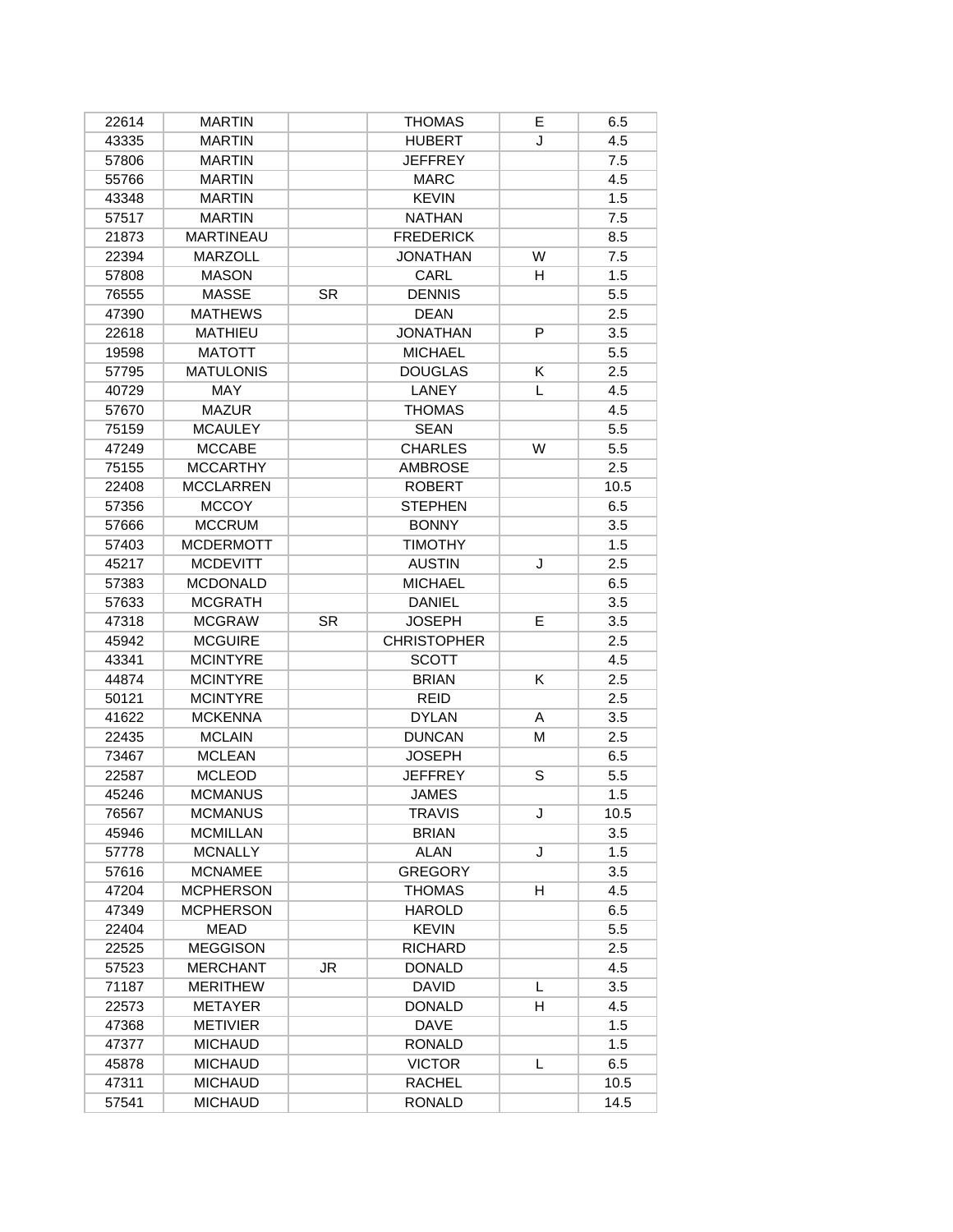| 57542         | <b>MICHAUD</b>                   |           | <b>KIRK</b>                     |              | 1.5        |
|---------------|----------------------------------|-----------|---------------------------------|--------------|------------|
| 22418         | <b>MICHAUD</b>                   |           | <b>PATRICK</b>                  |              | 2.5        |
| 40756         | <b>MICHAUD</b>                   |           | <b>PETER</b>                    |              | 3.5        |
| 57642         | <b>MICHAUD</b>                   |           | <b>PATRICK</b>                  | М            | 2.5        |
| 47296         | <b>MICHAUD</b>                   |           | <b>SANDY</b>                    | L            | 4.5        |
| 57527         | <b>MICHAUD</b>                   |           | <b>NORMA</b>                    |              | 1.5        |
| 57437         | <b>MICHAUD</b>                   |           | <b>JEAN</b>                     | М            | 4.5        |
| 57513         | <b>MICHAUD</b>                   |           | <b>PETER</b>                    |              | 1.5        |
| 76575         | <b>MICHELSON</b>                 |           | <b>BRUCE</b>                    | L            | 4.5        |
| 19536         | <b>MILAM</b>                     |           | <b>DALE</b>                     |              | 3.5        |
| 59828         | <b>MILES</b>                     |           | <b>RICHARD</b>                  |              | 3.5        |
| 57510         | <b>MILLER</b>                    |           | <b>CHRISTOPHER</b>              |              | 1.5        |
| 45265         | <b>MILLER</b>                    |           | <b>JEFFERY</b>                  |              | 5.5        |
| 22512         | <b>MILLER</b>                    |           | <b>DOUGLAS</b>                  |              | 8.5        |
| 39123         | <b>MILLER</b>                    |           | <b>SHAWN</b>                    |              | 7.5        |
| 19518         | MILLER                           |           | <b>SAMUEL</b>                   |              | 3.5        |
| 22361         | <b>MILLER</b>                    | JR        | <b>RALPH</b>                    |              | 8.5        |
| 21888         | <b>MILLER</b>                    |           | <b>ANDREW</b>                   |              | 5.5        |
| 57763         | <b>MILLIKEN</b>                  |           | <b>LANCE</b>                    | D            | 3.5        |
| 43318         | <b>MILLS</b>                     |           | GARY                            | L            | 2.5        |
| 45951         | <b>MILLS</b>                     |           | <b>BARRY</b>                    |              | 3.5        |
| 76568         | <b>MILTON</b>                    |           | <b>BRUCE</b>                    |              | 4.5        |
| 47240         | <b>MINNICH</b>                   |           | <b>BRYAN</b>                    |              | 2.5        |
| 57651         | <b>MINTS</b>                     | <b>SR</b> | <b>JOSEPH</b>                   |              | 4.5        |
| 45908         | <b>MITCHELL</b>                  |           | <b>JOSHUA</b>                   |              | 3.5        |
| 22544         | <b>MITCHELL</b>                  |           | J                               | <b>BRETT</b> | 5.5        |
| 63801         | <b>MITCHELL</b>                  |           | <b>JOSEPH</b>                   | R            | 4.5        |
|               |                                  |           |                                 |              |            |
|               |                                  |           |                                 |              |            |
| 22369         | <b>MITCHELL</b>                  |           | <b>MATTHEW</b>                  | V            | 3.5        |
| 57628         | <b>MITCHELL</b>                  |           | <b>JAMES</b>                    |              | 1.5        |
| 22594         | <b>MITCHELL</b>                  |           | PAUL                            | R            | 6.5        |
| 55764         | <b>MITCHELL</b>                  |           | <b>DAVID</b>                    |              | 6.5        |
| 76506         | <b>MITCHELL</b>                  |           | <b>GERALD</b>                   | E            | 2.5        |
| 42918         | <b>MOELLER</b>                   |           | <b>JOSEPH</b>                   | D            | 1.5        |
| 47373         | <b>MOFFATT</b>                   |           | <b>DAVID</b>                    | E.           | 12.5       |
| 57677         | <b>MOFFETT</b>                   |           | <b>WAYNE</b>                    |              | 4.5        |
| 22529         | <b>MONTE</b>                     |           | <b>CHARLES</b>                  |              | 4.5        |
| 42904         | <b>MOODY</b>                     |           | <b>MELISSA</b>                  |              | 3.5        |
| 75188         | <b>MOODY</b>                     |           | <b>GREGORY</b>                  | N            | 5.5        |
| 22642         | <b>MOODY</b>                     |           | <b>DAVID</b>                    | W            | 2.5        |
| 40744         | <b>MOONEY</b>                    |           | <b>JAMES</b>                    |              | 2.5        |
| 45912         | <b>MOORE</b>                     |           | <b>NEIL</b>                     | S            | 6.5        |
| 57408         | <b>MOORE</b>                     |           | <b>NATHAN</b>                   |              | 2.5        |
| 63766         | <b>MOORE</b>                     |           | <b>TERRY</b>                    | L            | 7.5        |
| 47385         | <b>MOORES</b>                    | JR        | <b>DAVID</b>                    |              | 8.5        |
| 22531         | <b>MOREE</b>                     |           | <b>HENRY</b>                    |              | 3.5        |
| 44883         | <b>MORGAN</b>                    | JR        | <b>FREDERICK</b>                |              | 2.5        |
| 44056         | <b>MORIN</b>                     |           | <b>DAWN</b>                     | E.           | 5.5        |
| 57499         | <b>MORIN</b>                     |           | <b>MANVILLE</b>                 |              | 4.5        |
| 59856         | <b>MORIN</b>                     |           | <b>THOMAS</b>                   | J            | 5.5        |
| 40751         | <b>MORIN</b>                     |           | <b>GASTON</b>                   |              | 2.5        |
| 57790<br>5748 | <b>MORRILL</b><br><b>MORRILL</b> |           | <b>JAMES</b><br><b>LAWRENCE</b> | R<br>G       | 4.5<br>2.5 |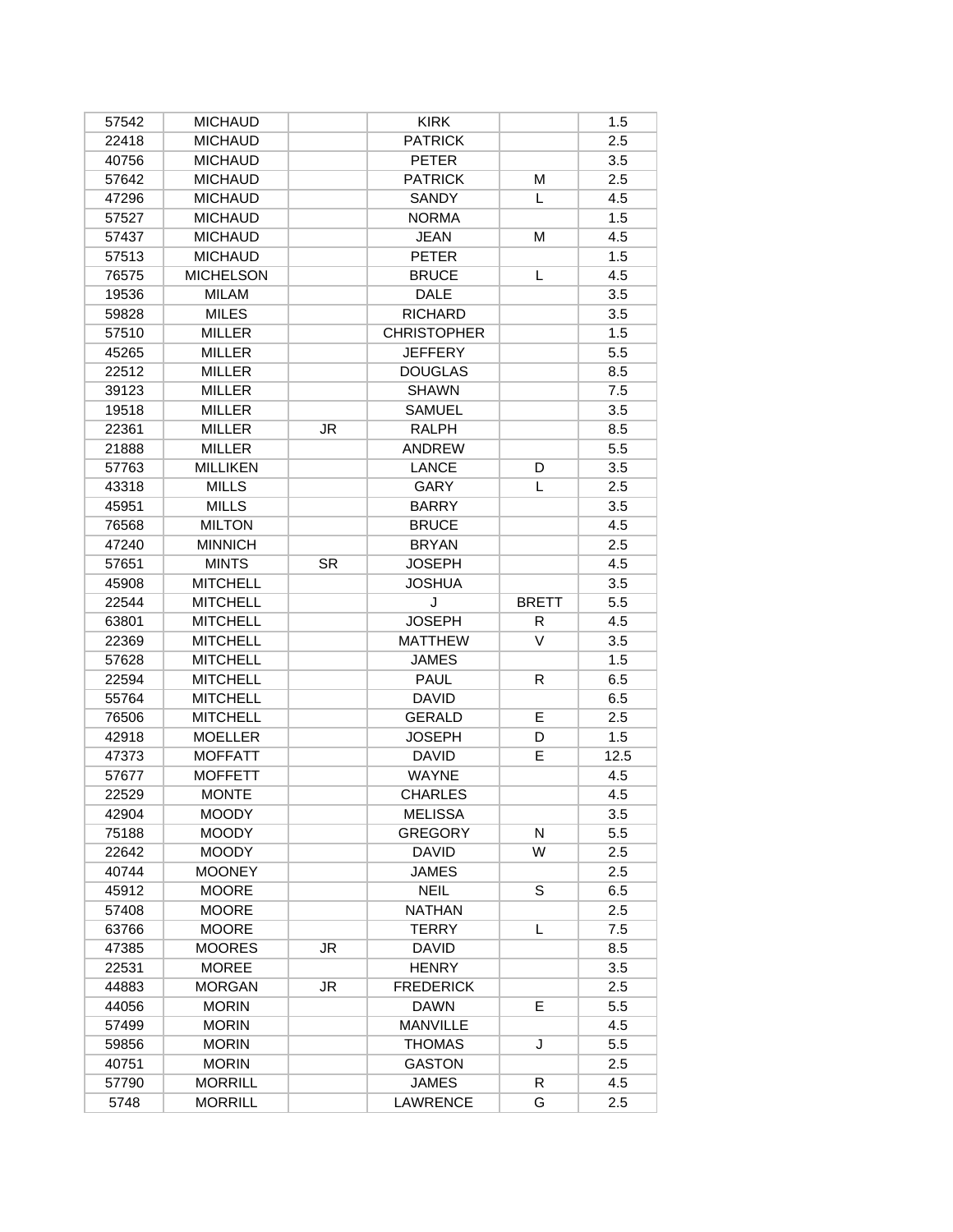| 47270 | <b>MORRISON</b>   |     | <b>ELDON</b>      |    | 3.5  |
|-------|-------------------|-----|-------------------|----|------|
| 47279 | <b>MORROW</b>     | Ш   | <b>SIMON</b>      | J  | 3.5  |
| 22601 | <b>MORROW</b>     |     | <b>MAURICE</b>    |    | 9.5  |
| 47188 | <b>MORTIMER</b>   |     | <b>STANLEY</b>    | W  | 1.5  |
| 47186 | <b>MOSES</b>      |     | <b>KURT</b>       |    | 4.5  |
| 42880 | <b>MOSHER</b>     |     | <b>NICHOLAS</b>   |    | 3.5  |
| 47274 | <b>MOSHER</b>     |     | <b>RICHARD</b>    | D  | 5.5  |
| 45920 | <b>MOTTRAM</b>    |     | <b>CHARLES</b>    | R. | 11.5 |
| 55762 | <b>MULLEN</b>     |     | <b>KEVIN</b>      |    | 5.5  |
| 57507 | <b>MULLINS</b>    |     | GARY              |    | 3.5  |
| 73449 | <b>MURCHISON</b>  |     | <b>JEFFREY</b>    |    | 1.5  |
| 73450 | <b>MURCHISON</b>  |     | <b>JASON</b>      |    | 12.5 |
| 22470 | <b>MURDOUGH</b>   |     | PAUL              |    | 8.5  |
| 42855 | <b>MURPHY</b>     |     | <b>JOSEPH</b>     |    | 3.5  |
| 43345 | <b>MURPHY</b>     | III | <b>RONALD</b>     | B  | 4.5  |
| 76542 | <b>MURPHY</b>     |     | <b>JASON</b>      | A  | 6.5  |
| 55759 | <b>MURPHY</b>     |     | <b>KRISTOPHER</b> |    | 3.5  |
| 63814 | <b>MURRAY</b>     |     | <b>ROBERT</b>     |    | 8.5  |
| 45103 | <b>MURRAY</b>     |     | <b>CHAD</b>       |    | 7.5  |
| 47365 | <b>MYERS</b>      |     | <b>JUSTIN</b>     | R  | 8.5  |
| 40749 | <b>NABOROVSKY</b> |     | <b>JEFFReY</b>    | A  | 4.5  |
| 42906 | <b>NADEAU</b>     |     | <b>RITA</b>       |    | 3.5  |
| 57404 | <b>NADEAU</b>     |     | <b>DUSTIN</b>     |    | 7.5  |
| 21904 | <b>NADEAU</b>     |     | <b>PETER</b>      |    | 3.5  |
| 57387 | <b>NADEAU</b>     |     | <b>BRUCE</b>      |    | 3.5  |
| 57355 | <b>NADEAU</b>     |     | <b>RICHARD</b>    |    | 6.5  |
| 22432 | <b>NADEAU</b>     |     | <b>JOHN</b>       |    | 15.5 |
| 57624 | <b>NADEAU</b>     |     | <b>HUBERT</b>     |    | 3.5  |
| 57416 | <b>NADEAU</b>     |     | <b>BRUCE</b>      |    | 7.5  |
| 42915 | <b>NADEAU</b>     |     | <b>RALPH</b>      | L  | 1.5  |
| 57475 | <b>NADEAU</b>     |     | <b>VALERIE</b>    |    | 8.5  |
| 22504 | <b>NASON</b>      |     | <b>MATTHEW</b>    |    | 5.5  |
| 40740 | <b>NASON</b>      |     | <b>WENDELL</b>    | H  | 10.5 |
| 57660 | <b>NASON</b>      |     | <b>DAVID</b>      |    | 1.5  |
| 19561 | <b>NEAL</b>       |     | <b>FLOYD</b>      |    | 2.5  |
| 22616 | <b>NELSON</b>     | JR  | CARROLL           | E  | 12.5 |
| 44861 | <b>NELSON</b>     |     | TIMOTHY           | D  | 6.5  |
| 22492 | <b>NELSON</b>     | Ш   | CARROLL           | E. | 6.5  |
| 19600 | <b>NELSON</b>     |     | <b>BRADLEY</b>    |    | 2.5  |
| 71190 | <b>NELSON</b>     | JR  | <b>ALBERT</b>     |    | 2.5  |
| 48272 | <b>NEVALA</b>     | JR. | <b>CHARLES</b>    |    | 3.5  |
| 22452 | <b>NEWBY</b>      |     | DARRELL           | K  | 10.5 |
| 76577 | <b>NEWMAN</b>     |     | <b>SCOTT</b>      | P  | 3.5  |
| 57775 | <b>NICHOLS</b>    |     | <b>ROSS</b>       |    | 3.5  |
| 47187 | <b>NICHOLS</b>    |     | <b>ROBERT</b>     | A  | 3.5  |
| 22393 | <b>NICHOLS</b>    |     | <b>WILLIAM</b>    |    | 11.5 |
| 22678 | <b>NICKERSON</b>  |     | <b>JOHN</b>       |    | 7.5  |
| 59823 | <b>NICKERSON</b>  |     | <b>MARK</b>       | E  | 5.5  |
| 22398 | <b>NICKERSON</b>  |     | DANA              | A  | 4.5  |
| 76532 | <b>NICKLESS</b>   |     | <b>BERNARD</b>    | E  | 5.5  |
| 47327 | <b>NILE</b>       |     | <b>BRUCE</b>      | н  | 1.5  |
| 22473 | <b>NOBLE</b>      |     | <b>SEAN</b>       | J  | 9.5  |
|       |                   |     |                   |    |      |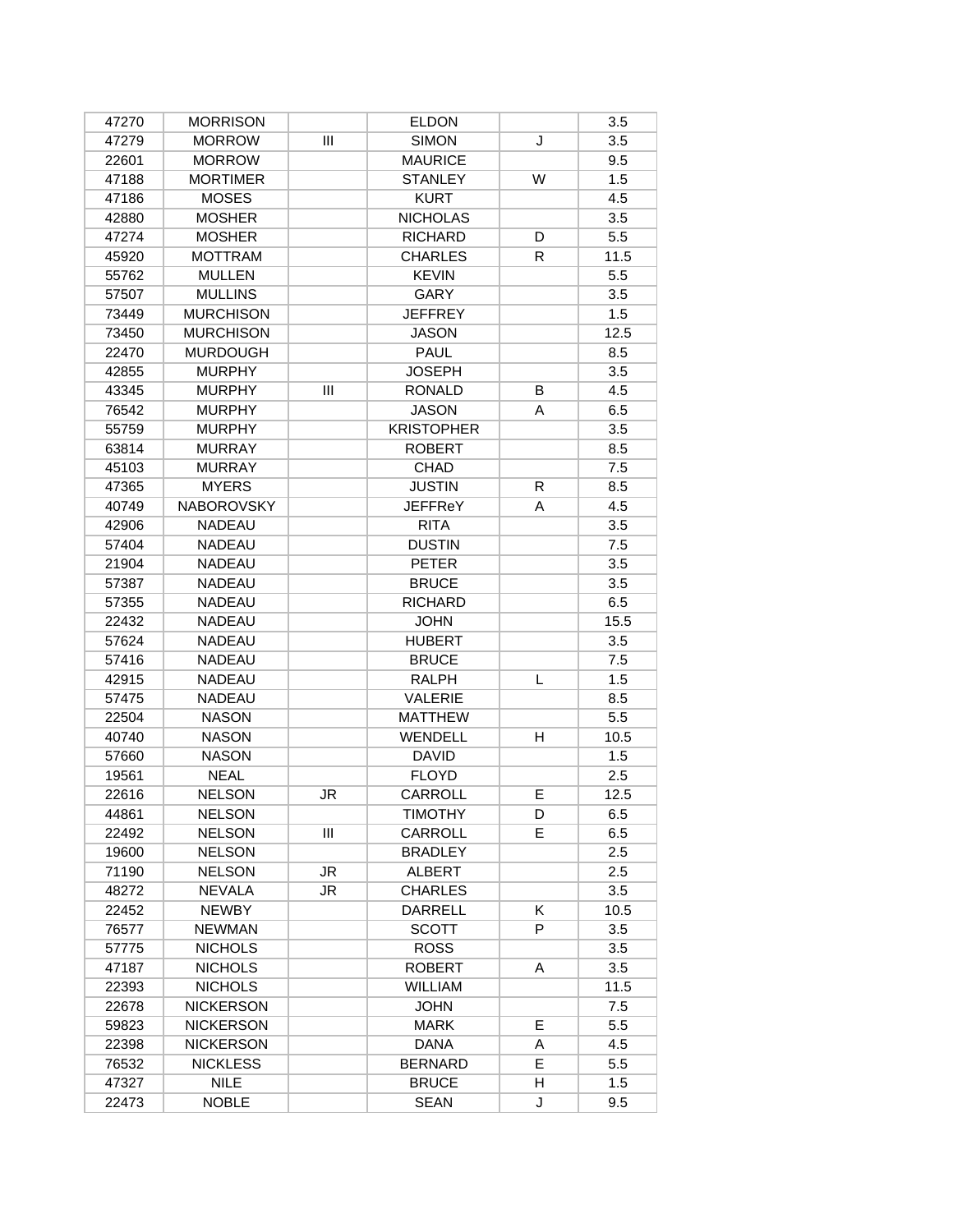| 47172 | <b>NOBLE</b>     |           | <b>MARTIN</b>   | D  | 2.5  |
|-------|------------------|-----------|-----------------|----|------|
| 57398 | <b>NOEL</b>      |           | REMI            |    | 4.5  |
| 22509 | <b>NORMAN</b>    |           | <b>STEVEN</b>   |    | 4.5  |
| 45231 | <b>NORTHRUP</b>  |           | <b>RANDALL</b>  |    | 4.5  |
| 63807 | <b>NORTON</b>    |           | <b>RICKY</b>    |    | 1.5  |
| 15927 | <b>NORWOOD</b>   |           | <b>JUSTIN</b>   |    | 2.5  |
| 57622 | <b>NYE</b>       |           | <b>HOWARD</b>   |    | 2.5  |
| 55760 | <b>NYSTROM</b>   | JR.       | <b>RICHARD</b>  |    | 2.5  |
| 73416 | <b>OBRIEN</b>    |           | <b>RAYMOND</b>  |    | 1.5  |
| 42920 | <b>OFARRELL</b>  |           | <b>JAMES</b>    |    | 4.5  |
| 47234 | <b>OLEARY</b>    |           | <b>BRENDA</b>   |    | 12.5 |
| 47393 | <b>OLEARY</b>    |           | <b>PETER</b>    | E  | 1.5  |
| 47400 | <b>OLSON</b>     |           | <b>SCOTT</b>    | A  | 1.5  |
| 47185 | ONEILL           |           | <b>TIMOTHY</b>  |    | 3.5  |
| 59874 | <b>ONIEL</b>     |           | <b>KIM</b>      |    | 1.5  |
| 22460 | <b>OSNOE</b>     |           | <b>CHAD</b>     |    | 5.5  |
| 45262 | <b>OSNOE</b>     |           | GARY            |    | 9.5  |
| 71207 | <b>OSTRANDER</b> |           | GARY            |    | 3.5  |
| 22592 | <b>OUELLET</b>   | <b>SR</b> | <b>ROBIN</b>    |    | 8.5  |
| 57514 | <b>OUELLETTE</b> |           | <b>SHEILA</b>   |    | 3.5  |
| 57377 | <b>OUELLETTE</b> |           | <b>JAMIE</b>    |    | 7.5  |
| 47193 | <b>OUELLETTE</b> |           | <b>ROBERT</b>   |    | 3.5  |
| 73430 | <b>OUELLETTE</b> |           | <b>MATTHEW</b>  |    | 2.5  |
| 57537 | <b>OUELLETTE</b> |           | <b>JOAN</b>     |    | 1.5  |
| 42851 | <b>OUELLETTE</b> |           | <b>MARK</b>     |    | 3.5  |
| 47194 | <b>OUELLETTE</b> |           | CARL            | W  | 2.5  |
| 57460 | <b>OUELLETTE</b> |           | <b>RENO</b>     | R. | 1.5  |
| 57412 | <b>OUELLETTE</b> |           | <b>TIMOTHY</b>  |    | 1.5  |
| 57414 | <b>OUELLETTE</b> |           | CARL            |    | 4.5  |
| 47282 | <b>OUELLETTE</b> |           | <b>GERARD</b>   | J  | 1.5  |
| 38989 | <b>OUELLETTE</b> |           | <b>LEROY</b>    | J  | 3.5  |
| 47225 | <b>OUELLETTE</b> |           | <b>LYNDA</b>    |    | 4.5  |
| 22360 | <b>OVERLOCK</b>  |           | <b>JUSTIN</b>   | B  | 3.5  |
| 45910 | <b>OVERLOCK</b>  |           | <b>KENNETH</b>  | R  | 2.5  |
| 45900 | <b>OVERLOCK</b>  |           | <b>RYAN</b>     | В  | 5.5  |
| 40728 | <b>OVIDE</b>     |           | <b>RICHARD</b>  | J  | 2.5  |
| 63805 | PAAPE            |           | <b>DAVE</b>     |    | 7.5  |
| 47239 | <b>PAGE</b>      |           | <b>ROBERT</b>   |    | 5.5  |
| 57393 | PAGE             |           | <b>SUSAN</b>    |    | 7.5  |
| 22415 | <b>PAOLINO</b>   | JR        | <b>JOSEPH</b>   |    | 9.5  |
| 19567 | <b>PAQUETTE</b>  |           | <b>JEFF</b>     |    | 6.5  |
| 73425 | <b>PARADIS</b>   |           | <b>VALIER</b>   |    | 3.5  |
| 43319 | PARADIS          |           | <b>KEVIN</b>    |    | 5.5  |
| 45232 | <b>PARE</b>      |           | <b>JENNIFER</b> | L  | 6.5  |
| 43349 | <b>PARENT</b>    |           | <b>ANDRE</b>    | J  | 8.5  |
| 47140 | <b>PARENT</b>    |           | <b>MAURICE</b>  |    | 1.5  |
| 47215 | <b>PARISIEN</b>  |           | <b>MICHAEL</b>  | A  | 3.5  |
| 19511 | PARK             |           | <b>ANDREW</b>   | J  | 10.5 |
| 44873 | <b>PARKER</b>    |           | <b>HEIDI</b>    |    | 2.5  |
| 44902 | <b>PARKER</b>    |           | <b>DARIUS</b>   |    | 3.5  |
| 75197 | <b>PARKS</b>     |           | <b>BRHAUN</b>   |    | 7.5  |
| 75172 | <b>PARKS</b>     |           | <b>THOMAS</b>   |    | 7.5  |
|       |                  |           |                 |    |      |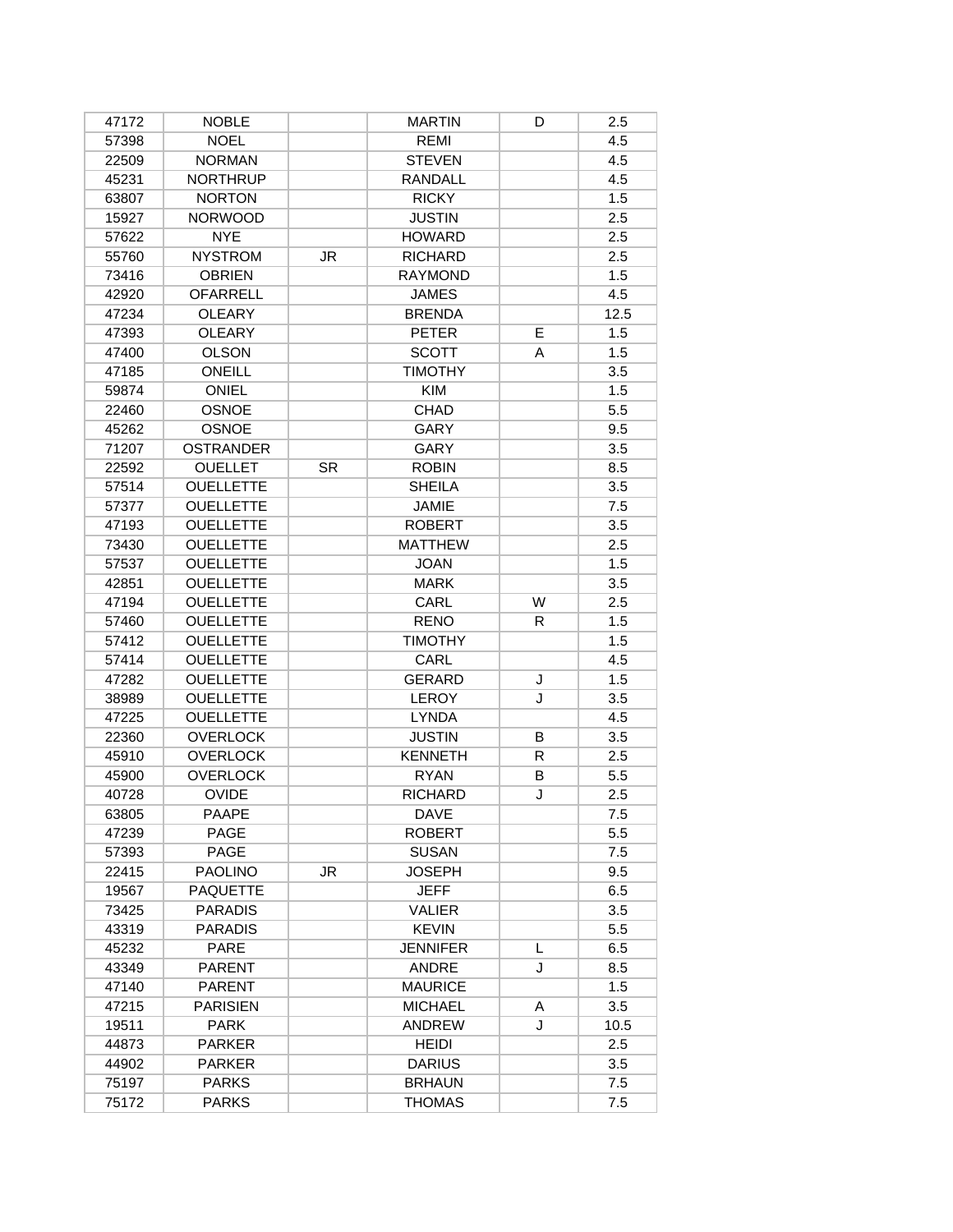| 45214 | <b>PARLIN</b>    |           | <b>HANNAH</b>      | P | 3.5  |
|-------|------------------|-----------|--------------------|---|------|
| 22468 | <b>PARLIN</b>    |           | <b>KIMBERLY</b>    | Α | 8.5  |
| 71214 | <b>PARLIN</b>    |           | <b>DAVID</b>       | W | 2.5  |
| 42885 | <b>PARTRIDGE</b> |           | <b>ROBERT</b>      |   | 5.5  |
| 76561 | <b>PATE</b>      |           | <b>RICHARD</b>     | H | 5.5  |
| 22660 | <b>PATNODE</b>   |           | <b>CHRIS</b>       | м | 5.5  |
| 47375 | <b>PATTON</b>    |           | <b>ERIN</b>        | N | 1.5  |
| 22389 | <b>PEARCE</b>    |           | <b>STURLIN</b>     |   | 4.5  |
| 21921 | <b>PEASLEE</b>   |           | <b>GREGORY</b>     | J | 6.5  |
| 47271 | <b>PELLERIN</b>  |           | <b>ROBIN</b>       | L | 1.5  |
| 73473 | <b>PELLETIER</b> |           | <b>DEVIN</b>       |   | 5.5  |
| 59806 | <b>PELLETIER</b> |           | <b>RAYMOND</b>     |   | 4.5  |
| 55707 | <b>PELLETIER</b> |           | <b>JACQUELINE</b>  | A | 3.5  |
| 57384 | <b>PELLETIER</b> |           | <b>KAITLYN</b>     |   | 4.5  |
| 57494 | <b>PELLETIER</b> |           | <b>HAROLD</b>      |   | 5.5  |
| 57477 | <b>PELLETIER</b> |           | <b>JAMES</b>       |   | 4.5  |
| 45961 | <b>PELLETIER</b> |           | <b>JOSEPH</b>      | D | 2.5  |
| 57456 | <b>PELLETIER</b> |           | <b>STEVE</b>       |   | 9.5  |
| 57371 | <b>PELLETIER</b> |           | <b>ALDEN</b>       |   | 9.5  |
| 57465 | <b>PELLETIER</b> |           | <b>DANIEL</b>      |   | 0.5  |
| 57431 | <b>PELLETIER</b> |           | JAY                |   | 4.5  |
| 57543 | <b>PELLETIER</b> |           | <b>NICHOLAS</b>    |   | 1.5  |
| 73434 | <b>PELLETIER</b> |           | <b>JASON</b>       |   | 6.5  |
| 57446 | <b>PELLETIER</b> |           | <b>WANDA</b>       | J | 4.5  |
| 22551 | <b>PELLETIER</b> |           | <b>JACOB</b>       |   | 4.5  |
| 22547 | <b>PELOTTE</b>   |           | LARRY              | J | 3.5  |
| 63767 | <b>PELOTTE</b>   |           | <b>TIMOTHY</b>     | R | 3.5  |
| 57392 | <b>PELUSO</b>    | <b>JR</b> | <b>WILLIAM</b>     |   | 9.5  |
| 57681 | <b>PENNER</b>    |           | <b>ALEX</b>        |   | 4.5  |
| 47268 | <b>PENNEY</b>    |           | <b>DAVID</b>       |   | 5.5  |
| 57495 | <b>PENNUCCI</b>  |           | <b>CHRISTOPHER</b> |   | 2.5  |
| 19533 | <b>PEPIN</b>     |           | <b>GARY</b>        |   | 3.5  |
| 59809 | <b>PERKINS</b>   | <b>SR</b> | <b>DANA</b>        |   | 11.5 |
| 57648 | <b>PERNICE</b>   |           | <b>DAVID</b>       |   | 2.5  |
| 44867 | <b>PERRY</b>     |           | <b>RUSSELL</b>     |   | 7.5  |
| 22521 | <b>PERRY</b>     |           | <b>ROLAND</b>      | L | 3.5  |
| 11861 | <b>PETERS</b>    |           | <b>MEGAN</b>       | ĸ | 9.5  |
| 22590 | <b>PETERSON</b>  |           | <b>RICHARD</b>     |   | 7.5  |
| 42876 | <b>PETERSON</b>  |           | <b>BASIL</b>       |   | 3.5  |
| 35014 | <b>PETRUK</b>    |           | <b>JOSEPH</b>      | W | 1.5  |
| 42883 | <b>PETRY</b>     |           | <b>STACEY</b>      |   | 2.5  |
| 42878 | <b>PHAIR</b>     |           | <b>MARK</b>        |   | 2.5  |
| 44860 | <b>PHILBRICK</b> | <b>SR</b> | <b>DANIEL</b>      |   | 3.5  |
| 47388 | <b>PICARD</b>    |           | <b>CONRAD</b>      | A | 1.5  |
| 45894 | <b>PIERCE</b>    |           | MAYNARD            | W | 1.5  |
| 57765 | <b>PIERCE</b>    |           | <b>COLT</b>        | W | 4.5  |
| 22374 | <b>PIERRE</b>    |           | <b>MICHAEL</b>     |   | 2.5  |
| 47323 | <b>PIKE</b>      |           | <b>DAVID</b>       |   | 0.5  |
| 57760 | <b>PIKE</b>      |           | <b>DAVID</b>       |   | 5.5  |
| 47325 | <b>PILLSBURY</b> |           | <b>WAYNE</b>       | A | 5.5  |
| 40755 | <b>PINET</b>     |           | <b>ROGER</b>       |   | 3.5  |
| 45877 | <b>PINKHAM</b>   |           | <b>CHARLES</b>     | D | 3.5  |
|       |                  |           |                    |   |      |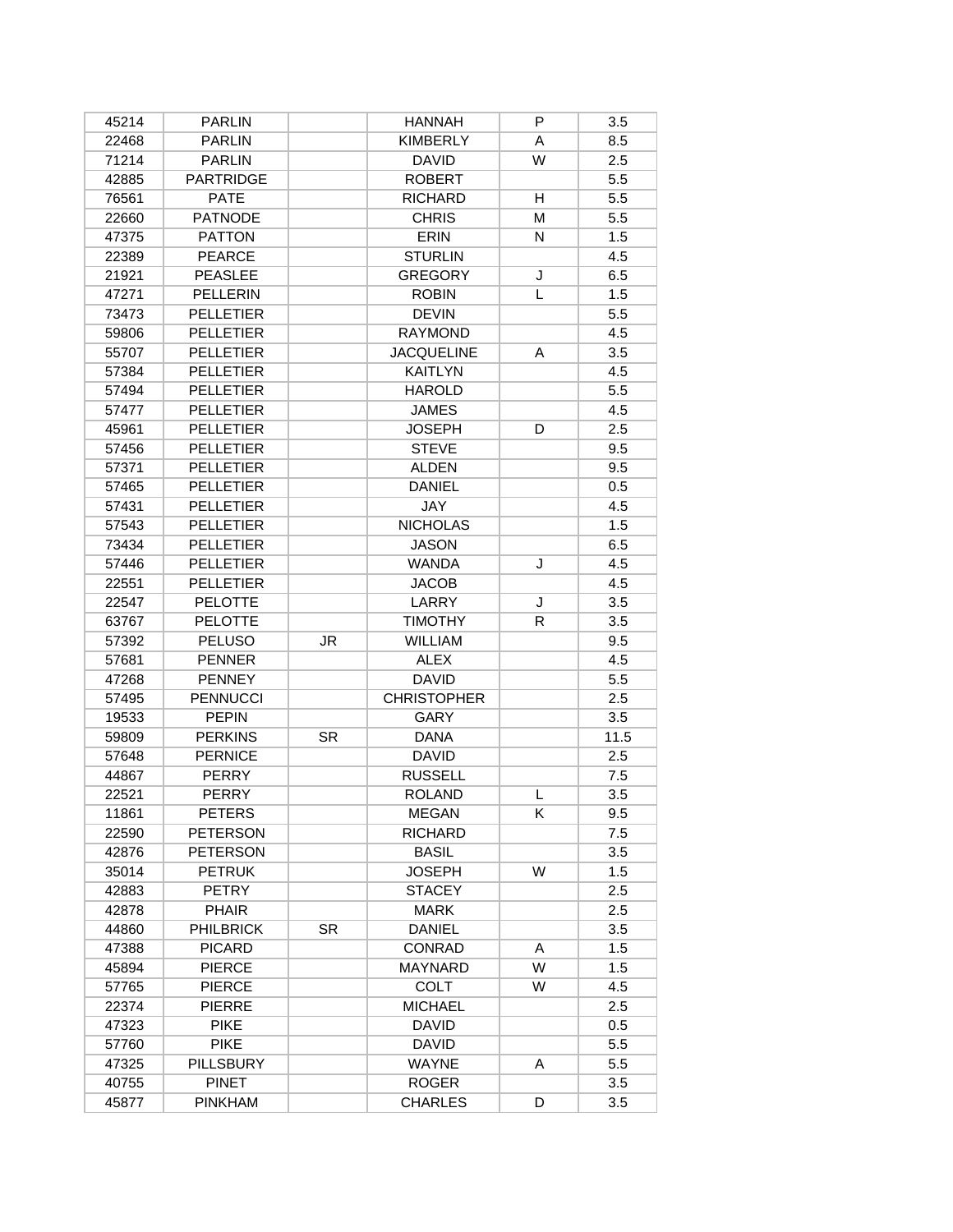| 15936 | <b>PINKHAM</b>     | SR.       | <b>CHARLES</b>     |   | 3.5  |
|-------|--------------------|-----------|--------------------|---|------|
| 47222 | <b>PIPER</b>       |           | <b>TATE</b>        |   | 11.5 |
| 57476 | <b>PITCHER</b>     |           | <b>RANDY</b>       |   | 2.5  |
| 57649 | <b>PLANT</b>       |           | <b>DWAIN</b>       | Κ | 9.5  |
| 22442 | <b>PLANT</b>       |           | <b>CHRISTOPHER</b> |   | 9.5  |
| 43332 | <b>PLATT</b>       |           | <b>JOSHUA</b>      | G | 7.5  |
| 47233 | <b>PLOURDE</b>     |           | <b>JOSEPH</b>      |   | 3.5  |
| 59847 | <b>PLOURDE</b>     |           | <b>ERIC</b>        | J | 2.5  |
| 57367 | <b>PLOURDE</b>     |           | <b>MARIE</b>       |   | 2.5  |
| 57497 | <b>PLOURDE</b>     |           | <b>JAY</b>         |   | 4.5  |
| 55769 | <b>POLAND</b>      |           | <b>ANDREW</b>      |   | 8.5  |
| 57395 | <b>POLAND</b>      |           | <b>RONALD</b>      |   | 3.5  |
| 76652 | <b>POLLARD</b>     |           | <b>DARREN</b>      |   | 4.5  |
| 75193 | <b>POMELOW</b>     |           | <b>DAVID</b>       | J | 2.5  |
| 22681 | POMERLEAU          |           | <b>TROY</b>        | A | 3.5  |
| 45882 | POMERLEAU          |           | <b>SCOTT</b>       |   | 4.5  |
| 75102 | <b>POND</b>        |           | <b>CHRISTOPHER</b> |   | 3.5  |
| 57544 | <b>POOLER</b>      |           | <b>GEORGE</b>      |   | 1.5  |
| 57359 | <b>PORTERFIELD</b> |           | <b>CARLA</b>       |   | 2.5  |
| 59854 | <b>POSTEMSKI</b>   |           | <b>ALLEN</b>       |   | 3.5  |
| 22445 | <b>POTTER</b>      | JR        | <b>JOHN</b>        |   | 7.5  |
| 76591 | <b>POULIN</b>      |           | <b>GERALD</b>      |   | 8.5  |
| 22500 | <b>POULIN</b>      |           | <b>CLAUDE</b>      |   | 10.5 |
| 40724 | <b>POULIN</b>      |           | <b>DAVID</b>       | M | 6.5  |
| 19592 | <b>POUND</b>       |           | <b>OSWALD</b>      |   | 7.5  |
| 22474 | <b>POWERS</b>      | <b>JR</b> | <b>THOMAS</b>      | W | 3.5  |
| 39112 | <b>PRATT</b>       |           | <b>CALVIN</b>      |   | 1.5  |
| 39113 | <b>PRATT</b>       |           | <b>ELWOOD</b>      | G | 3.5  |
| 22395 | PREBLE             |           | <b>DAVID</b>       | В | 8.5  |
| 42869 | <b>PRESTON</b>     |           | <b>DEAN</b>        |   | 5.5  |
| 47229 | <b>PRESTON</b>     |           | <b>GRITA</b>       |   | 1.5  |
| 63775 | PREVE              |           | <b>JEFFREY</b>     | W | 5.5  |
| 76565 | <b>PRIEST</b>      |           | <b>KERRY</b>       | E | 8.5  |
| 47392 | PRIME              |           | <b>PATRICK</b>     | D | 0.5  |
| 76503 | <b>PROCTOR</b>     | SR.       | <b>KENNETH</b>     | J | 3.5  |
| 22606 | <b>PROIA</b>       |           | <b>JANE</b>        | A | 12.5 |
| 59808 | PROVENCAL          |           | <b>STEPHEN</b>     |   | 2.5  |
| 38995 | <b>PROVENCHER</b>  |           | <b>NICHOLAS</b>    |   | 2.5  |
| 73419 | <b>PROVOST</b>     |           | ZACHARY            | B | 3.5  |
| 47334 | <b>PURDY</b>       | <b>SR</b> | <b>CRAIGE</b>      | A | 3.5  |
| 75104 | <b>PUSHARD</b>     | JR        | <b>DONALD</b>      | H | 2.5  |
| 55757 | <b>PUTNAM</b>      |           | <b>WAYNE</b>       |   | 2.5  |
| 75157 | QUINT              |           | <b>BENJAMIN</b>    |   | 4.5  |
| 22403 | <b>QUINTON</b>     |           | <b>MATHEW</b>      |   | 2.5  |
| 57759 | <b>RAAF</b>        |           | <b>ROBERT</b>      | H | 7.5  |
| 22496 | <b>RAFUSE</b>      | JR        | RANDALL            | S | 2.5  |
| 55790 | RAMSAY             |           | <b>SHARON</b>      | A | 3.5  |
| 42853 | RAMSDELL           |           | <b>MICHAEL</b>     |   | 5.5  |
| 38980 | RAMSDELL           |           | <b>REBECCA</b>     |   | 4.5  |
| 42852 | <b>RANCOURT</b>    |           | VANESSA            |   | 5.5  |
| 21894 | <b>RANCOURT</b>    |           | <b>RENEE</b>       |   | 4.5  |
| 22454 | <b>RANKIN</b>      |           | <b>MATT</b>        |   | 2.5  |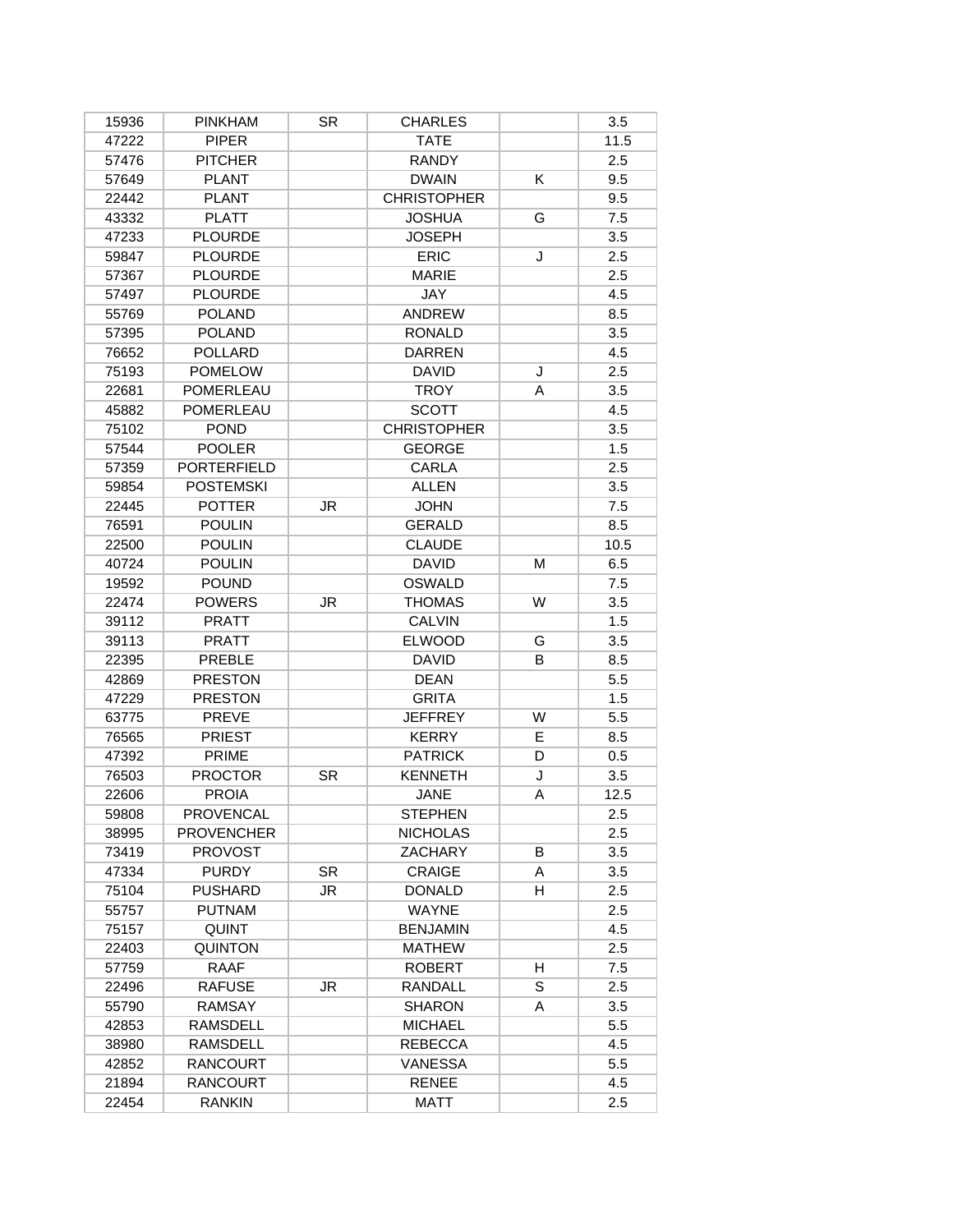| 22696 | <b>RAYE</b>       |           | <b>MERLE</b>       |    | 6.5  |
|-------|-------------------|-----------|--------------------|----|------|
| 11863 | <b>RAYMOND</b>    |           | <b>JAMES</b>       |    | 5.5  |
| 47372 | <b>RAYMOND</b>    |           | <b>SCOTT</b>       | J  | 10.5 |
| 22566 | RAYMOND           |           | <b>NELSON</b>      |    | 3.5  |
| 43336 | <b>READ</b>       |           | <b>ETHELYN</b>     |    | 2.5  |
| 22695 | <b>READ</b>       |           | <b>AUSTIN</b>      | М  | 7.5  |
| 57821 | <b>REAY</b>       | Ш         | <b>LINWOOD</b>     |    | 3.5  |
| 76658 | <b>REAZOR</b>     |           | <b>TIMOTHY</b>     |    | 2.5  |
| 47302 | <b>REED</b>       |           | <b>AMBER</b>       |    | 8.5  |
| 22645 | <b>REED</b>       |           | <b>LAWRENCE</b>    |    | 2.5  |
| 45879 | <b>REILLY</b>     |           | <b>EUGENE</b>      | R  | 3.5  |
| 40771 | <b>REMICK</b>     |           | <b>SHELDON</b>     |    | 1.5  |
| 43346 | <b>RESMINI</b>    |           | <b>CHALSEY</b>     | A  | 2.5  |
| 44908 | <b>REYNOLDS</b>   |           | <b>THEODORE</b>    |    | 1.5  |
| 42910 | <b>REYNOLDS</b>   |           | <b>TYLER</b>       |    | 5.5  |
| 73462 | <b>RHODA</b>      |           | <b>CHRISTOPHER</b> |    | 6.5  |
| 47167 | <b>RICARD</b>     |           | PAUL               |    | 7.5  |
| 22692 | <b>RICCARDI</b>   |           | <b>RONALD</b>      | B  | 2.5  |
| 22376 | <b>RICE</b>       |           | <b>JONATHAN</b>    |    | 6.5  |
| 73443 | <b>RICE</b>       |           | ADAM               | S  | 4.5  |
| 50106 | <b>RICHARD</b>    |           | <b>ROBERT</b>      | М  | 9.5  |
| 76653 | <b>RICHARD</b>    |           | <b>DONALD</b>      | L  | 4.5  |
| 38978 | <b>RICHARDS</b>   |           | <b>LILY</b>        |    | 2.5  |
| 45892 | <b>RICHARDS</b>   |           | <b>DANIEL</b>      | W  | 11.5 |
| 57694 | <b>RICHARDS</b>   |           | <b>JACOB</b>       |    | 1.5  |
| 42907 | <b>RICHARDSON</b> |           | <b>RAYMOND</b>     |    | 4.5  |
| 22570 | <b>RICHARDSON</b> |           | GARY               |    | 6.5  |
| 22603 | <b>RICHMOND</b>   |           | <b>THOMAS</b>      | F  | 9.5  |
| 47403 | <b>RICKER</b>     |           | <b>BRANDON</b>     | R  | 2.5  |
| 22550 | <b>RIDEOUT</b>    |           | <b>DWAYNE</b>      |    | 6.5  |
| 57636 | <b>RIFFE</b>      |           | <b>JONATHAN</b>    |    | 4.5  |
| 73460 | <b>RILEY</b>      |           | <b>TIMOTHY</b>     |    | 5.5  |
| 47244 | <b>RINE</b>       | JR        | <b>JOSEPH</b>      | R  | 4.5  |
| 57427 | <b>RIOUX</b>      |           | <b>DEREK</b>       |    | 1.5  |
| 45956 | <b>RIPLEY</b>     |           | <b>TRACY</b>       | J  | 1.5  |
| 45102 | <b>RIPLEY</b>     |           | <b>BRIAN</b>       | G  | 5.5  |
| 5809  | <b>RIVARD</b>     |           | <b>ROGER</b>       |    | 3.5  |
| 47313 | <b>ROACH</b>      |           | <b>ROBERT</b>      | C  | 4.5  |
| 44088 | <b>ROBBINS</b>    |           | <b>CODY</b>        |    | 8.5  |
| 57623 | <b>ROBERTS</b>    |           | <b>THEODORE</b>    |    | 4.5  |
| 39111 | <b>ROBERTS</b>    |           | <b>PETER</b>       | P  | 6.5  |
| 47395 | <b>ROBERTS</b>    |           | <b>FRED</b>        |    | 2.5  |
| 45911 | <b>ROBINSON</b>   |           | <b>GARNETT</b>     |    | 4.5  |
| 73429 | <b>ROBINSON</b>   |           | <b>JAYSON</b>      |    | 4.5  |
| 57605 | <b>ROBINSON</b>   |           | <b>WHITNEY</b>     |    | 4.5  |
| 63109 | <b>ROBINSON</b>   |           | <b>JEFFREY</b>     |    | 4.5  |
| 45219 | <b>ROBINSON</b>   | JR        | <b>THOMAS</b>      | A  | 0.5  |
| 22447 | <b>ROBINSON</b>   |           | KATHI              | R. | 3.5  |
| 57779 | <b>ROBINSON</b>   |           | <b>TYLER</b>       |    | 2.5  |
| 63811 | <b>ROBINSON</b>   |           | <b>RICKY</b>       |    | 3.5  |
| 47161 | <b>ROBINSON</b>   |           | EDWARD             |    | 3.5  |
|       |                   |           |                    |    |      |
| 45960 | <b>ROBINSON</b>   | <b>SR</b> | LEROY              |    | 4.5  |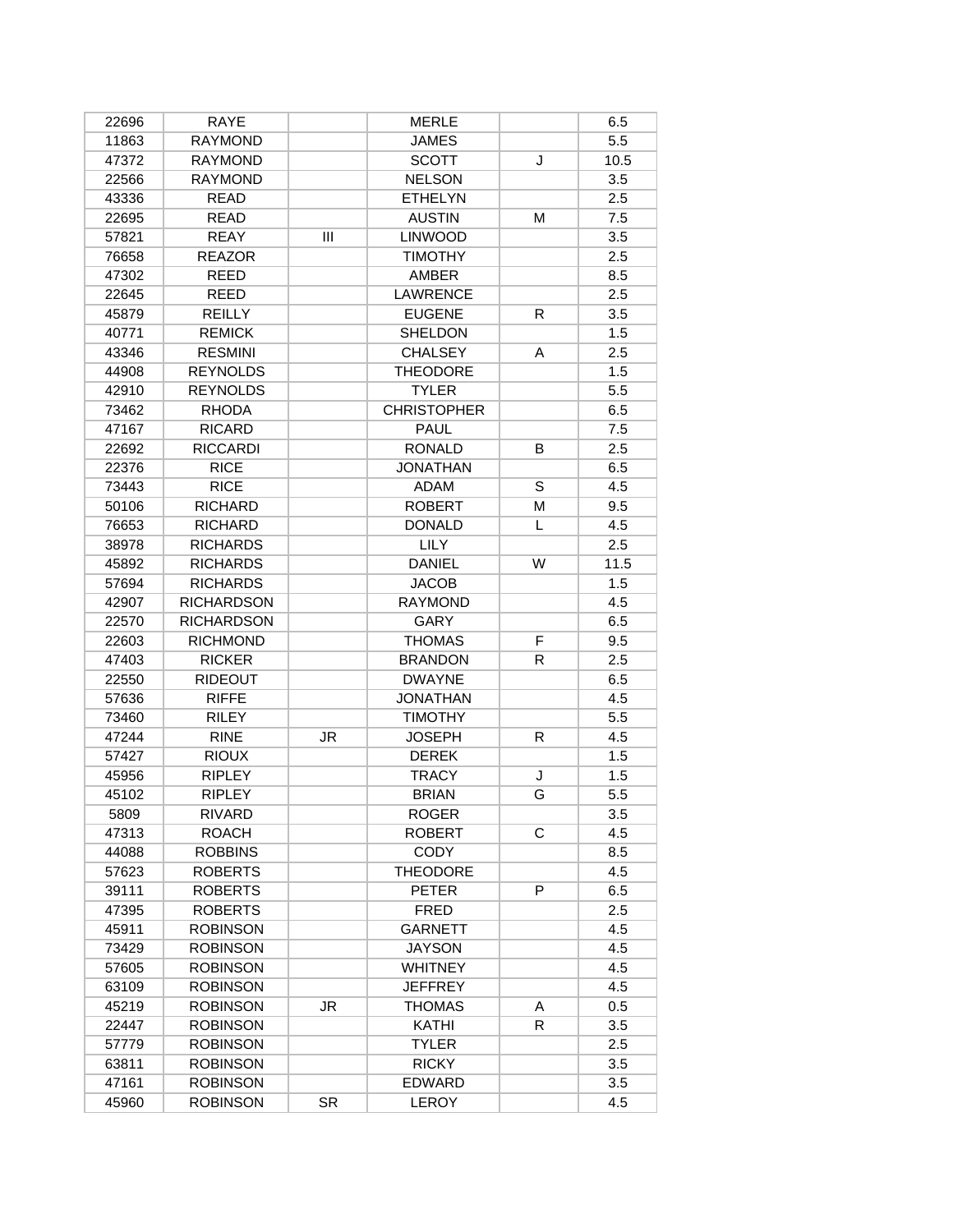| 59824 | <b>ROBITAILLE</b> |           | <b>MICHAEL</b>   | С  | 2.5  |
|-------|-------------------|-----------|------------------|----|------|
| 59835 | <b>ROBITAILLE</b> |           | <b>AMANDA</b>    | M  | 2.5  |
| 59853 | <b>ROCKETT</b>    |           | <b>SHAUN</b>     |    | 2.5  |
| 45243 | <b>ROCKWELL</b>   |           | <b>MARTY</b>     |    | 2.5  |
| 47288 | <b>ROCKWELL</b>   |           | <b>RICHARD</b>   | D  | 0.5  |
| 57688 | <b>RODERICK</b>   |           | <b>JOHN</b>      |    | 2.5  |
| 22464 | <b>RODRIGUE</b>   |           | <b>RAYMOND</b>   | Α  | 4.5  |
| 19516 | <b>ROGERS</b>     |           | <b>JONATHAN</b>  |    | 3.5  |
| 5805  | <b>ROLFE</b>      |           | <b>JOSHUA</b>    |    | 2.5  |
| 57512 | <b>ROMAN</b>      |           | <b>ISRAEL</b>    |    | 2.5  |
| 40742 | <b>RONDEAU</b>    |           | <b>ROLAND</b>    |    | 3.5  |
| 22577 | <b>ROOD</b>       | <b>JR</b> | <b>HERMAN</b>    | A  | 5.5  |
| 57662 | <b>ROONEY</b>     |           | <b>SETH</b>      |    | 1.5  |
| 50117 | <b>ROSS</b>       |           | <b>BRANDEN</b>   | L  | 3.5  |
| 73453 | <b>ROSSIGNOL</b>  |           | <b>GILBERT</b>   | R. | 6.5  |
| 44907 | <b>ROSSIGNOL</b>  |           | <b>DOROTHY</b>   |    | 0.5  |
| 47182 | <b>ROSSIGNOL</b>  |           | <b>EUGENE</b>    | P  | 8.5  |
| 45228 | <b>ROSSIGNOL</b>  | JR        | <b>NORMAN</b>    |    | 5.5  |
| 73438 | <b>ROSSIGNOL</b>  |           | <b>MICHAEL</b>   |    | 10.5 |
| 57466 | <b>ROSSIGNOL</b>  |           | <b>RONALD</b>    |    | 4.5  |
| 57413 | <b>ROTHBURG</b>   |           | <b>RUTH</b>      |    | 3.5  |
| 22553 | <b>ROUILLARD</b>  |           | <b>RONALD</b>    |    | 5.5  |
| 44879 | <b>ROULEAU</b>    |           | <b>STEVEN</b>    |    | 2.5  |
| 45888 | <b>ROUNDS</b>     |           | <b>RICHARD</b>   | L  | 5.5  |
| 63791 | <b>ROUX</b>       |           | <b>MAURICE</b>   |    | 4.5  |
| 45885 | <b>ROWE</b>       | JR        | <b>FREDERICK</b> |    | 5.5  |
| 57673 | <b>ROWE</b>       | JR.       | <b>EARLE</b>     |    | 4.5  |
| 57375 | <b>ROY</b>        |           | <b>MATTHEW</b>   |    | 5.5  |
| 22501 | <b>ROY</b>        |           | <b>LAWRENCE</b>  | С  | 2.5  |
| 63788 | <b>ROY</b>        |           | GAIL             | F  | 2.5  |
| 57368 | <b>RUBY</b>       |           | <b>HELEN</b>     |    | 2.5  |
| 38993 | <b>RUDNICKI</b>   |           | GERARD           |    | 3.5  |
| 22381 | <b>RUKSZNIS</b>   |           | <b>THOMAS</b>    |    | 6.5  |
| 73454 | <b>RUMNEY</b>     |           | <b>CHAD</b>      |    | 2.5  |
| 22574 | <b>RUSH</b>       |           | <b>STEPHEN</b>   | J  | 2.5  |
| 44856 | <b>RUSSELL</b>    |           | <b>RONALD</b>    |    | 5.5  |
| 22538 | <b>RUSSO</b>      |           | <b>ANTONIO</b>   | A  | 6.5  |
| 45279 | <b>RYDER</b>      |           | <b>COLLIN</b>    |    | 1.5  |
| 22440 | <b>RYERSON</b>    |           | KEITH            | A  | 8.5  |
| 40743 | <b>SALEVSKY</b>   |           | MAX              |    | 4.5  |
| 21885 | <b>SALING</b>     |           | <b>PERNELL</b>   |    | 5.5  |
| 75175 | <b>SALLEY</b>     |           | <b>MEARL</b>     | A  | 4.5  |
| 55797 | <b>SANBORN</b>    |           | <b>WILLIAM</b>   |    | 8.5  |
| 73452 | <b>SANBORN</b>    |           | <b>JEFFREY</b>   |    | 1.5  |
| 22457 | <b>SANBORN</b>    |           | <b>TONY</b>      |    | 4.5  |
| 21884 | <b>SANBORN</b>    |           | WILLIAM          | J  | 0.5  |
|       | SANBORN           |           | <b>DALE</b>      |    |      |
| 55753 |                   |           |                  | W  | 7.5  |
| 55711 | <b>SANDERS</b>    |           | <b>DONALD</b>    |    | 2.5  |
| 45895 | <b>SANDS</b>      |           | <b>RICHARD</b>   | A  | 5.5  |
| 47397 | SANDSTROM         |           | <b>SCOTT</b>     |    | 13.5 |
| 59862 | SANFORD           |           | <b>JEFFERY</b>   |    | 9.5  |
| 55785 | <b>SANTORA</b>    |           | <b>PAUL</b>      |    | 3.5  |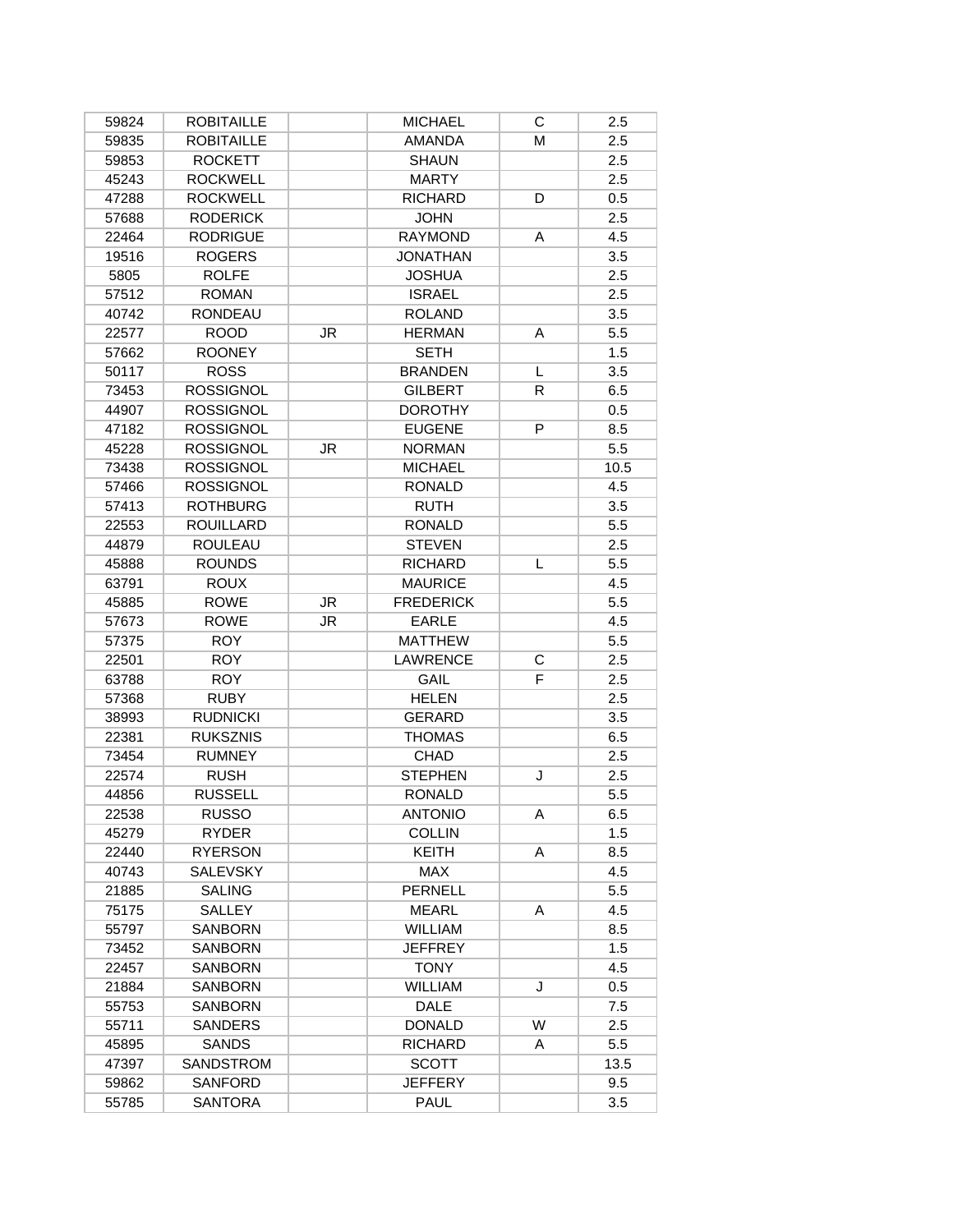| 59844 | <b>SARGENT</b>     |           | <b>JUSTIN</b>      | С  | 3.5  |
|-------|--------------------|-----------|--------------------|----|------|
| 45943 | <b>SARGENT</b>     |           | PHILIP             |    | 3.5  |
| 76547 | <b>SARGENT</b>     |           | <b>ISOM</b>        |    | 2.5  |
| 22491 | <b>SASSO</b>       |           | SAL                | J  | 5.5  |
| 57462 | <b>SATTERFIELD</b> |           | <b>SUSAN</b>       |    | 2.5  |
| 45936 | <b>SAUCIER</b>     |           | <b>JOSHUA</b>      | K  | 5.5  |
| 57489 | <b>SAUCIER</b>     |           | <b>STEVEN</b>      |    | 4.5  |
| 44905 | SAVAGE             |           | <b>ETHAN</b>       | E  | 1.5  |
| 45277 | SAVAGE             |           | <b>VICKI</b>       |    | 0.5  |
| 42905 | <b>SAVASUK</b>     |           | <b>SHAWN</b>       | T. | 3.5  |
| 57632 | <b>SAWYER</b>      |           | <b>AARON</b>       |    | 4.5  |
| 63107 | <b>SAWYER</b>      |           | <b>JOHN</b>        |    | 3.5  |
| 40722 | <b>SAWYER</b>      |           | <b>MARK</b>        |    | 14.5 |
| 38107 | <b>SAWYER</b>      |           | <b>DEBRA</b>       |    | 4.5  |
| 47203 | <b>SAWYER</b>      | <b>SR</b> | <b>TODD</b>        |    | 3.5  |
| 75154 | <b>SAWYER</b>      |           | <b>ROBERT</b>      |    | 3.5  |
| 76513 | <b>SAYWARD</b>     |           | <b>DENNIS</b>      |    | 10.5 |
| 47401 | <b>SCANLIN</b>     |           | <b>STEVEN</b>      | M  | 3.5  |
| 19568 | <b>SCHANZ</b>      |           | <b>PAMELA</b>      | S  | 10.5 |
| 48278 | <b>SCHENCKS</b>    |           | <b>KIRBY</b>       | V  | 1.5  |
| 57754 | <b>SCHERER</b>     |           | JAMES              | G  | 7.5  |
| 76508 | <b>SCHERTT</b>     |           | <b>LYLE</b>        |    | 5.5  |
| 22441 | <b>SCHMIDT</b>     |           | CALEB              | P  | 4.5  |
| 44911 | <b>SCHOFF</b>      |           | <b>JACK</b>        | B  | 2.5  |
| 75182 | <b>SCOTT</b>       |           | <b>TERANCE</b>     |    | 5.5  |
| 57405 | <b>SCOTT</b>       | <b>JR</b> | ARMAND             |    | 1.5  |
| 22619 | <b>SCOTT</b>       |           | <b>THOMAS</b>      | J  | 5.5  |
| 75114 | <b>SEAMON</b>      |           | <b>LINDA</b>       | S  | 2.5  |
| 75163 | <b>SEARS</b>       |           | <b>DAVID</b>       | C  | 2.5  |
| 22671 | <b>SEAVEY</b>      |           | <b>GLENN</b>       |    | 4.5  |
| 22537 | <b>SEPTAK</b>      |           | <b>FREDERICK</b>   |    | 4.5  |
| 45117 | <b>SEVERANCE</b>   |           | <b>GORDON</b>      |    | 2.5  |
| 44886 | <b>SEVERANCE</b>   |           | <b>LESLIE</b>      |    | 1.5  |
| 42886 | <b>SEVIGNY</b>     |           | <b>WAYNE</b>       |    | 8.5  |
| 44870 | <b>SHAIN</b>       |           | KEITH              | R  | 2.5  |
| 57602 | <b>SHAPLEIGH</b>   |           | <b>WILLIAM</b>     |    | 5.5  |
| 57653 | <b>SHARP</b>       |           | <b>ARNOLD</b>      |    | 4.5  |
| 45898 | <b>SHARPE</b>      |           | ZACHARY            | М  | 3.5  |
| 22466 | <b>SHAW</b>        |           | <b>JOHN</b>        | м  | 6.5  |
| 22477 | <b>SHAW</b>        |           | <b>JUSTIN</b>      |    | 2.5  |
| 22568 | <b>SHAW</b>        |           | <b>WAYNE</b>       |    | 8.5  |
| 63110 | <b>SHEA</b>        |           | <b>CHASE</b>       | D  | 4.5  |
| 44075 | <b>SHEDYAK</b>     |           | <b>CHRISTOPHER</b> |    | 4.5  |
| 42865 | <b>SHELLEY</b>     |           | <b>DENNIS</b>      |    | 2.5  |
| 59848 | <b>SHERBURNE</b>   |           | <b>THAYNE</b>      |    | 10.5 |
| 57785 | <b>SHERMAN</b>     |           | <b>JUDY</b>        |    | 2.5  |
| 22654 | <b>SHIELDS</b>     |           | <b>CONNOR</b>      |    | 3.5  |
| 22638 | SHIRLAND           |           | <b>DALE</b>        | Α  | 8.5  |
| 47399 | <b>SHIVELY</b>     |           | <b>KIRK</b>        | J  | 2.5  |
| 57432 | <b>SHOCKLEY</b>    | JR        | <b>JACKSON</b>     |    | 2.5  |
| 42854 | <b>SHORES</b>      |           | <b>DANNY</b>       |    | 3.5  |
| 57823 | <b>SHRADER</b>     |           | <b>RONALD</b>      |    | 5.5  |
|       |                    |           |                    |    |      |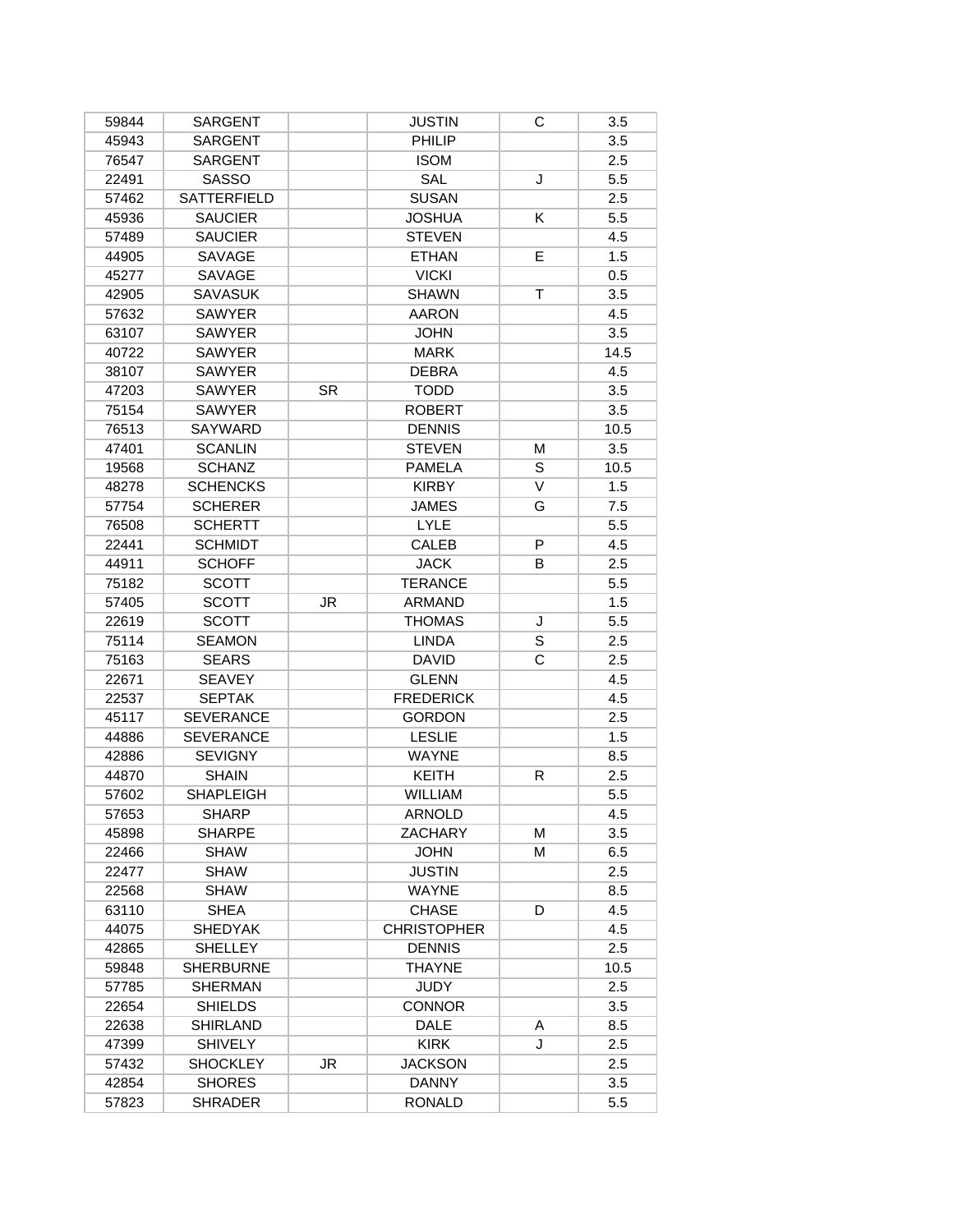| 45229          | <b>SIDES</b>      |     | <b>SAMUEL</b>   | D      | 3.5  |
|----------------|-------------------|-----|-----------------|--------|------|
| 71215          | <b>SIDONIO</b>    |     | WILLIAM         |        | 2.5  |
| 44858          | <b>SILKE</b>      |     | <b>KELLY</b>    |        | 4.5  |
| 22482          | <b>SILLARS</b>    | JR. | <b>JOHN</b>     |        | 4.5  |
| 22668          | <b>SILLS</b>      |     | <b>TUCKER</b>   | Α      | 3.5  |
| 75196          | <b>SIMKO</b>      |     | ANDREW          |        | 2.5  |
| 22359          | <b>SIMMONS</b>    |     | <b>MARK</b>     | A      | 3.5  |
| 57794          | <b>SIMMONS</b>    |     | <b>TODD</b>     |        | 6.5  |
| 22373          | <b>SIMMONS</b>    |     | <b>DALTON</b>   | S      | 4.5  |
| 22433          | <b>SIMMONS</b>    |     | <b>ALBERT</b>   | A      | 7.5  |
| 73440          | <b>SIMONDS</b>    |     | <b>MARK</b>     |        | 10.5 |
| 40763          | <b>SIMPSON</b>    |     | <b>MICHAEL</b>  |        | 1.5  |
| 16663          | <b>SIROIS</b>     |     | <b>RENALD</b>   |        | 9.5  |
| 47275          | <b>SIROIS</b>     |     | <b>CECILE</b>   | М      | 3.5  |
| 57448          | <b>SIROIS</b>     |     | <b>JARED</b>    | R.     | 3.5  |
| 22363          | <b>SKILLINGS</b>  |     | <b>GLEN</b>     |        | 4.5  |
| 22508          | <b>SMEDBERG</b>   |     | <b>ROGER</b>    | N      | 4.5  |
| 47277          | <b>SMITH</b>      |     | <b>RYAN</b>     |        | 3.5  |
| 55701          | <b>SMITH</b>      |     | <b>TIMOTHY</b>  | W      | 5.5  |
| 57664          | <b>SMITH</b>      |     | <b>JACOB</b>    |        | 1.5  |
| 57755          | <b>SMITH</b>      |     | <b>STERLING</b> | F      | 1.5  |
| 59815          | <b>SMITH</b>      |     | <b>WALTER</b>   |        | 4.5  |
| 50125          | <b>SMITH</b>      |     | SARAH           |        | 3.5  |
| 57496          | <b>SMITH</b>      |     | <b>ERIC</b>     |        | 10.5 |
| 43339          | <b>SMITH</b>      |     | <b>GEORGE</b>   | Е      | 3.5  |
| 47169          | <b>SMITH</b>      |     | CHAD            |        | 6.5  |
| 22683          | <b>SMITH</b>      |     | <b>BRUCE</b>    |        | 10.5 |
| 22676          | <b>SMITH</b>      |     | <b>DAVID</b>    |        | 8.5  |
| 59863          | <b>SMITH</b>      | III | <b>JAMES</b>    | H      | 7.5  |
| 47278          | <b>SMITH</b>      |     | <b>BRUCE</b>    | R.     | 3.5  |
| 38983          | <b>SMITH</b>      |     | <b>COREY</b>    |        | 2.5  |
|                |                   |     | <b>HERsHEL</b>  | E      |      |
| 76659          | <b>SMITH</b>      |     | LARRY           |        | 2.5  |
| 38998<br>47314 | <b>SMITH</b>      |     | <b>WILLIAM</b>  |        | 2.5  |
|                | <b>SMITH</b>      |     |                 | М      | 4.5  |
| 22669          | <b>SMITH</b>      |     | <b>LEON</b>     |        | 2.5  |
| 42921          | <b>SMYTH</b>      |     | <b>MICHAEL</b>  | C      | 7.5  |
| 63778          | SNELL             |     | <b>COLBY</b>    | С      | 3.5  |
| 57751          | <b>SNOW</b>       |     | <b>RICHARD</b>  |        | 2.5  |
| 47162          | SNOW              |     | <b>SHAWN</b>    |        | 4.5  |
| 57619          | <b>SNOW</b>       |     | <b>MICHAEL</b>  |        | 4.5  |
| 45212          | <b>SNOW</b>       |     | <b>WILLIAM</b>  | C      | 3.5  |
| 57516          | <b>SNYDER</b>     |     | <b>JAMES</b>    |        | 5.5  |
| 22397          | <b>SOLOMON</b>    |     | <b>HARVEY</b>   |        | 5.5  |
| 59871          | <b>SOLVILETTI</b> |     | <b>ROMEO</b>    |        | 2.5  |
| 45957          | <b>SOULIERE</b>   |     | <b>RICHARD</b>  |        | 7.5  |
| 59811          | <b>SPAULDING</b>  |     | <b>GREG</b>     |        | 5.5  |
| 47191          | <b>SPEIRS</b>     | JR  | <b>ROBINSON</b> |        | 4.5  |
| 5750           | <b>SPENCER</b>    |     | <b>SCOTT</b>    | Α      | 5.5  |
| 47394          | <b>SPENCER</b>    |     | <b>GRAYDON</b>  | H      | 3.5  |
| 75169          | <b>SPENCER</b>    |     | JAMES           |        | 6.5  |
| 38997          | <b>SPERDAKOS</b>  |     | <b>DEAN</b>     |        | 2.5  |
| 47144          | <b>SPINNEY</b>    |     | <b>BEATRICE</b> | $\vee$ | 5.5  |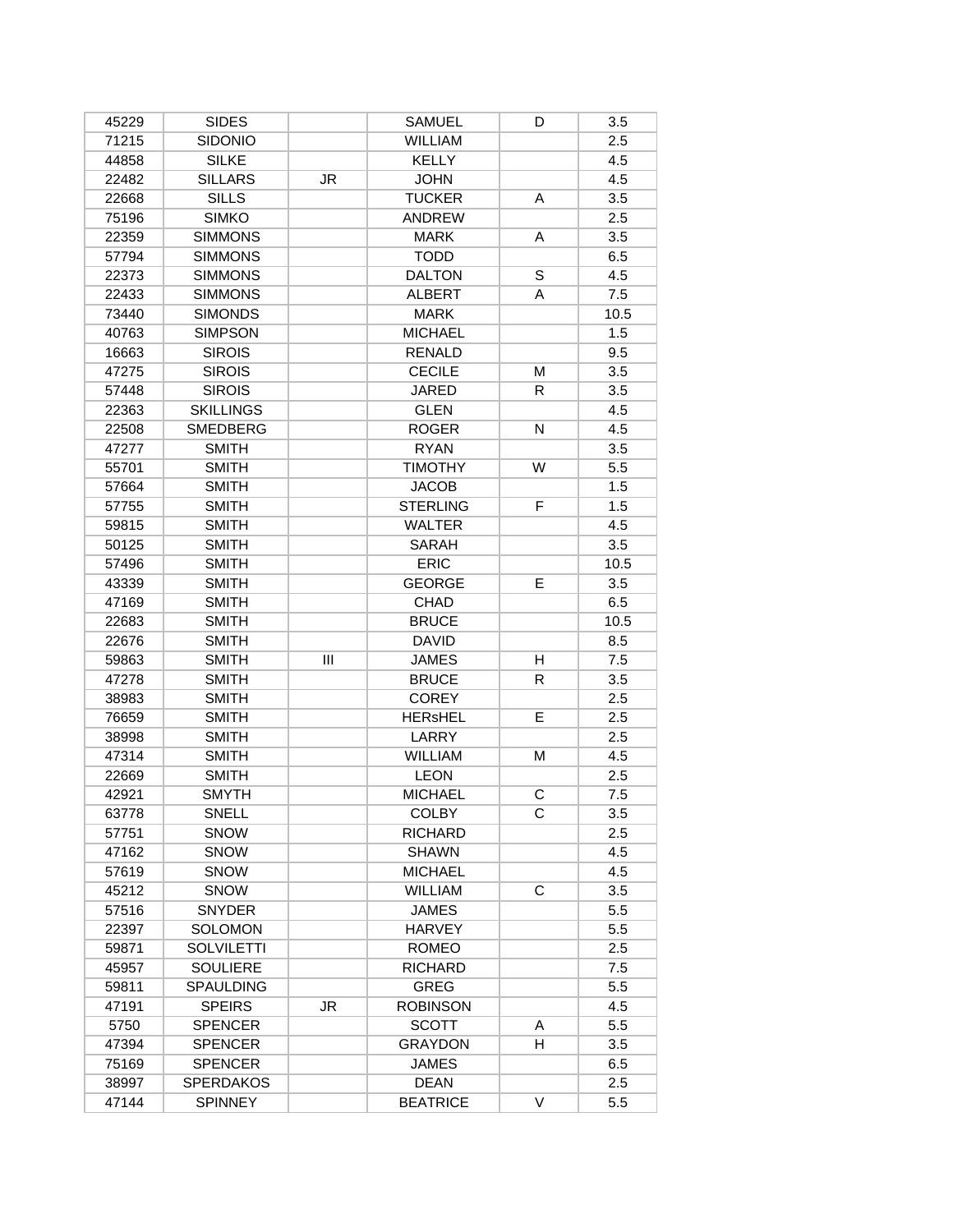| 19503          | <b>SPINNEY</b>     |              | <b>DENNIS</b>    |    | 12.5 |
|----------------|--------------------|--------------|------------------|----|------|
| 63106          | <b>SPRAGUE</b>     |              | <b>LARRY</b>     |    | 12.5 |
| 45955          | <b>SPRAGUE</b>     |              | <b>RALPH</b>     | н  | 2.5  |
| 73422          | <b>SPRAGUE</b>     | JR           | RALPH            |    | 2.5  |
| 40761          | <b>SPRINGER</b>    |              | <b>BRANDON</b>   |    | 9.5  |
| 57386          | <b>SPROUL</b>      |              | <b>SIERRA</b>    |    | 2.5  |
| 59861          | ST CYR             | <b>SR</b>    | <b>MICHAEL</b>   |    | 9.5  |
| 57678          | <b>ST GERMAIN</b>  |              | <b>DONALD</b>    |    | 7.5  |
| 57546          | <b>ST JARRE</b>    |              | <b>ADAM</b>      |    | 4.5  |
| 47170          | <b>ST PETER</b>    |              | PHILIP           |    | 2.5  |
| 59849          | <b>STACEY</b>      |              | <b>MICHAEL</b>   |    | 1.5  |
| 21876          | <b>STAIRES</b>     |              | <b>CAREY</b>     | L  | 4.5  |
| 22530          | <b>STANHOPE</b>    |              | <b>BRETT</b>     | J  | 2.5  |
| 22554          | <b>STANHOPE</b>    |              | <b>JORDAN</b>    | В  | 2.5  |
| 47332          | <b>STANLEY</b>     |              | <b>JAMES</b>     | E  | 3.5  |
| 47356          | <b>STAPLES</b>     |              | <b>THOMAS</b>    | C  | 1.5  |
| 22557          | <b>STEARNS</b>     |              | <b>LISA</b>      | A  | 9.5  |
| 47363          | <b>STEBBINS</b>    |              | <b>RANDALL</b>   |    | 3.5  |
| 76573          | <b>STEEVES</b>     | $\mathbf{H}$ | <b>JAMES</b>     | D  | 3.5  |
| 21903          | <b>STEEVES</b>     |              | <b>GLEN</b>      |    | 4.5  |
| 22567          | <b>STEFANOVICH</b> | JR           | <b>STEFAN</b>    |    | 2.5  |
| 47196          | <b>STEVENS</b>     |              | <b>JUSTIN</b>    |    | 2.5  |
| 57762          | <b>STEVENS</b>     |              | <b>DANA</b>      |    | 3.5  |
| 63790          | <b>STEVENS</b>     |              | <b>RICHARD</b>   | E. | 3.5  |
| 47220          | <b>STEVENSON</b>   |              | <b>FORD</b>      |    | 3.5  |
| 22430          | <b>STILPHEN</b>    | JR           | PAUL             | C  | 9.5  |
| 57418          | <b>STOCKS</b>      |              | <b>JEFFREY</b>   |    | 3.5  |
| 19589          | STODDARD           |              | <b>JACOB</b>     |    | 7.5  |
| 45230          | <b>STONEWHITE</b>  |              | <b>TARA</b>      |    | 13.5 |
| 47371          | <b>STOOPS</b>      |              | <b>ERIC</b>      | L  | 4.5  |
| 76566          | <b>STORCH</b>      |              | <b>RICHARD</b>   | н  | 4.5  |
| 22431          | <b>STORY</b>       |              | <b>SCOTT</b>     | L  | 2.5  |
| 47210          | <b>STOVER</b>      |              | <b>DAVID</b>     | H  | 7.5  |
| 57612          | <b>STOVER</b>      |              | <b>BRIAN</b>     |    | 3.5  |
| 42879          | <b>STRATTARD</b>   |              | <b>BRUCE</b>     |    | 3.5  |
|                |                    |              |                  |    |      |
| 76655          | <b>STREET</b>      |              | <b>TIMOTHY</b>   |    | 11.5 |
| 63806<br>22622 | <b>STRONG</b>      |              | <b>MARK</b>      |    | 7.5  |
|                | <b>STRUCK</b>      |              | <b>CLARENCE</b>  | J  | 3.5  |
| 73466          | <b>STUBBS</b>      |              | <b>ETHAN</b>     | м  | 5.5  |
| 5747           | <b>STURGEON</b>    |              | <b>THOMAS</b>    |    | 4.5  |
| 39118          | <b>STURTEVANT</b>  |              | <b>KELLY</b>     |    | 2.5  |
| 47294          | <b>STURZL</b>      |              | <b>TIM</b>       | R  | 1.5  |
| 76523          | <b>SUDSBURY</b>    |              | <b>STEPHEN</b>   | A  | 2.5  |
| 43328          | <b>SULINSKI</b>    | JR.          | <b>PETER</b>     | J  | 7.5  |
| 76515          | <b>SULLIVAN</b>    |              | <b>KEVIN</b>     | A  | 3.5  |
| 22372          | <b>SULLIVAN</b>    |              | <b>CATHERINE</b> |    | 4.5  |
| 76563          | <b>SURPRENANT</b>  |              | <b>ZACHARY</b>   |    | 7.5  |
| 59845          | <b>SUSI</b>        |              | <b>MARK</b>      | E. | 5.5  |
| 75173          | SWALLOW            |              | <b>DOUGLAS</b>   |    | 4.5  |
| 47236          | SWAZEY             |              | <b>MICHAEL</b>   |    | 1.5  |
| 40752          | <b>SWEATT</b>      |              | <b>REBECCA</b>   | A  | 1.5  |
| 22646          | <b>SWEENEY</b>     |              | <b>TRENT</b>     | R  | 3.5  |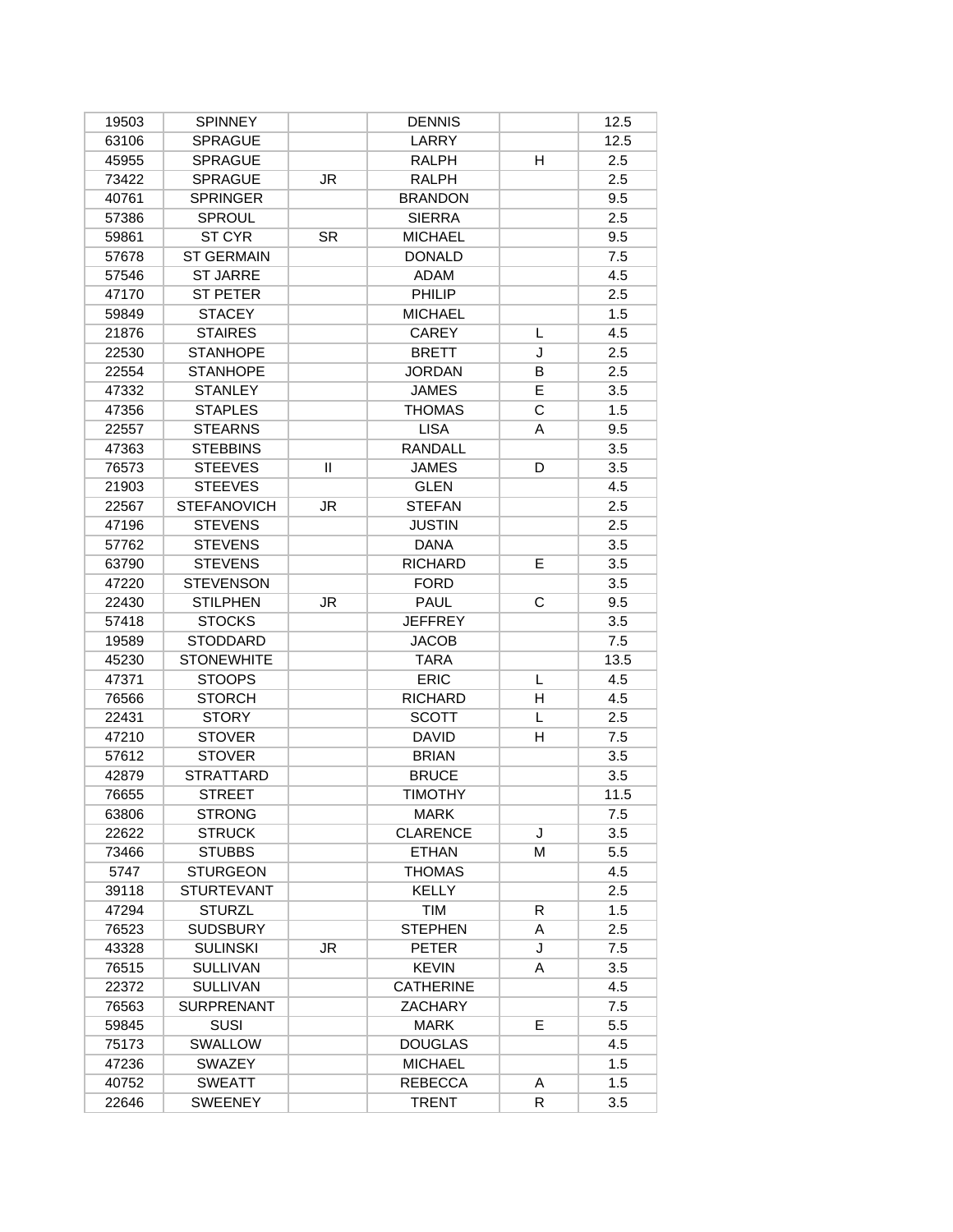| 21879 | <b>SWEENEY</b>     |    | <b>PATRICK</b>   | W | 1.5  |
|-------|--------------------|----|------------------|---|------|
| 45210 | <b>SWEETSER</b>    |    | <b>ROBERT</b>    | L | 5.5  |
| 47382 | <b>SWETT</b>       |    | <b>LONNEY</b>    |   | 0.5  |
| 55775 | <b>SYKES</b>       |    | <b>AARON</b>     |   | 3.5  |
| 57652 | <b>SZYMANSKI</b>   |    | <b>JESSE</b>     |   | 1.5  |
| 57805 | <b>TALLMAN</b>     |    | <b>MEGAN</b>     |   | 3.5  |
| 44079 | <b>TAQUINTO</b>    |    | <b>DANIEL</b>    |   | 2.5  |
| 47364 | <b>TARDIE</b>      |    | <b>KATELYNN</b>  |   | 2.5  |
| 47360 | <b>TARDIF</b>      |    | <b>ROBERT</b>    |   | 1.5  |
| 47157 | <b>TARDIFF</b>     |    | <b>JOSHUA</b>    |   | 3.5  |
| 57621 | <b>TARR</b>        |    | <b>NICHOLAS</b>  |   | 1.5  |
| 73435 | <b>TASH</b>        |    | <b>EVERETT</b>   | Α | 2.5  |
| 75158 | <b>TATE</b>        |    | <b>ASHLEIGH</b>  | L | 8.5  |
| 55784 | <b>TAYLOR</b>      |    | <b>KEVIN</b>     |   | 1.5  |
| 76526 | <b>TAYLOR</b>      |    | <b>BERNARD</b>   | С | 2.5  |
| 22368 | <b>TEMM</b>        |    | <b>ALVIN</b>     | F | 2.5  |
| 59855 | <b>TEMPLE</b>      |    | <b>ADAM</b>      |   | 1.5  |
| 45224 | <b>TEMPLE</b>      | JR | <b>RONALD</b>    |   | 12.5 |
| 19502 | <b>TEMPLE</b>      |    | <b>RANDY</b>     |   | 3.5  |
| 16658 | <b>TERSTEGEN</b>   |    | <b>PAUL</b>      | W | 9.5  |
| 63778 | <b>THAYER</b>      |    | <b>FREDERICK</b> |   | 3.5  |
| 47147 | THEBARGE           |    | <b>MATHEW</b>    | J | 1.5  |
| 11859 | <b>THERIAULT</b>   |    | <b>TIMOTHY</b>   | J | 0.5  |
| 47245 | <b>THERRIEN</b>    |    | <b>PAUL</b>      | E | 4.5  |
| 47310 | <b>THERRIEN</b>    |    | <b>JOSHUA</b>    |   | 1.5  |
| 47180 | <b>THIBEAULT</b>   |    | <b>THOMAS</b>    | R | 2.5  |
| 47289 | <b>THIBEAULT</b>   |    | <b>MICHAEL</b>   |   | 1.5  |
| 21878 | <b>THIBODEAU</b>   |    | <b>JAMES</b>     |   | 3.5  |
| 47396 | <b>THIBOUTOT</b>   |    | <b>KIMBERLY</b>  |   | 1.5  |
| 57534 | <b>THIBOUTOT</b>   |    | <b>LIONEL</b>    |   | 1.5  |
| 47221 | <b>THOMAS</b>      |    | RANDALL          |   | 3.5  |
| 45887 | <b>THOMPSON</b>    |    | <b>DONNA</b>     |   | 5.5  |
| 38982 | <b>THOMPSON</b>    |    | <b>ROBERT</b>    |   | 1.5  |
| 44872 | <b>THOMPSON</b>    |    | <b>JEFFREY</b>   | C | 2.5  |
| 44081 | <b>THOMPSON</b>    | JR | <b>RICHARD</b>   |   | 3.5  |
| 47316 | <b>THORNTON</b>    |    | <b>ANTHONY</b>   |   | 3.5  |
| 45125 | THORNTON           |    | <b>RONALD</b>    |   | 2.5  |
| 42917 | <b>THORNTON</b>    |    | <b>ROBERT</b>    |   | 2.5  |
| 22600 | <b>THYNG</b>       |    | <b>JOHN</b>      | A | 2.5  |
| 22571 | <b>TILLSON</b>     |    | <b>JEREMY</b>    |   | 2.5  |
| 63800 | <b>TINKER</b>      |    | <b>MATTHEW</b>   | W | 6.5  |
| 63773 | <b>TINKER</b>      |    | <b>MATTHEW</b>   |   | 3.5  |
| 40748 | <b>TOALDO</b>      |    | <b>TROY</b>      |   | 5.5  |
| 63809 | <b>TOBEY</b>       |    | <b>BILL</b>      |   | 2.5  |
| 47237 | <b>TODD</b>        |    | <b>MICHAEL</b>   | A | 11.5 |
| 47164 | <b>TOLMAN</b>      |    | <b>PAUL</b>      | E | 1.5  |
| 45256 | <b>TOMILSON</b>    |    | <b>ROBERT</b>    |   | 3.5  |
| 47379 | <b>TOMPKINS</b>    |    | <b>RICHARD</b>   | C | 3.5  |
| 57668 | <b>TOMPKINS</b>    |    | <b>WILFRED</b>   |   | 9.5  |
| 21891 | <b>TONOLINI</b>    |    | <b>JAMES</b>     | D | 2.5  |
| 42863 | <b>TOURTELOTTE</b> |    | <b>GREG</b>      |   | 2.5  |
| 45263 | <b>TOWER</b>       |    | <b>ANTHONY</b>   |   | 3.5  |
|       |                    |    |                  |   |      |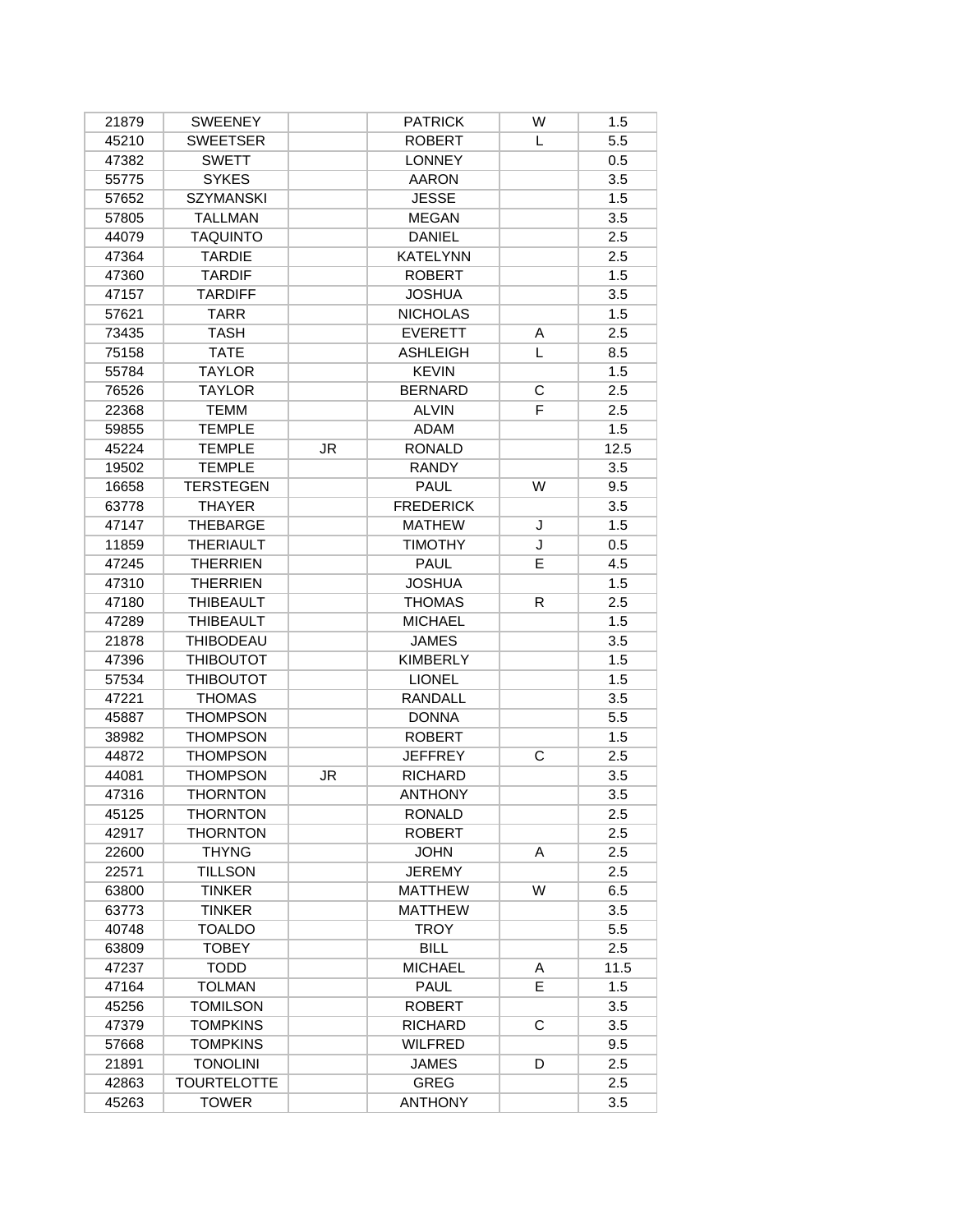| 45927 | <b>TOWNSEND</b>   |           | <b>FRED</b>      | L | 8.5  |
|-------|-------------------|-----------|------------------|---|------|
| 71193 | <b>TOWNSEND</b>   |           | <b>DALE</b>      | F | 2.5  |
| 44086 | <b>TOWNSEND</b>   | Ш         | <b>DARRELL</b>   | F | 1.5  |
| 45250 | <b>TRACY</b>      |           | <b>MATTHEW</b>   | S | 2.5  |
| 22583 | <b>TRACY</b>      |           | <b>MEGAN</b>     |   | 6.5  |
| 55702 | <b>TRAFFORD</b>   |           | <b>KOURTNEY</b>  | F | 7.5  |
| 71200 | <b>TRASK</b>      |           | PHILIP           |   | 5.5  |
| 76578 | <b>TRASK</b>      | JR        | CARL             |   | 9.5  |
| 22379 | <b>TRAYNOR</b>    |           | <b>TIMOTHY</b>   |   | 13.5 |
| 43334 | <b>TREADWELL</b>  | <b>SR</b> | <b>ERIC</b>      | м | 3.5  |
| 57539 | <b>TREMBLAY</b>   |           | <b>AARON</b>     |   | 3.5  |
| 22656 | <b>TRIBBET</b>    |           | <b>SHANNON</b>   | M | 2.5  |
| 21895 | <b>TRIPP</b>      |           | <b>CHRIS</b>     |   | 4.5  |
| 55756 | <b>TRIPP</b>      |           | <b>DENNIS</b>    |   | 7.5  |
| 57784 | <b>TROTTIER</b>   |           | <b>TYLER</b>     | J | 3.5  |
| 22365 | <b>TROUP</b>      |           | <b>SAMUEL</b>    |   | 7.5  |
| 15929 | <b>TROUT</b>      | JR        | <b>IRA</b>       |   | 2.5  |
| 19519 | <b>TRUDEL</b>     |           | <b>WADE</b>      |   | 5.5  |
| 73424 | <b>TRUE</b>       |           | <b>JAROD</b>     |   | 13.5 |
| 57357 | <b>TRUEMAN</b>    |           | <b>PAUL</b>      |   | 3.5  |
| 22539 | <b>TRUNDY</b>     |           | <b>JOHN</b>      | Е | 7.5  |
| 11858 | <b>TUELL</b>      |           | <b>GILMAN</b>    |   | 4.5  |
| 47287 | <b>TURCOTTE</b>   |           | <b>LEONARD</b>   | A | 6.5  |
| 50122 | <b>TURCOTTE</b>   |           | <b>JOYCELENE</b> |   | 1.5  |
| 19569 | <b>TURGEON</b>    |           | <b>MARC</b>      |   | 4.5  |
| 63795 | <b>TYLER</b>      |           | <b>NOEL</b>      |   | 2.5  |
| 63792 | <b>TYSZKA</b>     |           | RYSZARD          |   | 3.5  |
| 44084 | <b>UNDERHILL</b>  |           | <b>KATHLEEN</b>  |   | 6.5  |
| 47336 | <b>UNDERHILL</b>  |           | ZEBEDIAH         |   | 4.5  |
| 45258 | <b>UTTERSTROM</b> | <b>JR</b> | <b>ALBERT</b>    |   | 5.5  |
| 50118 | <b>VACCHIANO</b>  |           | JULIA            |   | 2.5  |
| 57380 | VAILLANCOURT      |           | <b>CARTER</b>    |   | 2.5  |
| 45953 | <b>VALLEY</b>     |           | <b>JEAN</b>      |   | 4.5  |
| 47269 | VANBLARGAN        |           | JIM              | P | 10.5 |
| 47208 | VANDERWEIDE       |           | <b>HAROLD</b>    |   | 4.5  |
| 40754 | <b>VANDEUSEN</b>  |           | <b>DENNIS</b>    |   | 2.5  |
| 73475 | VARNEY            |           | BRAD             |   | 8.5  |
| 19539 | VARNEY            |           | <b>JEFFREY</b>   |   | 2.5  |
| 57665 | <b>VASHON</b>     |           | <b>MICHAEL</b>   |   | 1.5  |
| 42926 | <b>VASSIE</b>     |           | <b>DANIEL</b>    |   | 3.5  |
| 39125 | <b>VECCHIO</b>    |           | <b>SALVATORE</b> |   | 1.5  |
| 63776 | <b>VECERA</b>     |           | <b>RICHARD</b>   | A | 2.5  |
| 22626 | <b>VEILLEUX</b>   |           | <b>RYAN</b>      |   | 16.5 |
| 57473 | <b>VERNEY</b>     |           | <b>BRETT</b>     |   | 3.5  |
| 76538 | <b>VIENNEAU</b>   |           | <b>DAVID</b>     |   | 2.5  |
| 59866 | <b>VIGNEAULT</b>  |           | <b>KEVIN</b>     |   | 2.5  |
| 15925 | <b>VILASUSO</b>   |           | <b>RON</b>       |   | 5.5  |
| 19538 | <b>VINING</b>     |           | <b>JONATHAN</b>  |   | 4.5  |
| 45252 | <b>VIOLA</b>      |           | <b>CHRIS</b>     |   | 5.5  |
| 76527 | <b>VOELKER</b>    |           | <b>JOHN</b>      | J | 6.5  |
| 57530 | <b>VOISINE</b>    |           | <b>RICHARD</b>   |   | 3.5  |
| 44901 | <b>VOLKERNICK</b> | JR        | <b>JOSEPH</b>    |   | 2.5  |
|       |                   |           |                  |   |      |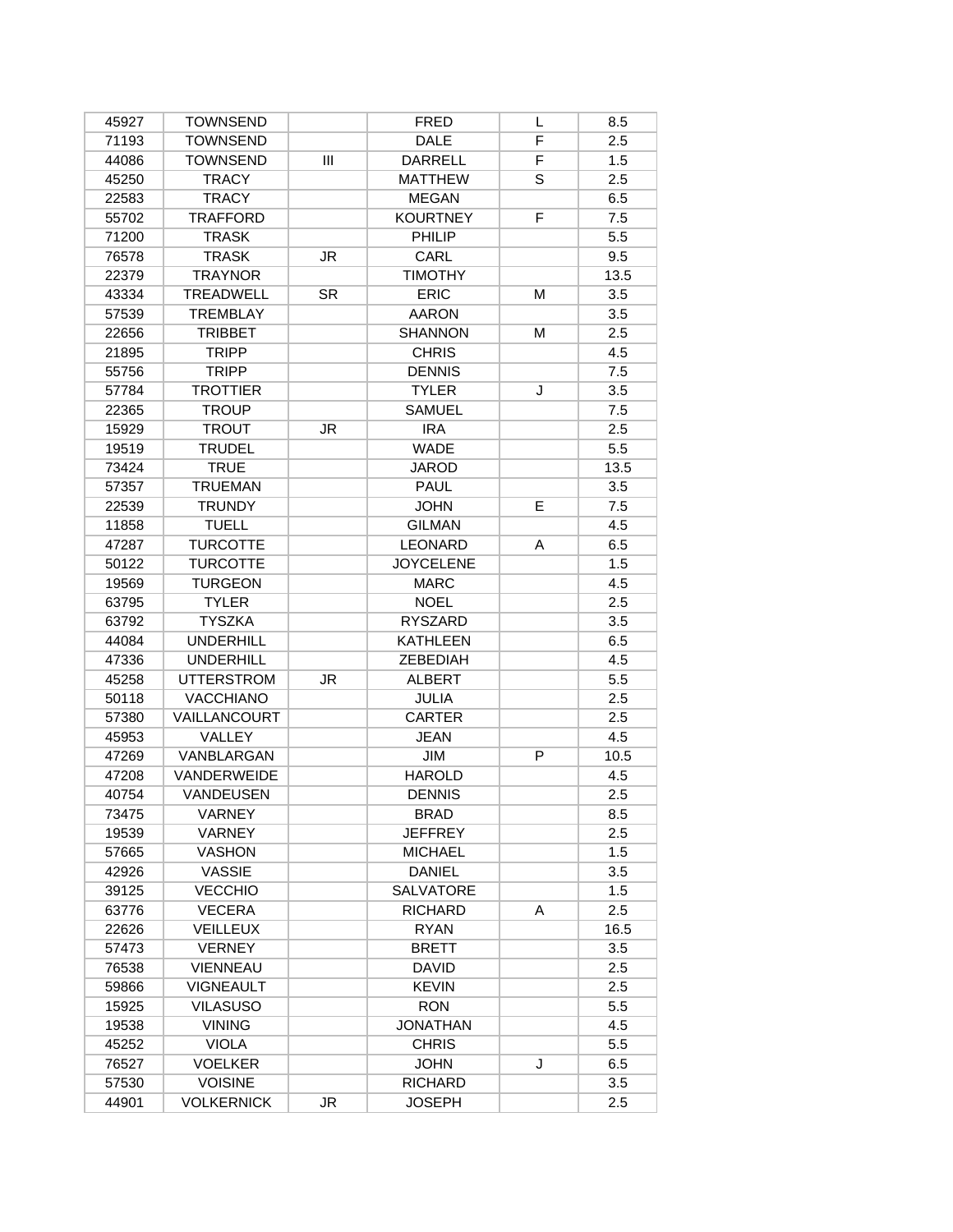| 57803 | <b>VOLLMER</b>     |           | <b>MICHAEL</b>  |    | 9.5  |
|-------|--------------------|-----------|-----------------|----|------|
| 57529 | VREELAND           |           | <b>NEAL</b>     |    | 2.5  |
| 45248 | <b>VYE</b>         | JR        | <b>ALBERT</b>   | H  | 4.5  |
| 39120 | <b>WACLASKI</b>    |           | <b>BRIAN</b>    |    | 6.5  |
| 57822 | <b>WADE</b>        |           | <b>PAUL</b>     |    | 11.5 |
| 44090 | WAGG               |           | <b>JOSHUA</b>   |    | 3.5  |
| 57786 | <b>WAGNER</b>      |           | <b>JAMES</b>    |    | 5.5  |
| 22540 | <b>WAGNER</b>      |           | <b>DANIEL</b>   |    | 2.5  |
| 59813 | <b>WAIT</b>        |           | JARED           | L  | 8.5  |
| 57787 | <b>WAITT</b>       |           | <b>PATRICK</b>  |    | 2.5  |
| 45104 | <b>WALKER</b>      |           | <b>SAMUEL</b>   | J  | 5.5  |
| 59850 | <b>WALKER</b>      |           | JAMIE           |    | 2.5  |
| 47284 | <b>WALLACE</b>     |           | <b>TROY</b>     | A  | 5.5  |
| 47242 | WALLACE            |           | <b>BLAINE</b>   | J  | 5.5  |
| 63793 | <b>WALLINGFORD</b> | JR        | <b>RICHARD</b>  |    | 3.5  |
| 76564 | <b>WALLINGFORD</b> |           | <b>RYAN</b>     |    | 4.5  |
| 73447 | <b>WALSH</b>       |           | <b>PAT</b>      |    | 12.5 |
| 71212 | <b>WALTON</b>      |           | <b>DEBRA</b>    | M  | 2.5  |
| 22637 | WARD               |           | <b>PAUL</b>     | A  | 4.5  |
| 76512 | WARD               |           | <b>TANYA</b>    | K  | 10.5 |
| 40769 | <b>WARD</b>        |           | <b>DELMONT</b>  |    | 2.5  |
| 76551 | <b>WARNER</b>      |           | <b>ROBERT</b>   |    | 3.5  |
| 47319 | <b>WARNER</b>      |           | <b>WILLIAM</b>  | Α  | 4.5  |
| 45227 | <b>WASSON</b>      |           | <b>LAWRENCE</b> | A  | 2.5  |
| 22396 | <b>WATERHOUSE</b>  |           | E               | L  | 3.5  |
| 39000 | <b>WAYCOTT</b>     |           | <b>IRVING</b>   |    | 3.5  |
| 57613 | <b>WEAVER</b>      |           | <b>EUGENE</b>   |    | 1.5  |
| 57369 | <b>WEBB</b>        |           | <b>BRIAN</b>    |    | 7.5  |
| 22371 | <b>WEBBER</b>      |           | <b>MIRIAM</b>   | E  | 4.5  |
| 57441 | <b>WEBER</b>       |           | <b>ROBERT</b>   |    | 5.5  |
| 50115 | <b>WEBSTER</b>     |           | <b>RICK</b>     |    | 1.5  |
| 22437 | WEED               |           | <b>DAVID</b>    | A  | 10.5 |
| 76510 | <b>WEEKS</b>       |           | <b>JACK</b>     |    | 8.5  |
| 75147 | <b>WEIR</b>        |           | <b>DOUGLAS</b>  | J  | 2.5  |
| 15926 | <b>WEISENBURG</b>  |           | <b>KEVIN</b>    |    | 4.5  |
| 57411 | <b>WEISS</b>       |           | <b>THOMAS</b>   |    | 4.5  |
| 57536 | WEISS              |           | CARL            |    | 7.5  |
| 57630 | <b>WELLS</b>       |           | <b>ETHAN</b>    |    | 5.5  |
| 57519 | <b>WELLS</b>       |           | <b>KATELYN</b>  |    | 3.5  |
| 45934 | <b>WENTWORTH</b>   |           | <b>JAMES</b>    |    | 2.5  |
| 63812 | <b>WENTWORTH</b>   |           | <b>ROBERT</b>   |    | 2.5  |
| 63783 | <b>WESCOTT</b>     |           | <b>DIANE</b>    |    | 10.5 |
| 22425 | WESCOTT            |           | <b>SHAYN</b>    |    | 7.5  |
| 22559 | <b>WESCOTT</b>     |           | <b>KEITH</b>    | R. | 8.5  |
| 45237 | WEST               | Ш         | <b>BILL</b>     | H  | 3.5  |
| 76507 | WEST               | <b>SR</b> | <b>CHARLES</b>  |    | 5.5  |
| 57373 | WEST               |           | PAUL            |    | 2.5  |
| 21889 | WEST               | JR        | <b>GEORGE</b>   |    | 1.5  |
| 22446 | <b>WEST</b>        |           | <b>MARK</b>     | R  | 2.5  |
|       | <b>WESTON</b>      |           | <b>ELIOT</b>    | A  | 7.5  |
| 22515 |                    |           |                 |    |      |
| 57509 | WEYENETH           |           | <b>IVOR</b>     |    | 7.5  |
| 73459 | <b>WHALEY</b>      | Ш         | <b>JAMES</b>    |    | 2.5  |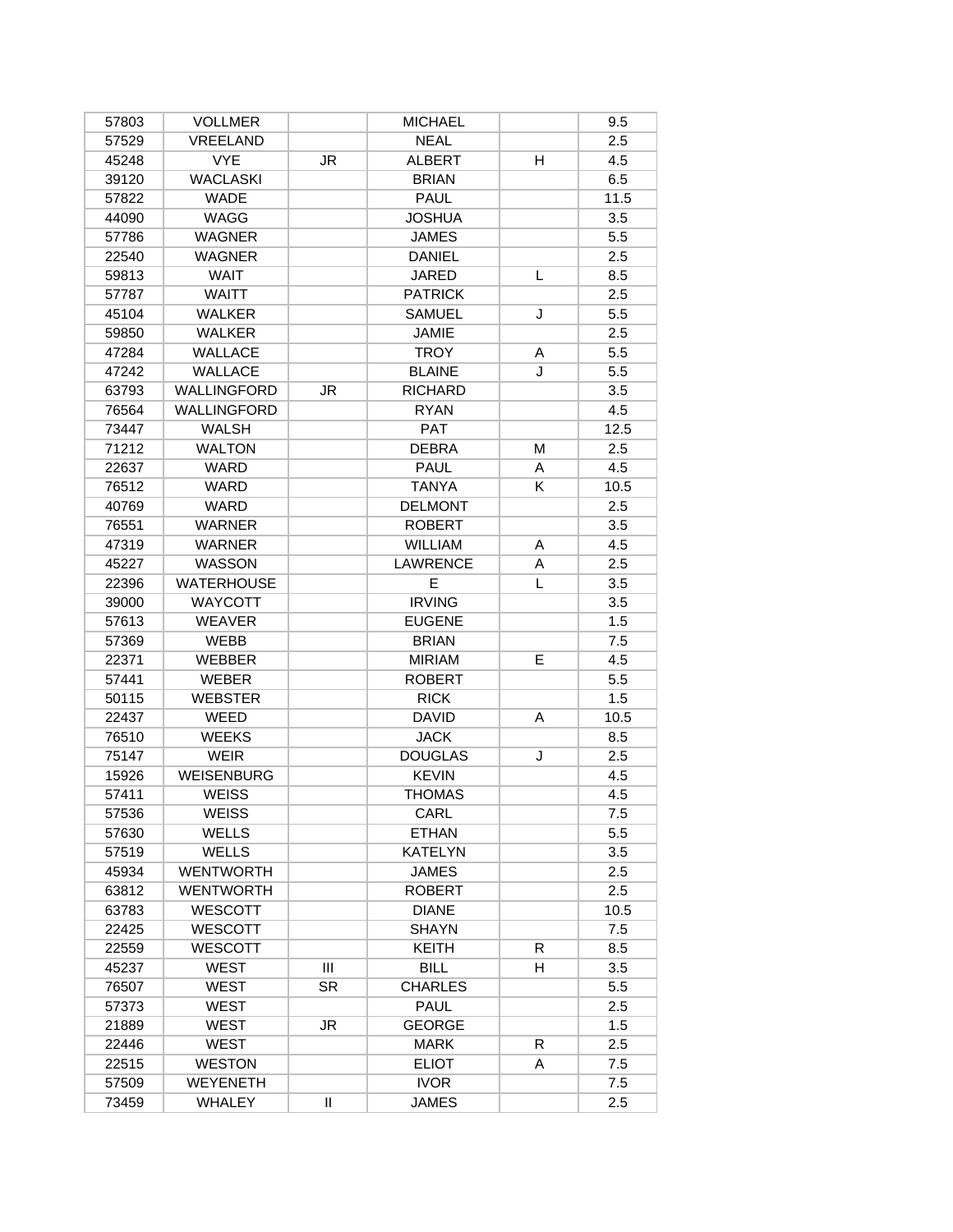| 45954 | <b>WHEATON</b>        |     | CALEB           |    | 6.5  |
|-------|-----------------------|-----|-----------------|----|------|
| 47358 | <b>WHEELER</b>        |     | <b>REUBEN</b>   |    | 0.5  |
| 76546 | <b>WHITE</b>          |     | <b>TANYA</b>    |    | 2.5  |
| 47214 | <b>WHITE</b>          |     | <b>PATRICIA</b> |    | 3.5  |
| 57428 | <b>WHITE</b>          |     | <b>JAMES</b>    | B  | 4.5  |
| 45906 | <b>WHITE</b>          |     | <b>CLYDE</b>    |    | 12.5 |
| 19535 | <b>WHITE</b>          | JR  | <b>DANNY</b>    |    | 5.5  |
|       | <b>WHITEKILCOLLIN</b> |     |                 |    |      |
| 47265 | S                     |     | <b>JANE</b>     |    | 9.5  |
| 59858 | <b>WHITING</b>        |     | <b>VINCENT</b>  | D  | 1.5  |
| 47306 | <b>WHITT</b>          |     | <b>NOAH</b>     | O  | 6.5  |
|       | WHITTAKERCOL          |     |                 |    |      |
| 45111 | E                     |     | <b>BRENDA</b>   |    | 4.5  |
| 57758 | <b>WICK</b>           |     | PHILIP          |    | 9.5  |
| 22503 | <b>WILDENSTEIN</b>    |     | <b>DAVID</b>    | N  | 9.5  |
| 76528 | WILEY                 |     | <b>KYLE</b>     | E. | 2.5  |
| 75171 | WILEY                 |     | <b>GERALD</b>   | В  | 10.5 |
| 57684 | <b>WILFRED</b>        |     | <b>DEANE</b>    |    | 10.5 |
| 55754 | <b>WILKINS</b>        |     | <b>NATHAN</b>   |    | 2.5  |
| 47173 | <b>WILLETT</b>        |     | <b>DANIEL</b>   | G  | 1.5  |
| 47299 | <b>WILLETTE</b>       |     | <b>CLAIRE</b>   | J  | 2.5  |
| 16656 | <b>WILLETTE</b>       |     | <b>RICHARD</b>  |    | 4.5  |
| 45247 | <b>WILLETTE</b>       |     | <b>RODNEY</b>   |    | 1.5  |
| 47324 | <b>WILLETTE</b>       |     | <b>ROBERT</b>   | L  | 5.5  |
| 59865 | <b>WILLEY</b>         |     | <b>DARON</b>    | м  | 4.5  |
| 47355 | <b>WILLIAMS</b>       |     | JOSEPH          |    | 5.5  |
| 11862 | <b>WILLIAMS</b>       |     | PAUL            |    | 12.5 |
| 73433 | <b>WILLIAMS</b>       |     | MAYLEE          | S  | 1.5  |
| 71204 | <b>WILLIAMS</b>       |     | <b>RODNEY</b>   |    | 9.5  |
| 57483 | <b>WILLIAMS</b>       |     | <b>LIVY</b>     |    | 4.5  |
| 22686 | <b>WILLIAMS</b>       |     | <b>WAYNE</b>    | R. | 2.5  |
| 73418 | <b>WILLIAMS</b>       | JR  | <b>GEORGE</b>   | м  | 3.5  |
| 44061 | <b>WILLIAMS</b>       |     | <b>CLAUDE</b>   |    | 2.5  |
| 55751 | <b>WILLIAMS</b>       |     | <b>BLAINE</b>   | P  | 2.5  |
| 19506 | <b>WILLIAMS</b>       |     | <b>TERRANCE</b> |    | 6.5  |
| 73468 | <b>WILSON</b>         |     | <b>ERIC</b>     | T. | 0.5  |
| 47250 | <b>WILSON</b>         |     | <b>CAMERON</b>  | M  | 7.5  |
| 45254 | <b>WILSON</b>         |     | <b>JESSE</b>    |    | 1.5  |
| 21922 | <b>WILSON</b>         |     | <b>ALLAN</b>    | S  | 2.5  |
| 45253 | <b>WINCHESTER</b>     |     | WADE            | В  | 1.5  |
| 55799 | <b>WINDOVER</b>       |     | <b>JOHN</b>     | н  | 7.5  |
| 55755 | <b>WINTER</b>         | SR. | <b>ROBERT</b>   |    | 3.5  |
| 45108 | <b>WINTERS</b>        |     | <b>HERB</b>     |    | 8.5  |
| 45930 | <b>WINTERVINING</b>   |     | MARTHA          | D  | 5.5  |
| 45890 | <b>WITHAM</b>         |     | BARRY           |    | 3.5  |
| 45245 | <b>WITHAM</b>         |     | <b>MICHAEL</b>  |    | 8.5  |
| 21909 | <b>WITHEE</b>         |     | JILLIAn         |    | 1.5  |
| 59857 | <b>WITHERLY</b>       |     | WESLEY          |    | 3.5  |
| 57481 | <b>WITT</b>           |     | <b>ROBERT</b>   |    | 1.5  |
| 48274 | <b>WOOD</b>           |     | <b>TROY</b>     |    | 1.5  |
| 22562 | <b>WOOD</b>           | Ш   | NATHANIEL       |    | 7.5  |
| 57440 | <b>WOOD</b>           |     | <b>RICHARD</b>  |    | 3.5  |
|       |                       |     |                 |    |      |